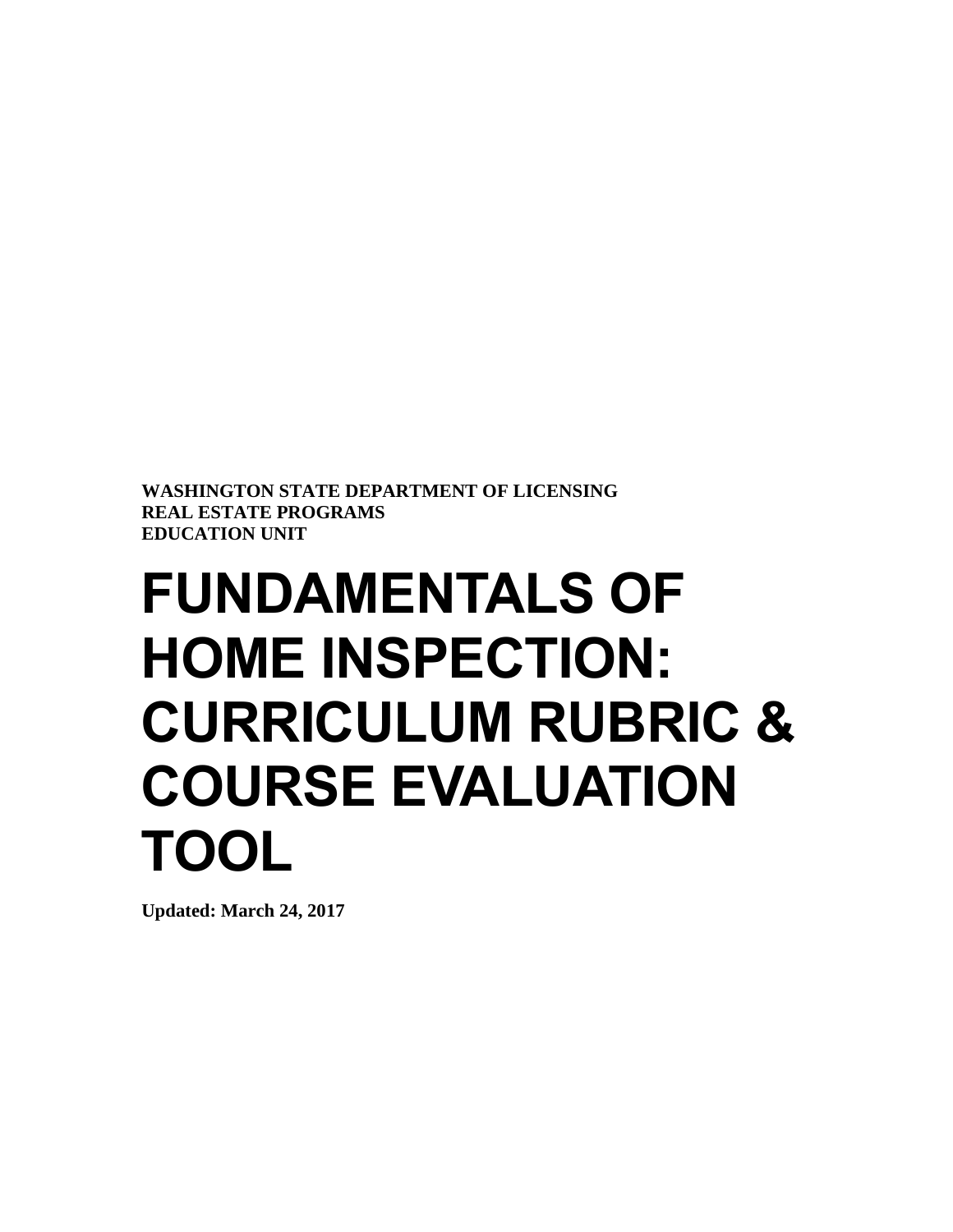Developed by Cathy Fromme, Ed.D, in conjunction with the Real Estate Programs Education Unit staff for the Washington State Department of Licensing.

The Washington State Department of Licensing is committed to providing equal access to our services. Questions and complaints of alleged discrimination should be directed to the Director. For information visit dol.wa.gov/access. (TDD/TTY call 711)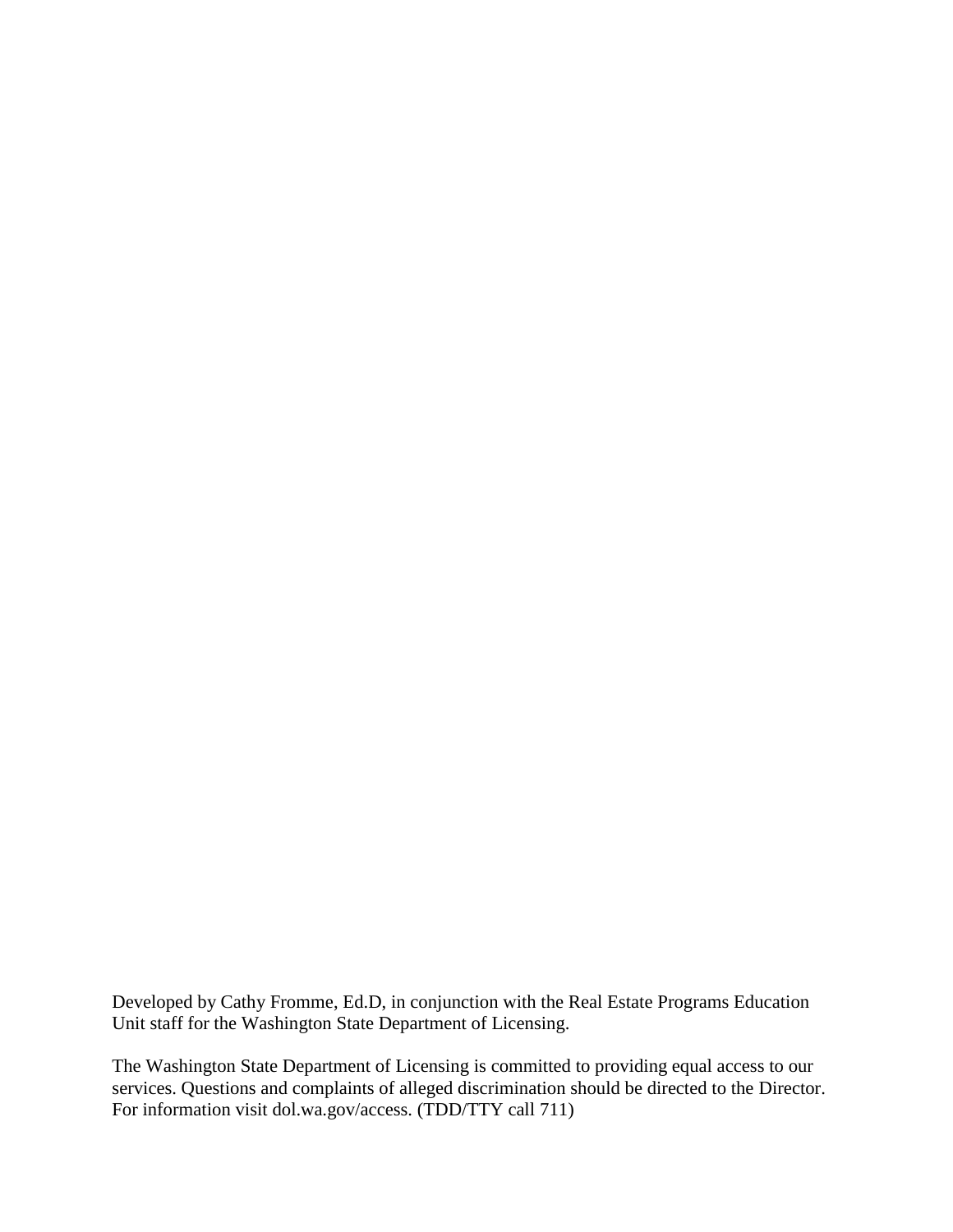## **TABLE OF CONTENTS**

| Educational Objective 8: Insulation, Moisture Management, and Ventilation Systems  30 |  |
|---------------------------------------------------------------------------------------|--|
|                                                                                       |  |
|                                                                                       |  |
|                                                                                       |  |
|                                                                                       |  |
|                                                                                       |  |
|                                                                                       |  |
|                                                                                       |  |
| Educational Objective 16: Environmental Conditions and Hazardous Materials  52        |  |
|                                                                                       |  |
|                                                                                       |  |
| Educational Objective 3: Defective and Nonfunctioning Systems and Components 56       |  |
|                                                                                       |  |
|                                                                                       |  |
|                                                                                       |  |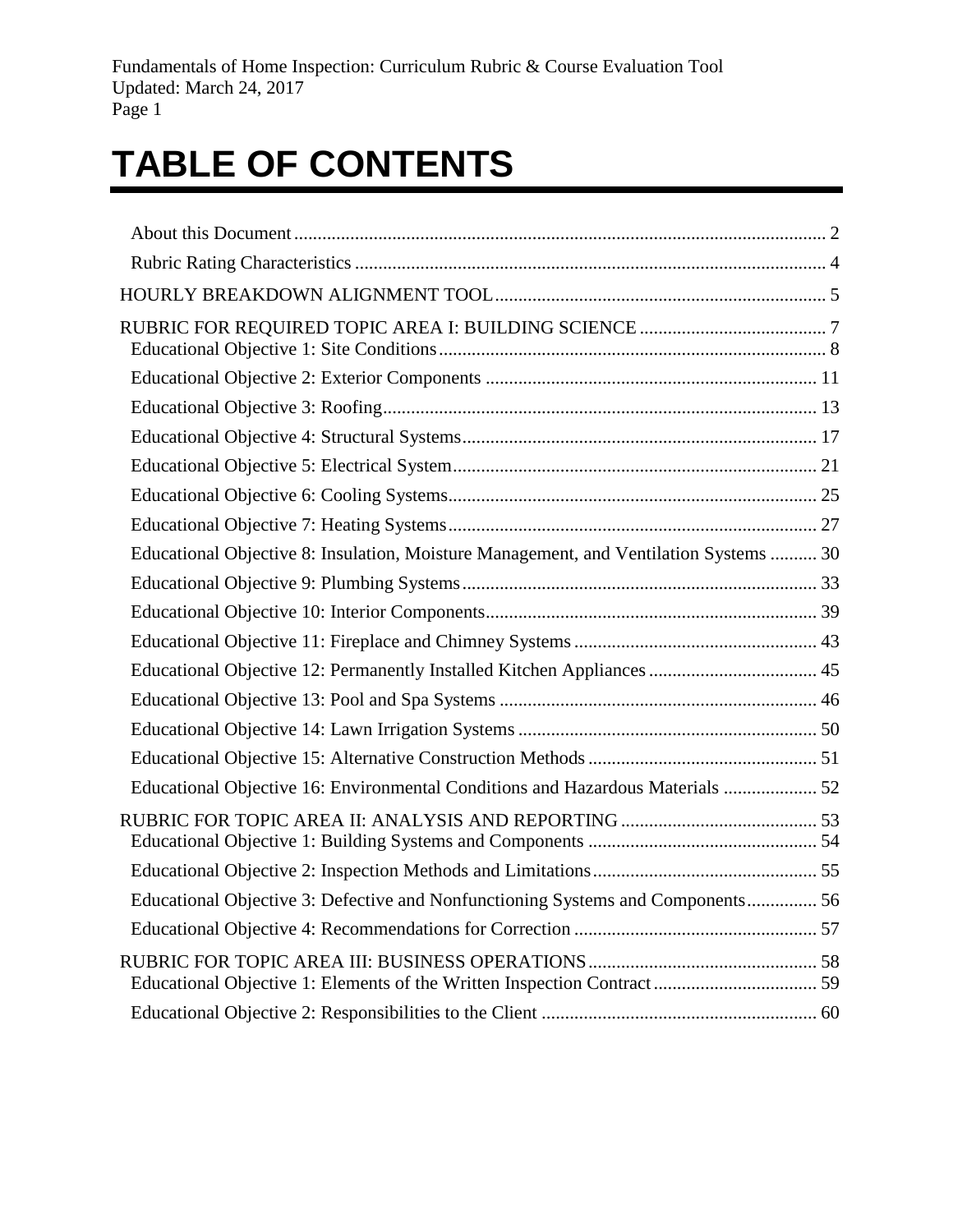## <span id="page-3-0"></span>**ABOUT THIS DOCUMENT**

In Washington State, all Fundamentals of Home Inspection (Fundamentals) course curriculums must be approved prior to the course being offered. Course providers should submit Fundamentals course curriculums to the Department of Licensing's (DOL) Home Inspector Program well in advance of the course start date. It may take up to forty-five (45) business days to complete the course curriculum approval process.

The following include the submission requirements for Fundamentals course curriculum approval:

- 1. A Home Inspector Course Approval Application
- 2. A course curriculum and/or syllabus

 $\overline{a}$ 

- 3. Any text, handouts, and other instructional materials.
- 4. A final examination and answer key, minimum 200 questions.
- 5. A seventy-five dollar (\$75) check payable to Department of Licensing

General instructions regarding Fundamentals course curriculum approval is available at: [http://www.dol.wa.gov/business/homeinspectors/hicourseapp.html.](http://www.dol.wa.gov/business/homeinspectors/hicourseapp.html)

Please also note that all Fundamentals courses must be offered in classroom format per RCW 18.280.070(2).

Once a Fundamentals course curriculum has been submitted for approval, it is evaluated by a home inspection subject matter expert (SME) evaluators utilizing the Curriculum Rubric & Course Evaluation Tool (Rubric). Based on the Rubric ratings, the Fundamentals course curriculum is either approved or denied for delivery.

The Rubric provides DOL and SME evaluators with a means of determining the quality of a Fundamentals course curriculum submission. The Rubric is also intended to provide a common language for DOL and SME evaluators to draw on during the submission evaluation process.

The criteria and several indicators of quality are provided for each sub-objective of the Fundamentals course curriculum application.<sup>1</sup> A course curriculum that sufficiently addresses the required sub-objectives will score either a "Meets" or "Exceeds" for that sub-objective.

It should be noted that a sub-objective scoring an "Exceeds" is exemplary and exceeds the expectations of the evaluators.

A Fundamentals sub-objective scoring a "Partially Meets" would only partially meet the expectation, and scoring a "Does Not Meet" signifies that the sub-objective does not meet the

<sup>&</sup>lt;sup>1</sup>Education Objectives XXXX are evaluated in total because the sub-objectives within these objectives do not contain components.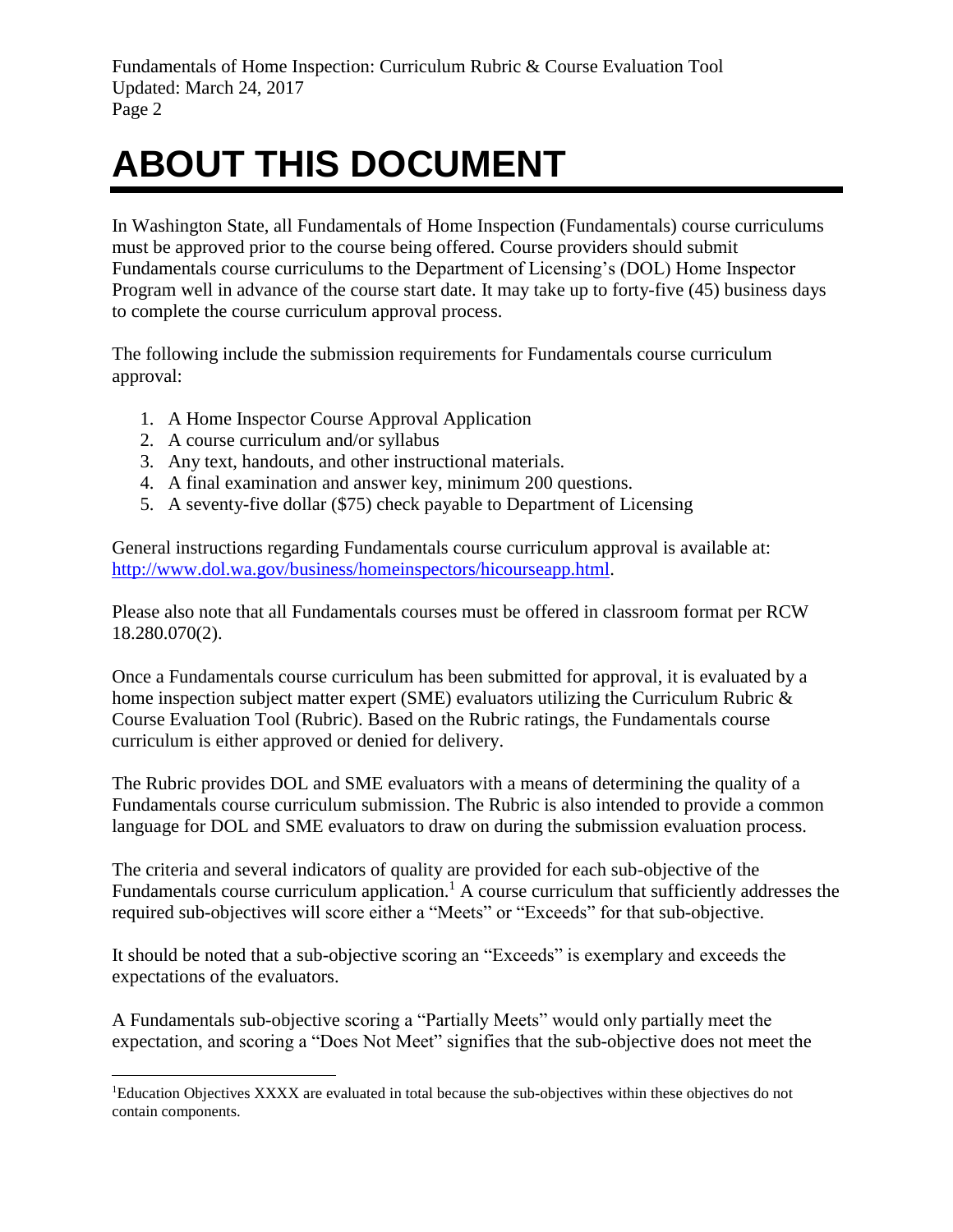expectation.

#### **Providing quality Fundamentals courses that produce knowledgeable and competent home inspectors, in part, depends on a Fundamentals course curriculum with complete and comprehensive topic coverage. Therefore, in order to receive approval, a Fundamentals course curriculum application must maintain a "Meets" rating in all sub-objectives.**

Before being assigned to SME evaluators, Fundamentals course curriculum applications will be reviewed for completeness by the DOL Real Estate Education Program staff. For this reason, the actual course approval application is not evaluated as a part of the Rubric, as its contents are administrative in nature. However, though not evaluated, the Fundamentals course curriculum course presentation outline (hourly breakdown) is transposed in the Hourly Breakdown Alignment Tool (p. 6) to assist SME evaluators in determining the course curriculum's alignment to the Washington State Fundamentals of Home Inspection Course Curriculum.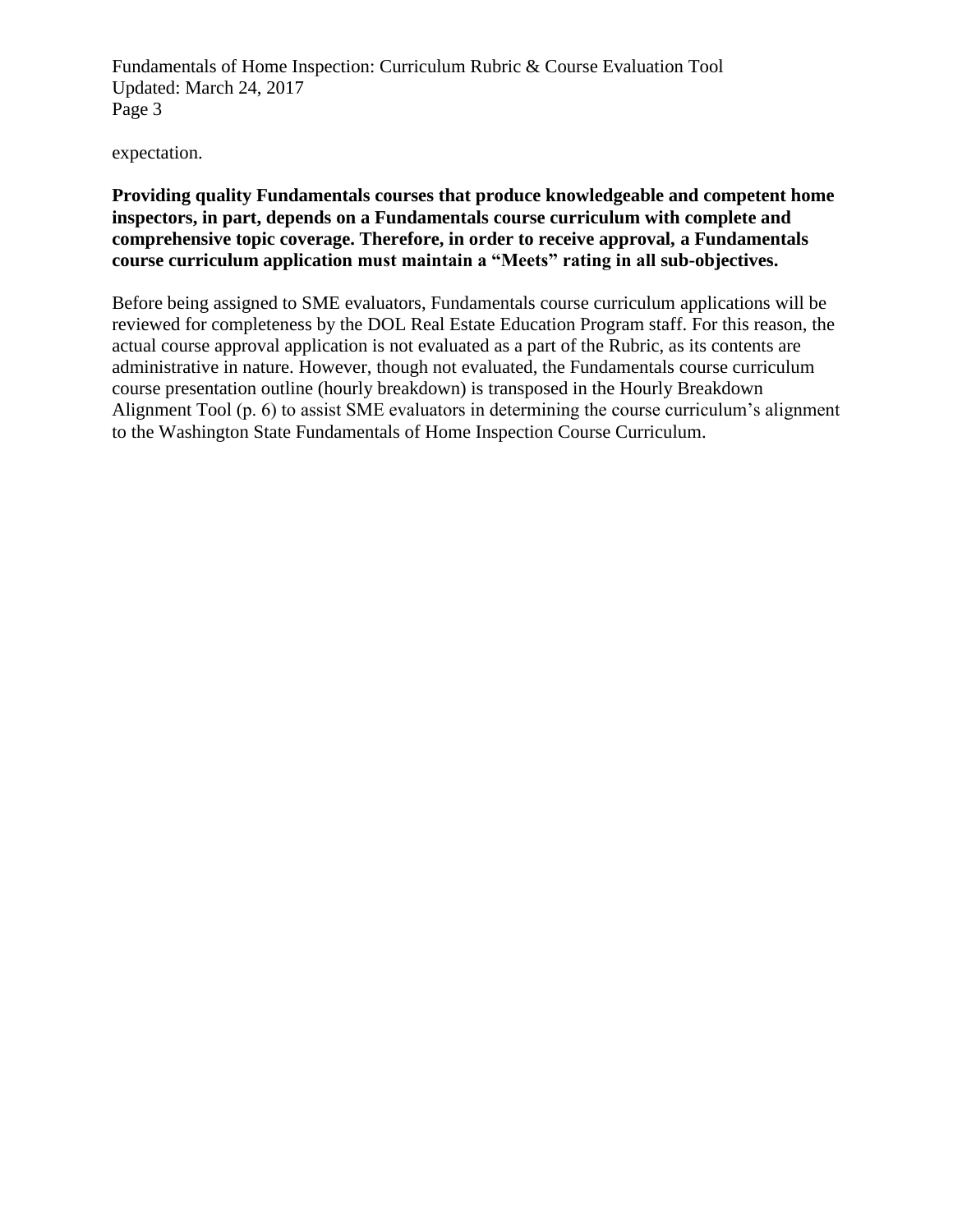### <span id="page-5-0"></span>**RUBRIC RATING CHARACTERISTICS**

To ensure consistency and subject matter expert (SME) evaluator reliability, a proposed Fundamentals of Home Inspection (Fundamentals) course curriculum course curriculum is evaluated against the Curriculum Rubric & Course Evaluation Tool (Rubric). In general, the following definitions guide all SME evaluator ratings.

#### **Exceeds**

Thorough, compelling, complete, and comprehensive topic coverage ratio and sequencing of the Washington State Fundamentals of Home Inspection Course Curriculum required topic areas, related objectives, and sub-objectives.

Demonstrates a sophisticated understanding of the course requirements and capacity to provide instruction.

#### **Meets**

Clear and complete topic coverage of all aspects of the Washington State Fundamentals of Home Inspection Course Curriculum Required Topic Area and required topic areas, related objectives, and sub-objectives.

Demonstrates understanding of the course requirements.

#### **Partially Meets**

Presents partial and insufficient details on topic coverage for some or all aspects of the Washington State Fundamentals of Home Inspection Course Curriculum required topic areas, related objectives, and sub-objectives.

Demonstrates limited understanding of the course requirements.

#### **Does Not Meet**

Provides little or no evidence of topic coverage of the Washington State Fundamentals of Home Inspection Course Curriculum required topic areas, related objectives, and sub-objectives

Demonstrates little understanding of the course requirements.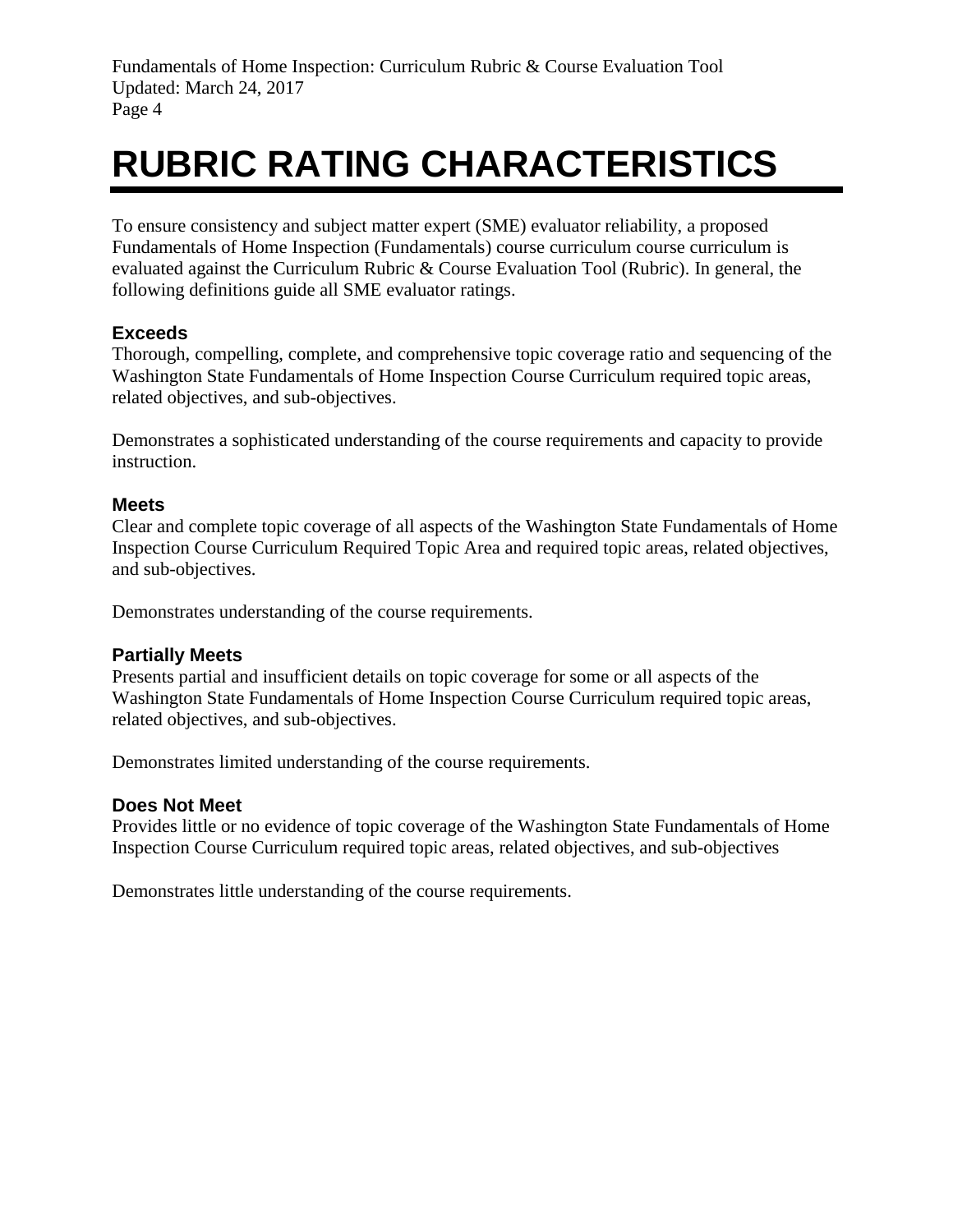# <span id="page-6-0"></span>**HOURLY BREAKDOWN ALIGNMENT TOOL**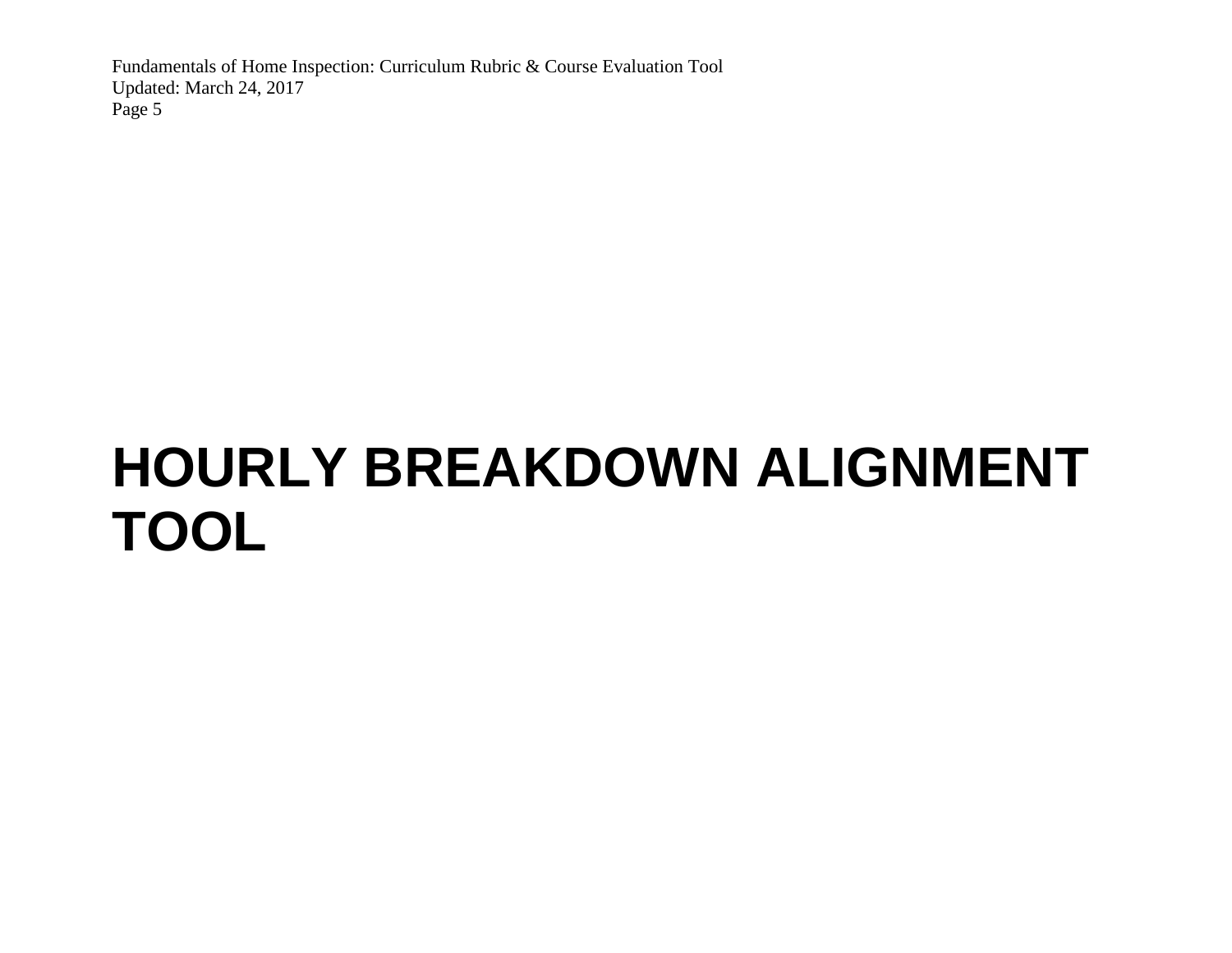| <b>DOL Recommended Hourly Breakdown</b>                                           |                | <b>Proposed Course Curriculum Breakdown</b> |              |  |
|-----------------------------------------------------------------------------------|----------------|---------------------------------------------|--------------|--|
| <b>Topic Area/Educational Objective</b>                                           | <b>Hours</b>   | <b>Topic Area/Educational Objective</b>     | <b>Hours</b> |  |
| <b>Topic Area I: Building Science</b>                                             | 78.5           |                                             |              |  |
| Educational Objective 1: Site Conditions                                          | $\overline{4}$ |                                             |              |  |
| Educational Objective 2: Exterior Components                                      | $\overline{c}$ |                                             |              |  |
| Educational Objective 3: Roofing                                                  | $\overline{4}$ |                                             |              |  |
| Educational Objective 4: Structural System                                        | 8.5            |                                             |              |  |
| Educational Objective 5: Electrical System                                        | 13.5           |                                             |              |  |
| Educational Objective 6: Cooling Systems                                          | 5              |                                             |              |  |
| Educational Objective 7: Heating Systems                                          | $\overline{7}$ |                                             |              |  |
| Educational Objective 8: Insulation, Moisture Management, and Ventilation Systems | 9              |                                             |              |  |
| Educational Objective 9: Plumbing Systems                                         | 8              |                                             |              |  |
| Educational Objective 10: Interior Components                                     | 5              |                                             |              |  |
| Educational Objective 11: Fireplace and Chimney Systems                           | 5              |                                             |              |  |
| Educational Objective 12: Permanently Installed Kitchen Appliances                | $\mathbf{2}$   |                                             |              |  |
| Educational Objective 13: Pool and Spa Systems                                    | 2.5            |                                             |              |  |
| Educational Objective 14: Lawn Irrigation Systems                                 |                |                                             |              |  |
| Educational Objective 15: Alternative Construction Methods                        |                |                                             |              |  |
| Educational Objective 16: Environmental Conditions and Hazardous Materials        |                |                                             |              |  |
| <b>Topic Area II: Analysis and Reporting</b>                                      | 28.5           |                                             |              |  |
| Educational Objective 1: Building Systems and Components                          | 7              |                                             |              |  |
| Educational Objective 2: Inspection Methods and Limitations                       | $\overline{7}$ |                                             |              |  |
| Educational Objective 3: Defective and Nonfunctioning Systems and Components      | 8.5            |                                             |              |  |
| Educational Objective 4: Recommendations for Correction                           | 6              |                                             |              |  |
| <b>Topic Area III: Business Operations</b>                                        | 13             |                                             |              |  |
| Educational Objective 1: Elements of the Written Inspection Contract              | 7              |                                             |              |  |
| Educational Objective 2: Responsibilities to the Client                           | 6              |                                             |              |  |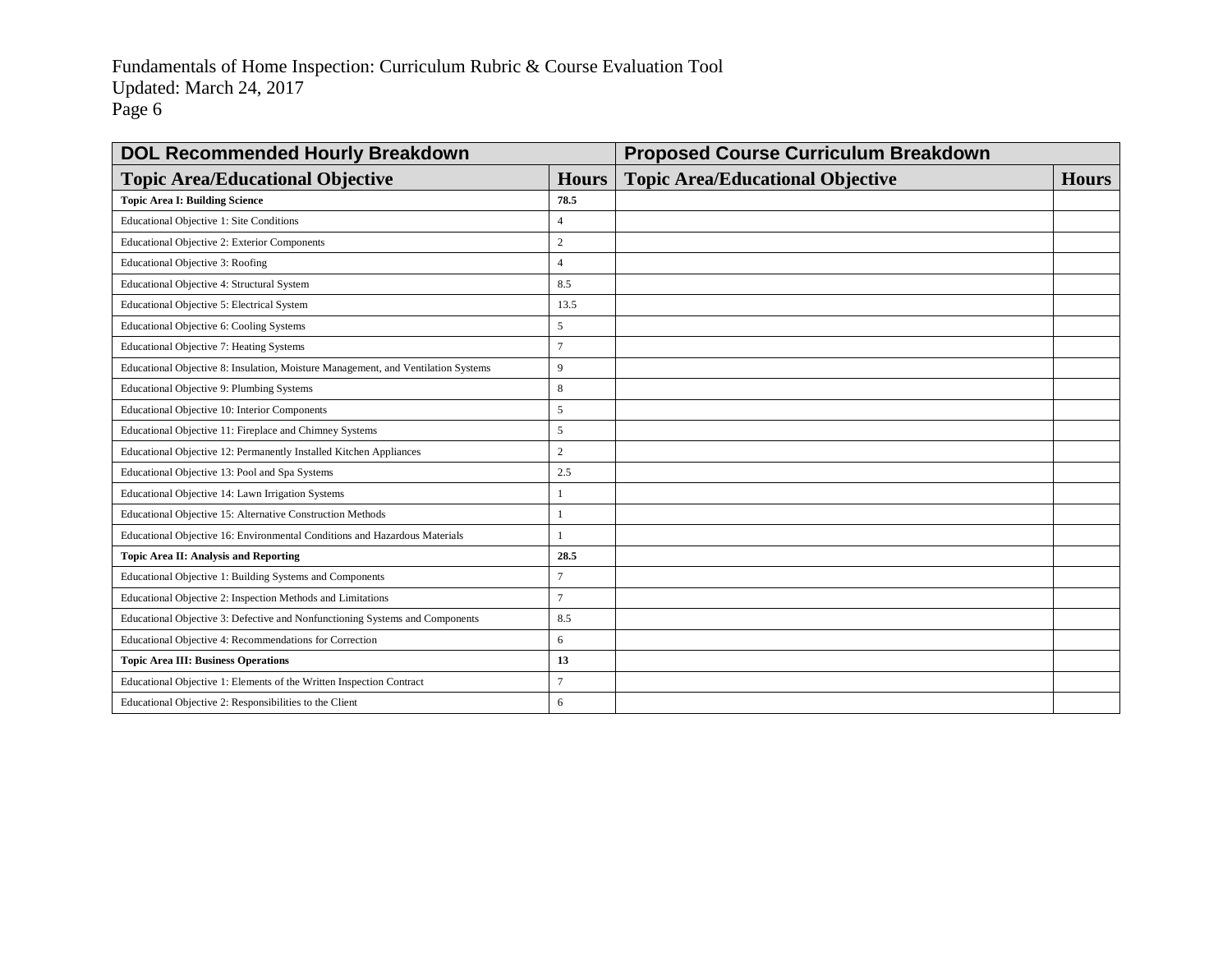# <span id="page-8-0"></span>**RUBRIC FOR REQUIRED TOPIC AREA I: BUILDING SCIENCE**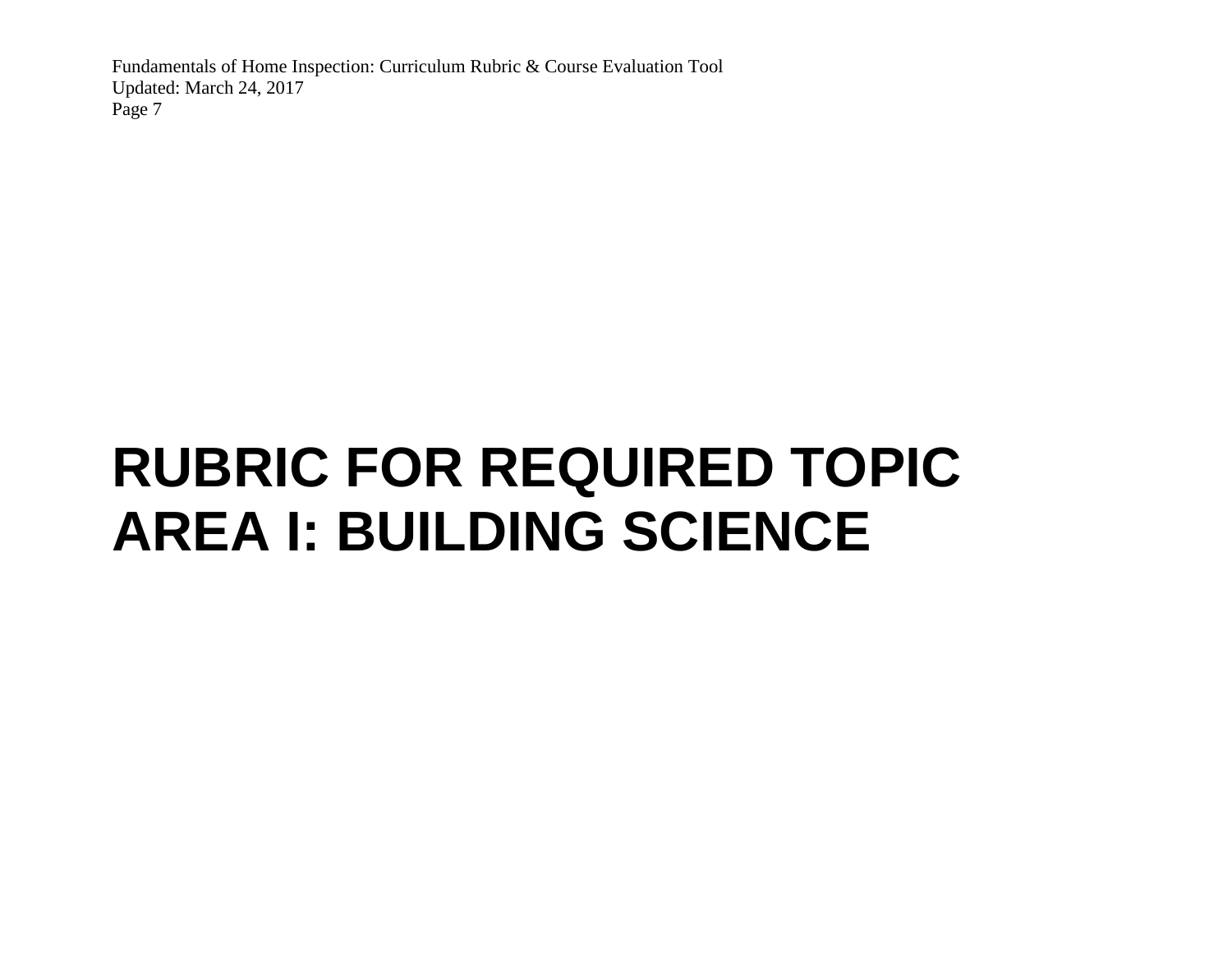### **EDUCATIONAL OBJECTIVE 1: SITE CONDITIONS**

<span id="page-9-0"></span>

| Sub-Objective: a. Vegetation, Grading, drainage, and Retaining Walls                                                                   |                                                                                                                                                                                                           |                                                                                                                                                                                                                                                                                                                                                                                                                                                                                                                                                                                                                                                                                    |                                                                                                                                                                                                                                                    |
|----------------------------------------------------------------------------------------------------------------------------------------|-----------------------------------------------------------------------------------------------------------------------------------------------------------------------------------------------------------|------------------------------------------------------------------------------------------------------------------------------------------------------------------------------------------------------------------------------------------------------------------------------------------------------------------------------------------------------------------------------------------------------------------------------------------------------------------------------------------------------------------------------------------------------------------------------------------------------------------------------------------------------------------------------------|----------------------------------------------------------------------------------------------------------------------------------------------------------------------------------------------------------------------------------------------------|
| <b>Ranking</b>                                                                                                                         |                                                                                                                                                                                                           |                                                                                                                                                                                                                                                                                                                                                                                                                                                                                                                                                                                                                                                                                    |                                                                                                                                                                                                                                                    |
| <b>Does Not Meet</b>                                                                                                                   | <b>Partially Meets</b>                                                                                                                                                                                    | Meets                                                                                                                                                                                                                                                                                                                                                                                                                                                                                                                                                                                                                                                                              | <b>Exceeds</b>                                                                                                                                                                                                                                     |
| The proposed Fundamentals course curriculum<br>provides little and/or no evidence of topic coverage<br>for the required components in: | The proposed Fundamentals course curriculum<br>partially and/or minimally outlines the required<br>topic coverage. The proposed curriculum has some<br>and/or insufficient coverage of the components in: | The proposed Fundamentals course curriculum<br>clearly describes and has complete coverage of the<br>components in:                                                                                                                                                                                                                                                                                                                                                                                                                                                                                                                                                                | The proposed Fundamentals course curriculum<br>convincingly demonstrates a sophisticated<br>understanding of the curriculum requirements as<br>demonstrated in the description and the complete<br>and comprehensive coverage of the component in: |
| Vegetation, Grading, Drainage, and Retaining<br>a.<br>Walls                                                                            | Vegetation, Grading, Drainage, and Retaining<br>a.<br>Walls                                                                                                                                               | Vegetation, Grading, Drainage, and Retaining<br>a.<br>Walls<br>Common retaining wall types, materials,<br>i.<br>applications, installation methods,<br>construction techniques, and clearance<br>requirements<br>ii.<br>Common grading and drainage system<br>types, materials, applications,<br>installation methods, and construction<br>techniques<br>Typical defects (e.g., negative grade, site<br>iii.<br>drainage problems)<br>Typical vegetation and landscape<br>iv.<br>conditions, maintenance practices, and<br>how they affect the building<br>Maintenance concerns and procedures<br>V.<br>Safety issues, applicable standards, and<br>vi.<br>appropriate terminology | Vegetation, Grading, Drainage, and Retaining<br>a.<br>Walls                                                                                                                                                                                        |
| <b>Reviewer Rating:</b><br>$\Box$ Does Not Meet                                                                                        | $\Box$ Partially Meets<br>$\Box$ Meets                                                                                                                                                                    | $\Box$ <i>Exceeds</i>                                                                                                                                                                                                                                                                                                                                                                                                                                                                                                                                                                                                                                                              |                                                                                                                                                                                                                                                    |
| <b>Reviewer Comments:</b>                                                                                                              |                                                                                                                                                                                                           |                                                                                                                                                                                                                                                                                                                                                                                                                                                                                                                                                                                                                                                                                    |                                                                                                                                                                                                                                                    |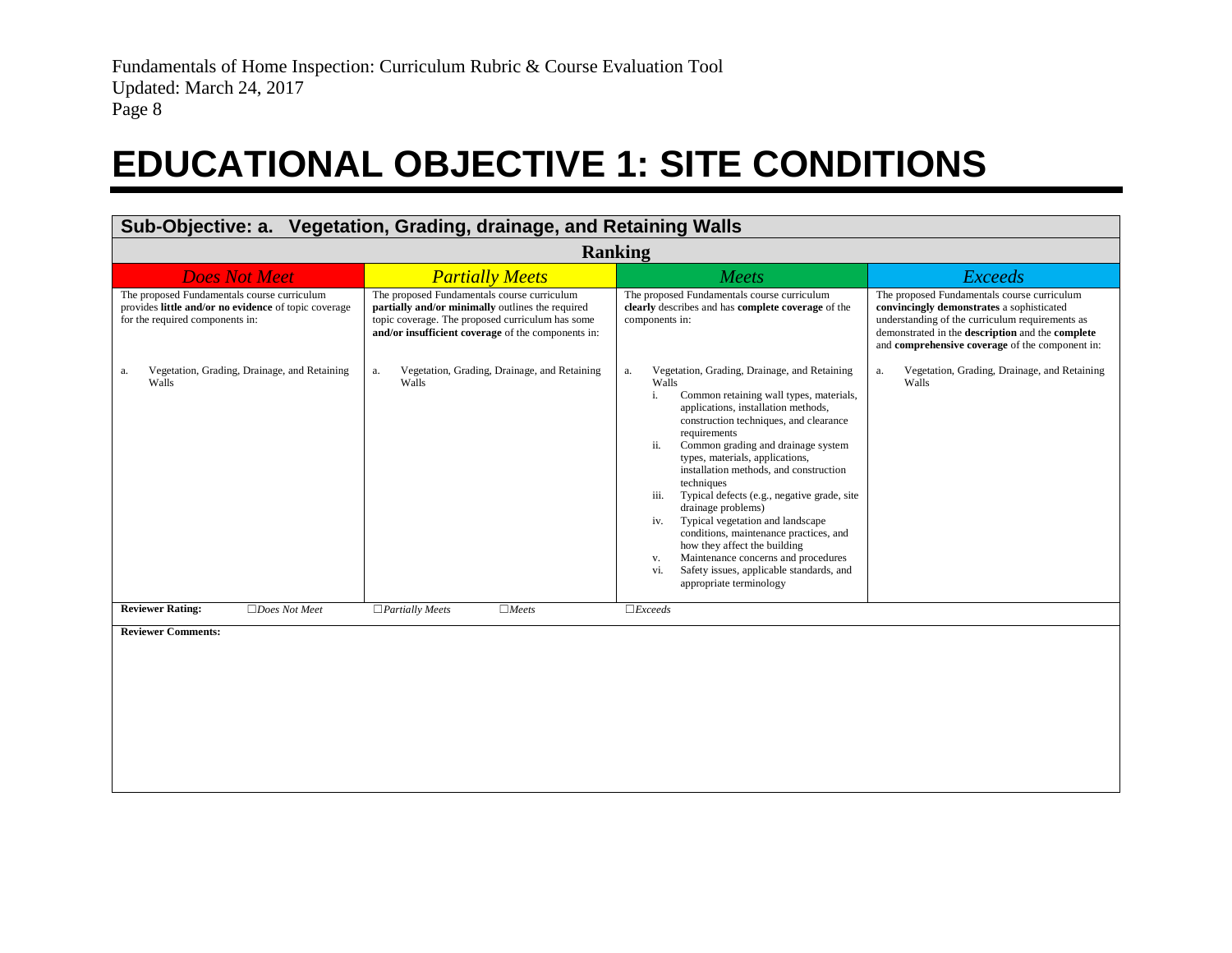| Sub-Objective: b. Driveways, Patios, and Walkways                                                                                      |                                                                                                                                                                                                           |                                                                                                                                                                                                                                                                                                                                      |                                                                                                                                                                                                                                                    |
|----------------------------------------------------------------------------------------------------------------------------------------|-----------------------------------------------------------------------------------------------------------------------------------------------------------------------------------------------------------|--------------------------------------------------------------------------------------------------------------------------------------------------------------------------------------------------------------------------------------------------------------------------------------------------------------------------------------|----------------------------------------------------------------------------------------------------------------------------------------------------------------------------------------------------------------------------------------------------|
|                                                                                                                                        |                                                                                                                                                                                                           | <b>Ranking</b>                                                                                                                                                                                                                                                                                                                       |                                                                                                                                                                                                                                                    |
| <b>Does Not Meet</b>                                                                                                                   | <b>Partially Meets</b>                                                                                                                                                                                    | Meets                                                                                                                                                                                                                                                                                                                                | <b>Exceeds</b>                                                                                                                                                                                                                                     |
| The proposed Fundamentals course curriculum<br>provides little and/or no evidence of topic coverage<br>for the required components in: | The proposed Fundamentals course curriculum<br>partially and/or minimally outlines the required<br>topic coverage. The proposed curriculum has some<br>and/or insufficient coverage of the components in: | The proposed Fundamentals course curriculum<br>clearly describes and has complete coverage of the<br>components in:                                                                                                                                                                                                                  | The proposed Fundamentals course curriculum<br>convincingly demonstrates a sophisticated<br>understanding of the curriculum requirements as<br>demonstrated in the description and the complete<br>and comprehensive coverage of the component in: |
| Driveways, Patios, and Walkways<br>b.                                                                                                  | Driveways, Patios, and Walkways<br>b.                                                                                                                                                                     | Driveways, Patios, and Walkways<br>b.<br>Common types, materials, applications,<br>installation methods, and construction<br>techniques<br>ii.<br>Typical defects (e.g., root damage, trip<br>hazards)<br>iii.<br>Maintenance concerns and procedures<br>vii.<br>Safety issues, applicable standards, and<br>appropriate terminology | Driveways, Patios, and Walkways<br>b.                                                                                                                                                                                                              |
| <b>Reviewer Rating:</b><br>$\Box$ Does Not Meet                                                                                        | $\Box$ Partially Meets<br>$\Box$ Meets                                                                                                                                                                    | $\Box$ <i>Exceeds</i>                                                                                                                                                                                                                                                                                                                |                                                                                                                                                                                                                                                    |
| <b>Reviewer Comments:</b>                                                                                                              |                                                                                                                                                                                                           |                                                                                                                                                                                                                                                                                                                                      |                                                                                                                                                                                                                                                    |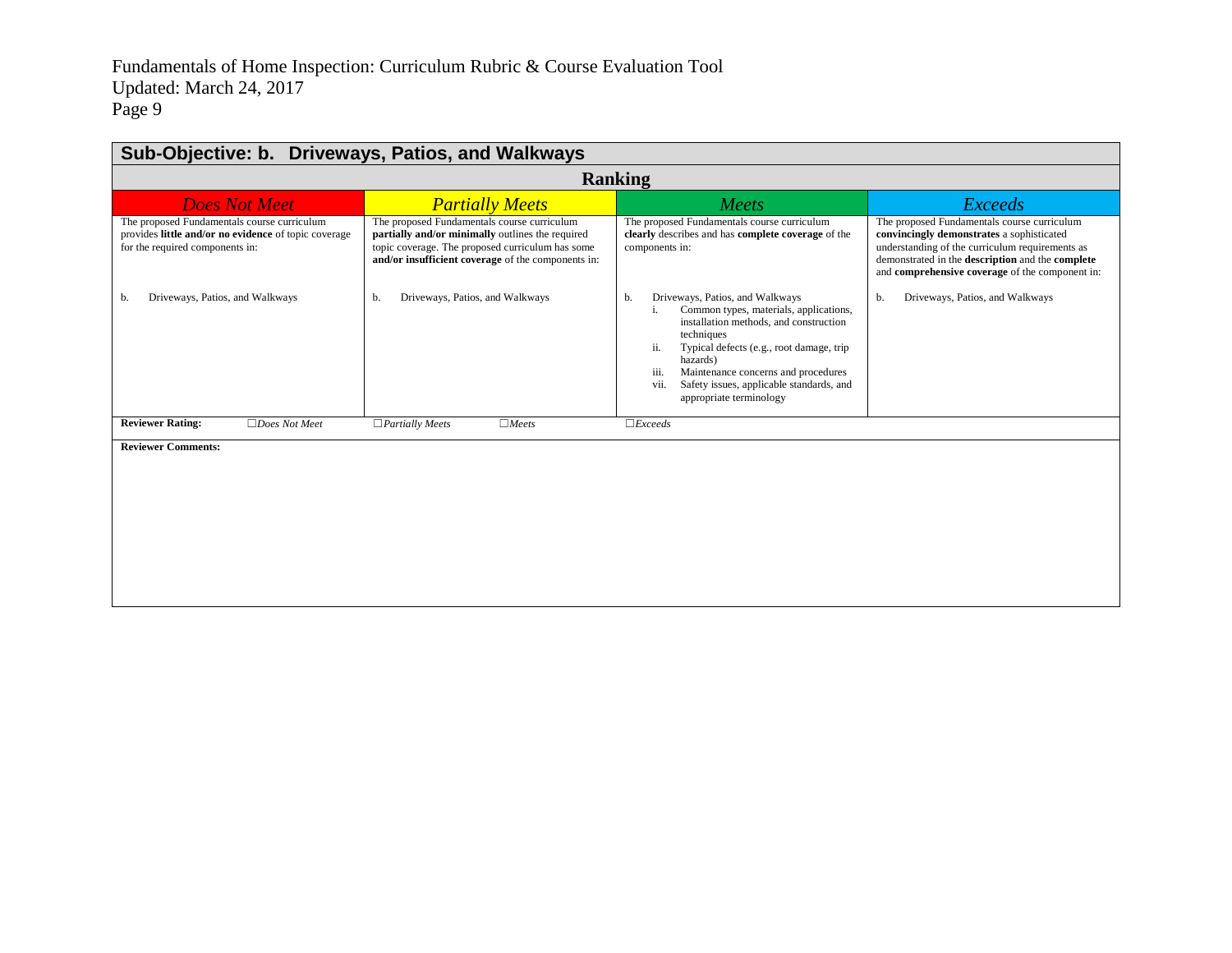|                                                                                                                                        |                                                                                                                                                                                                           | <b>Ranking</b>                                                                                                                                                                                                                                                                                                                                                                                                                                                                                                                                                                                                                                       |                                                                                                                                                                                                                                                    |
|----------------------------------------------------------------------------------------------------------------------------------------|-----------------------------------------------------------------------------------------------------------------------------------------------------------------------------------------------------------|------------------------------------------------------------------------------------------------------------------------------------------------------------------------------------------------------------------------------------------------------------------------------------------------------------------------------------------------------------------------------------------------------------------------------------------------------------------------------------------------------------------------------------------------------------------------------------------------------------------------------------------------------|----------------------------------------------------------------------------------------------------------------------------------------------------------------------------------------------------------------------------------------------------|
| <b>Does Not Meet</b>                                                                                                                   | <b>Partially Meets</b>                                                                                                                                                                                    | Meets                                                                                                                                                                                                                                                                                                                                                                                                                                                                                                                                                                                                                                                | <b>Exceeds</b>                                                                                                                                                                                                                                     |
| The proposed Fundamentals course curriculum<br>provides little and/or no evidence of topic coverage<br>for the required components in: | The proposed Fundamentals course curriculum<br>partially and/or minimally outlines the required<br>topic coverage. The proposed curriculum has some<br>and/or insufficient coverage of the components in: | The proposed Fundamentals course curriculum<br>clearly describes and has complete coverage of the<br>components in:                                                                                                                                                                                                                                                                                                                                                                                                                                                                                                                                  | The proposed Fundamentals course curriculum<br>convincingly demonstrates a sophisticated<br>understanding of the curriculum requirements as<br>demonstrated in the description and the complete<br>and comprehensive coverage of the component in: |
| Decks, Balconies, Stoops, Stairs, Steps,<br>c.<br>Porches, & Applicable Railings                                                       | Decks, Balconies, Stoops, Stairs, Steps,<br>c.<br>Porches, & Applicable Railings                                                                                                                          | Decks, Balconies, Stoops, Stairs, Steps,<br>c.<br>Porches, & Applicable Railings<br>Common types, materials, applications,<br>i.<br>installation methods, and construction<br>techniques<br>Attachment methods (e.g., lag screws,<br>ii.<br>bolts, web joists, TGI joists, cantilevered<br>flooring)<br>Deck load to grade transfer theory (e.g.,<br>iii.<br>deck to joist to girder to post to grade)<br>Typical defects (e.g., flashing, railings,<br>iv.<br>decayed wood, results of deferred<br>maintenance<br>Maintenance/design concerns and<br>V.<br>procedures<br>Safety issues, applicable standards, and<br>vi.<br>appropriate terminology | Decks, Balconies, Stoops, Stairs, Steps,<br>c.<br>Porches, & Applicable Railings                                                                                                                                                                   |
| <b>Reviewer Rating:</b><br>$\Box$ Does Not Meet                                                                                        | $\Box$ Partially Meets<br>$\Box$ Meets                                                                                                                                                                    | $\Box$ <i>Exceeds</i>                                                                                                                                                                                                                                                                                                                                                                                                                                                                                                                                                                                                                                |                                                                                                                                                                                                                                                    |
| <b>Reviewer Comments:</b>                                                                                                              |                                                                                                                                                                                                           |                                                                                                                                                                                                                                                                                                                                                                                                                                                                                                                                                                                                                                                      |                                                                                                                                                                                                                                                    |

<u> 1989 - Johann Stoff, amerikansk politiker (d. 1989)</u>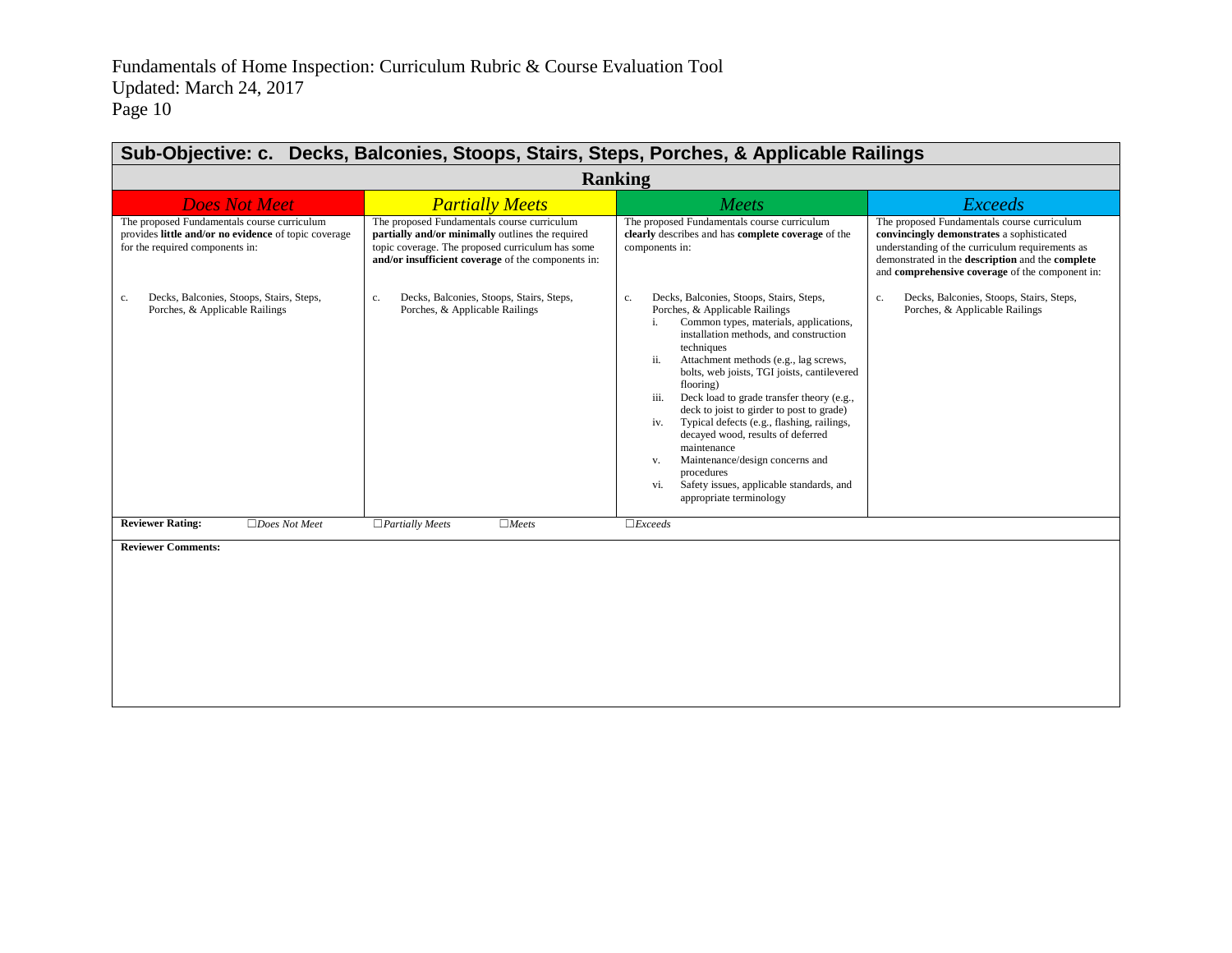### **EDUCATIONAL OBJECTIVE 2: EXTERIOR COMPONENTS**

#### **Sub-Objective: a. Wall Cladding, Flashing, Trim, Eaves, Soffits, and Fascia**

<span id="page-12-0"></span>

| <b>Ranking</b>                                                                                                                                                                                               |                                                                                                                                                                                                                                                                                |                                                                                                                                                                                                                                                                                                                                                                                                                                                                                                                                       |                                                                                                                                                                                                                                                                                                                          |
|--------------------------------------------------------------------------------------------------------------------------------------------------------------------------------------------------------------|--------------------------------------------------------------------------------------------------------------------------------------------------------------------------------------------------------------------------------------------------------------------------------|---------------------------------------------------------------------------------------------------------------------------------------------------------------------------------------------------------------------------------------------------------------------------------------------------------------------------------------------------------------------------------------------------------------------------------------------------------------------------------------------------------------------------------------|--------------------------------------------------------------------------------------------------------------------------------------------------------------------------------------------------------------------------------------------------------------------------------------------------------------------------|
| <b>Does Not Meet</b>                                                                                                                                                                                         | <b>Partially Meets</b>                                                                                                                                                                                                                                                         | <b>Meets</b>                                                                                                                                                                                                                                                                                                                                                                                                                                                                                                                          | Exceeds                                                                                                                                                                                                                                                                                                                  |
| The proposed Fundamentals course curriculum<br>provides little and/or no evidence of topic coverage<br>for the required components in:<br>Wall Cladding, Flashing, Trim, Eaves, Soffits,<br>a.<br>and Fascia | The proposed Fundamentals course curriculum<br>partially and/or minimally outlines the required<br>topic coverage. The proposed curriculum has some<br>and/or insufficient coverage of the components in:<br>Wall Cladding, Flashing, Trim, Eaves, Soffits,<br>a<br>and Fascia | The proposed Fundamentals course curriculum<br>clearly describes and has complete coverage of the<br>components in:<br>Wall Cladding, Flashing, Trim, Eaves, Soffits,<br>a.<br>and Fascia<br>Common types (e.g., stucco, composite<br>siding, aluminum and vinyl cladding,<br>SIPs, EIFS, step flashing)<br>ii.<br>Typical defects (e.g., cracking, improper<br>installation, water infiltration, decay)<br>Maintenance concerns and procedures<br>iii.<br>iv.<br>Safety issues, applicable standards, and<br>appropriate terminology | The proposed Fundamentals course curriculum<br>convincingly demonstrates a sophisticated<br>understanding of the curriculum requirements as<br>demonstrated in the description and the complete<br>and comprehensive coverage of the component in:<br>Wall Cladding, Flashing, Trim, Eaves, Soffits,<br>a.<br>and Fascia |
| <b>Reviewer Rating:</b><br>$\Box$ Does Not Meet                                                                                                                                                              | $\Box$ Meets<br>$\Box$ Partially Meets                                                                                                                                                                                                                                         | $\Box$ <i>Exceeds</i>                                                                                                                                                                                                                                                                                                                                                                                                                                                                                                                 |                                                                                                                                                                                                                                                                                                                          |

**Reviewer Comments:**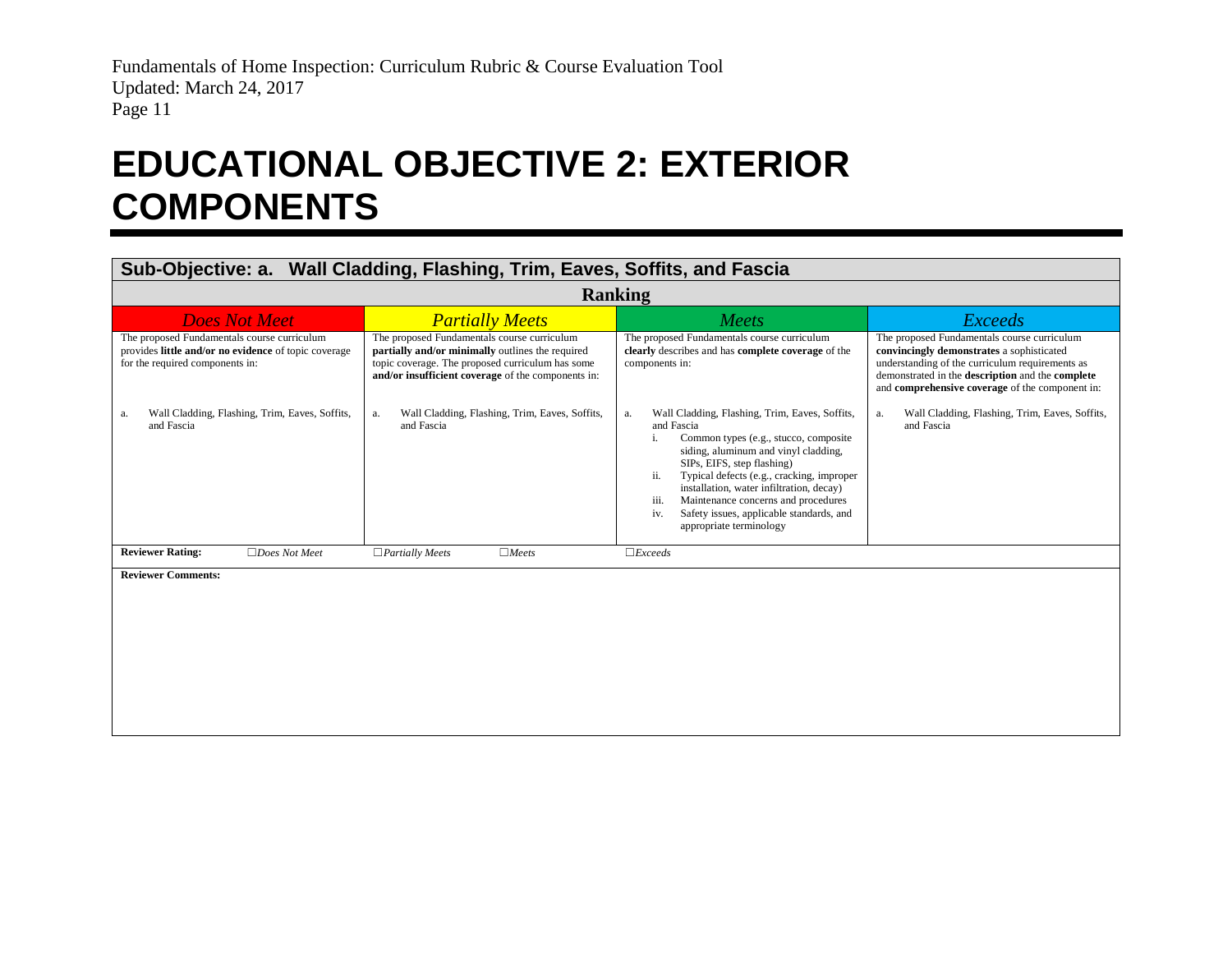| <b>Sub-Objective: b. Exterior Doors and Windows</b>                                                                                    |                                                                                                                                                                                                           |                                                                                                                                                                                                                                                                                                                                                                                                             |                                                                                                                                                                                                                                                    |
|----------------------------------------------------------------------------------------------------------------------------------------|-----------------------------------------------------------------------------------------------------------------------------------------------------------------------------------------------------------|-------------------------------------------------------------------------------------------------------------------------------------------------------------------------------------------------------------------------------------------------------------------------------------------------------------------------------------------------------------------------------------------------------------|----------------------------------------------------------------------------------------------------------------------------------------------------------------------------------------------------------------------------------------------------|
|                                                                                                                                        |                                                                                                                                                                                                           | <b>Ranking</b>                                                                                                                                                                                                                                                                                                                                                                                              |                                                                                                                                                                                                                                                    |
| <b>Does Not Meet</b>                                                                                                                   | <b>Partially Meets</b>                                                                                                                                                                                    | Meets                                                                                                                                                                                                                                                                                                                                                                                                       | <i>Exceeds</i>                                                                                                                                                                                                                                     |
| The proposed Fundamentals course curriculum<br>provides little and/or no evidence of topic coverage<br>for the required components in: | The proposed Fundamentals course curriculum<br>partially and/or minimally outlines the required<br>topic coverage. The proposed curriculum has some<br>and/or insufficient coverage of the components in: | The proposed Fundamentals course curriculum<br>clearly describes and has complete coverage of the<br>components in:                                                                                                                                                                                                                                                                                         | The proposed Fundamentals course curriculum<br>convincingly demonstrates a sophisticated<br>understanding of the curriculum requirements as<br>demonstrated in the description and the complete<br>and comprehensive coverage of the component in: |
| <b>Exterior Doors and Windows</b><br>b.                                                                                                | <b>Exterior Doors and Windows</b><br>b.                                                                                                                                                                   | <b>Exterior Doors and Windows</b><br>b.<br>Common door and window types,<br>i.<br>materials, applications, installation<br>methods, and construction techniques<br>ii.<br>Typical defects (e.g., delaminating,<br>decayed wood, thermal seal failure,<br>flashings, cracked glass)<br>Maintenance concerns and procedures<br>iii.<br>safety issues, applicable standards,<br>iv.<br>appropriate terminology | <b>Exterior Doors and Windows</b><br>b.                                                                                                                                                                                                            |
| <b>Reviewer Rating:</b><br>$\Box$ Does Not Meet                                                                                        | $\Box$ Partially Meets<br>$\Box$ Meets                                                                                                                                                                    | $\Box$ <i>Exceeds</i>                                                                                                                                                                                                                                                                                                                                                                                       |                                                                                                                                                                                                                                                    |
| <b>Reviewer Comments:</b>                                                                                                              |                                                                                                                                                                                                           |                                                                                                                                                                                                                                                                                                                                                                                                             |                                                                                                                                                                                                                                                    |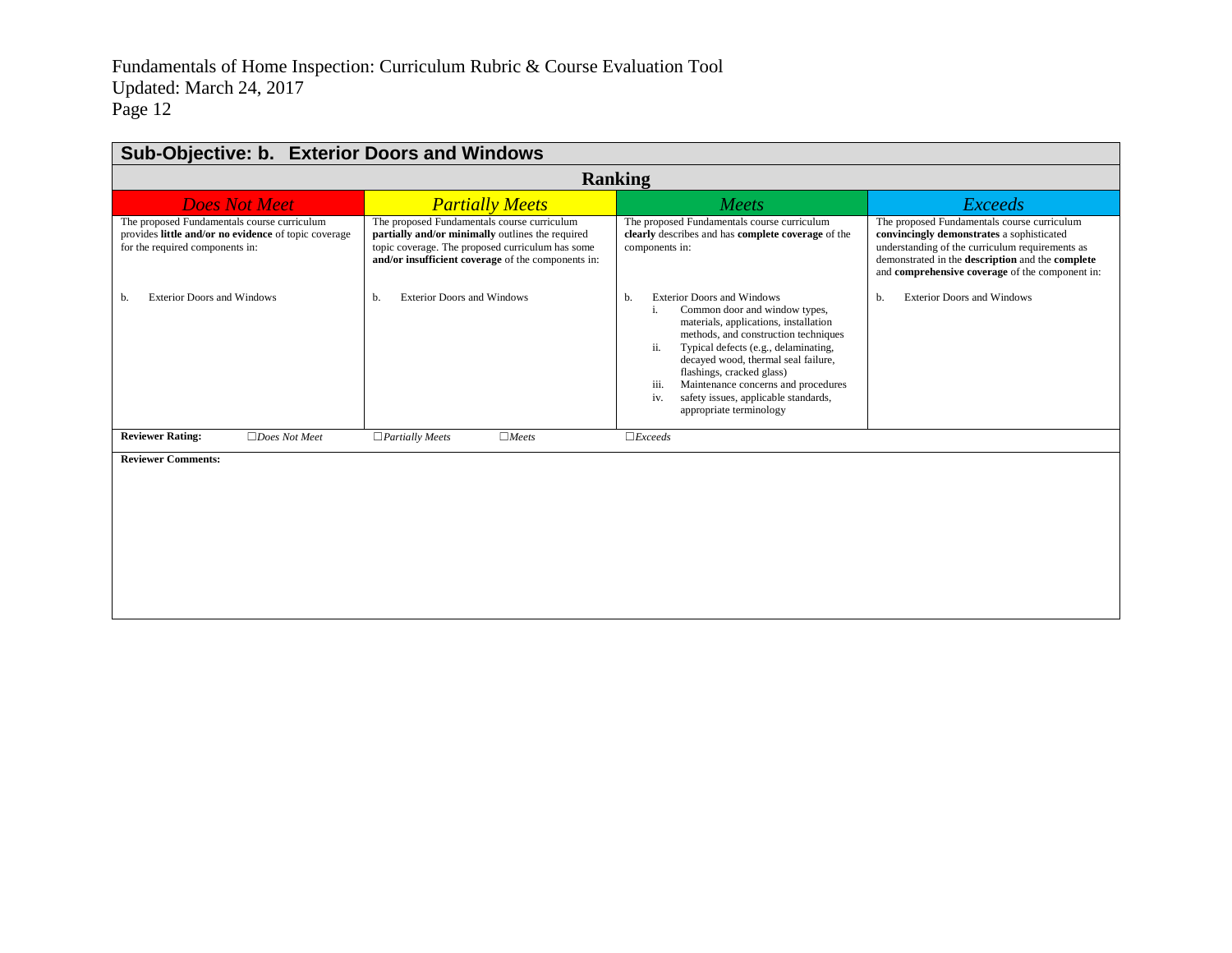#### **EDUCATIONAL OBJECTIVE 3: ROOFING**

<span id="page-14-0"></span>

| Sub-Objective: a. Roof Coverings                                                                                                       |                                                                                                                                                                                                           |                                                                                                                                                                                                                                                                                                                                                                                                                                                                                                                                                                                                                        |                                                                                                                                                                                                                                                    |
|----------------------------------------------------------------------------------------------------------------------------------------|-----------------------------------------------------------------------------------------------------------------------------------------------------------------------------------------------------------|------------------------------------------------------------------------------------------------------------------------------------------------------------------------------------------------------------------------------------------------------------------------------------------------------------------------------------------------------------------------------------------------------------------------------------------------------------------------------------------------------------------------------------------------------------------------------------------------------------------------|----------------------------------------------------------------------------------------------------------------------------------------------------------------------------------------------------------------------------------------------------|
| <b>Ranking</b>                                                                                                                         |                                                                                                                                                                                                           |                                                                                                                                                                                                                                                                                                                                                                                                                                                                                                                                                                                                                        |                                                                                                                                                                                                                                                    |
| <b>Does Not Meet</b>                                                                                                                   | <b>Partially Meets</b>                                                                                                                                                                                    | Meets                                                                                                                                                                                                                                                                                                                                                                                                                                                                                                                                                                                                                  | <b>Exceeds</b>                                                                                                                                                                                                                                     |
| The proposed Fundamentals course curriculum<br>provides little and/or no evidence of topic coverage<br>for the required components in: | The proposed Fundamentals course curriculum<br>partially and/or minimally outlines the required<br>topic coverage. The proposed curriculum has some<br>and/or insufficient coverage of the components in: | The proposed Fundamentals course curriculum<br>clearly describes and has complete coverage of the<br>components in:                                                                                                                                                                                                                                                                                                                                                                                                                                                                                                    | The proposed Fundamentals course curriculum<br>convincingly demonstrates a sophisticated<br>understanding of the curriculum requirements as<br>demonstrated in the description and the complete<br>and comprehensive coverage of the component in: |
| Roof Coverings<br>a.                                                                                                                   | Roof Coverings<br>a.                                                                                                                                                                                      | Roof Coverings<br>a.<br>Common roof-covering types, materials,<br>i.<br>applications, installation methods, and<br>construction techniques requirements<br>Typical roof covering repair methods<br>ii.<br>and materials<br>Typical defects (e.g., improper<br>iii.<br>installation, cracking, curling,<br>deterioration, damage)<br>Characteristics of different roofing<br>iv.<br>materials<br>Sheathing and underlayment<br>V.<br>requirements for different types of roof<br>coverings<br>Maintenance concerns and procedures<br>vi.<br>Safety issues, applicable standards, and<br>vii.<br>appropriate terminology | Roof Coverings<br>a.                                                                                                                                                                                                                               |
| <b>Reviewer Rating:</b><br>$\Box$ Does Not Meet                                                                                        | $\Box$ Partially Meets<br>$\Box$ Meets                                                                                                                                                                    | $\Box$ <i>Exceeds</i>                                                                                                                                                                                                                                                                                                                                                                                                                                                                                                                                                                                                  |                                                                                                                                                                                                                                                    |
| <b>Reviewer Comments:</b>                                                                                                              |                                                                                                                                                                                                           |                                                                                                                                                                                                                                                                                                                                                                                                                                                                                                                                                                                                                        |                                                                                                                                                                                                                                                    |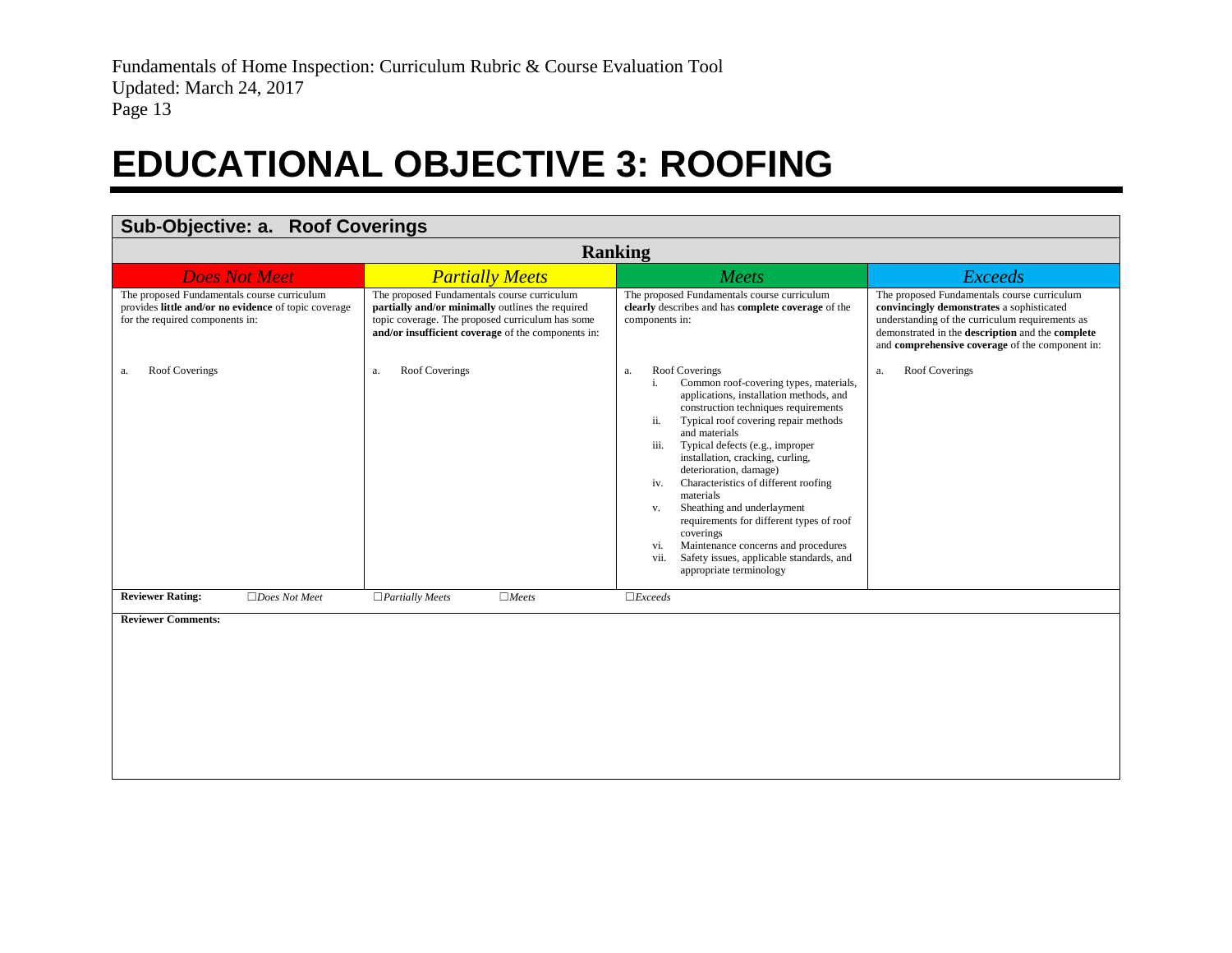| Sub-Objective: b. Roof Drainage Systems                                                                                                |                                                                                                                                                                                                           |                                                                                                                                                                                                                                                                                                                                                                                                                                                                                                                                                |                                                                                                                                                                                                                                                    |
|----------------------------------------------------------------------------------------------------------------------------------------|-----------------------------------------------------------------------------------------------------------------------------------------------------------------------------------------------------------|------------------------------------------------------------------------------------------------------------------------------------------------------------------------------------------------------------------------------------------------------------------------------------------------------------------------------------------------------------------------------------------------------------------------------------------------------------------------------------------------------------------------------------------------|----------------------------------------------------------------------------------------------------------------------------------------------------------------------------------------------------------------------------------------------------|
| <b>Ranking</b>                                                                                                                         |                                                                                                                                                                                                           |                                                                                                                                                                                                                                                                                                                                                                                                                                                                                                                                                |                                                                                                                                                                                                                                                    |
| <b>Does Not Meet</b>                                                                                                                   | <b>Partially Meets</b>                                                                                                                                                                                    | Meets                                                                                                                                                                                                                                                                                                                                                                                                                                                                                                                                          | <b>Exceeds</b>                                                                                                                                                                                                                                     |
| The proposed Fundamentals course curriculum<br>provides little and/or no evidence of topic coverage<br>for the required components in: | The proposed Fundamentals course curriculum<br>partially and/or minimally outlines the required<br>topic coverage. The proposed curriculum has some<br>and/or insufficient coverage of the components in: | The proposed Fundamentals course curriculum<br>clearly describes and has complete coverage of the<br>components in:                                                                                                                                                                                                                                                                                                                                                                                                                            | The proposed Fundamentals course curriculum<br>convincingly demonstrates a sophisticated<br>understanding of the curriculum requirements as<br>demonstrated in the description and the complete<br>and comprehensive coverage of the component in: |
| <b>Roof Drainage Systems</b><br>b.                                                                                                     | Roof Drainage Systems<br>b.                                                                                                                                                                               | Roof Drainage Systems<br>b.<br>Common drainage system types,<br>i.<br>materials, applications, installation<br>methods, and construction techniques<br>(e.g., slope, gutters, roof drains,<br>scuppers)<br>Typical modifications, repairs, upgrades,<br>ii.<br>and retrofits methods and materials<br>Typical defects (e.g., ponding,<br>iii.<br>improper slopes, clogging/leaking,<br>disposal of roof water runoff)<br>Maintenance concerns and procedures<br>iv.<br>Safety issues, applicable standards, &<br>V.<br>appropriate terminology | Roof Drainage Systems<br>b.                                                                                                                                                                                                                        |
| <b>Reviewer Rating:</b><br>$\Box$ Does Not Meet                                                                                        | $\Box$ Meets<br>$\Box$ Partially Meets                                                                                                                                                                    | $\Box$ <i>Exceeds</i>                                                                                                                                                                                                                                                                                                                                                                                                                                                                                                                          |                                                                                                                                                                                                                                                    |
| <b>Reviewer Comments:</b>                                                                                                              |                                                                                                                                                                                                           |                                                                                                                                                                                                                                                                                                                                                                                                                                                                                                                                                |                                                                                                                                                                                                                                                    |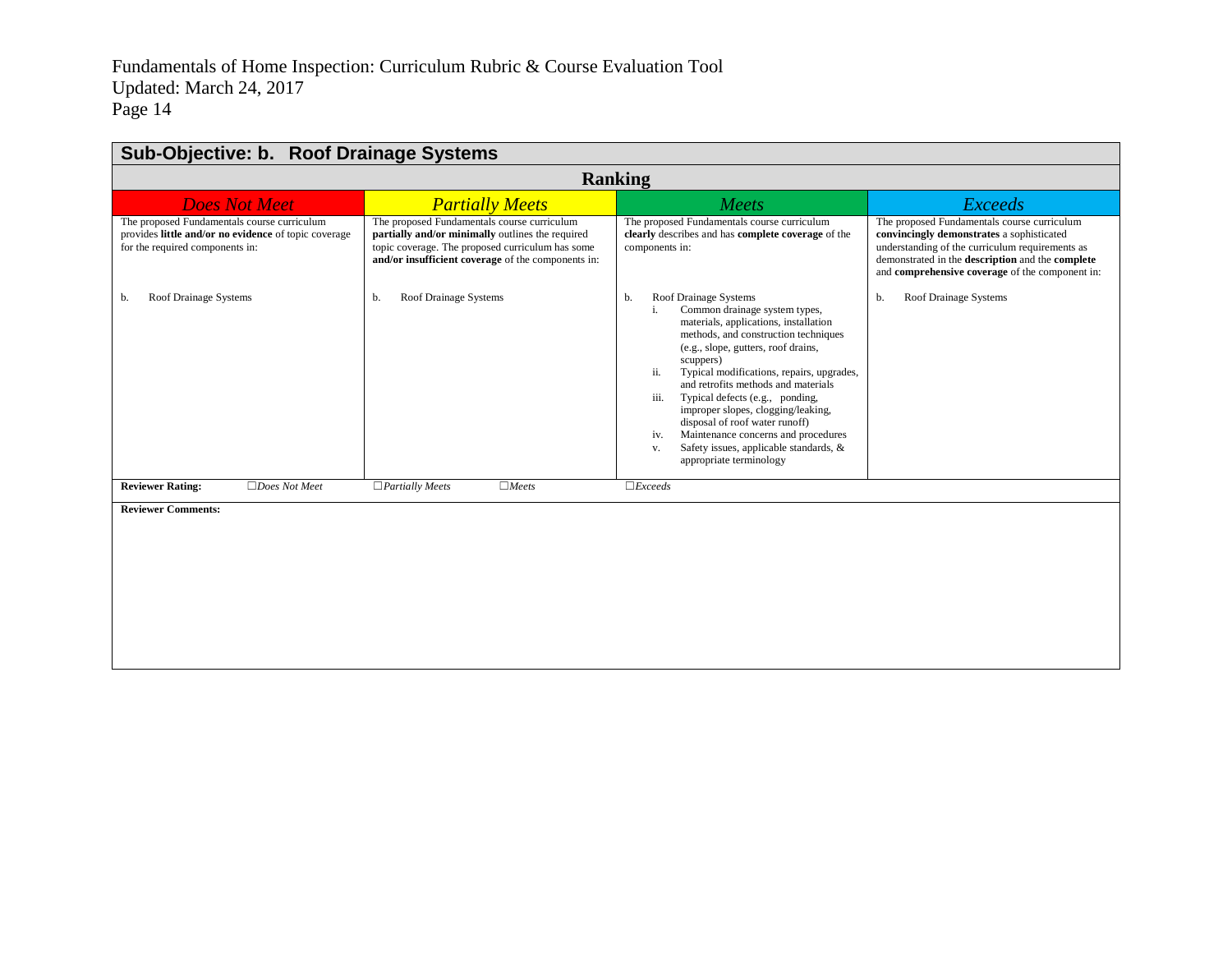| Sub-Objective: c. Flashings                                                                                                            |                                                                                                                                                                                                           |                                                                                                                                                                                                                                                                                                                                                             |                                                                                                                                                                                                                                                    |  |  |
|----------------------------------------------------------------------------------------------------------------------------------------|-----------------------------------------------------------------------------------------------------------------------------------------------------------------------------------------------------------|-------------------------------------------------------------------------------------------------------------------------------------------------------------------------------------------------------------------------------------------------------------------------------------------------------------------------------------------------------------|----------------------------------------------------------------------------------------------------------------------------------------------------------------------------------------------------------------------------------------------------|--|--|
| <b>Ranking</b>                                                                                                                         |                                                                                                                                                                                                           |                                                                                                                                                                                                                                                                                                                                                             |                                                                                                                                                                                                                                                    |  |  |
| <b>Does Not Meet</b>                                                                                                                   | Meets<br><b>Partially Meets</b><br><b>Exceeds</b>                                                                                                                                                         |                                                                                                                                                                                                                                                                                                                                                             |                                                                                                                                                                                                                                                    |  |  |
| The proposed Fundamentals course curriculum<br>provides little and/or no evidence of topic coverage<br>for the required components in: | The proposed Fundamentals course curriculum<br>partially and/or minimally outlines the required<br>topic coverage. The proposed curriculum has some<br>and/or insufficient coverage of the components in: | The proposed Fundamentals course curriculum<br>clearly describes and has complete coverage of the<br>components in:                                                                                                                                                                                                                                         | The proposed Fundamentals course curriculum<br>convincingly demonstrates a sophisticated<br>understanding of the curriculum requirements as<br>demonstrated in the description and the complete<br>and comprehensive coverage of the component in: |  |  |
| Flashings<br>c.                                                                                                                        | Flashings<br>c.                                                                                                                                                                                           | Flashings<br>c.<br>Common types, materials purpose,<br>applications, installation methods, and<br>construction techniques<br>ii.<br>Typical defects (e.g., separation,<br>corrosion, improper installation, missing<br>flashing)<br>iii.<br>Maintenance concerns and procedures<br>Safety issues, applicable standards, &<br>iv.<br>appropriate terminology | Flashings<br>$\mathbf{c}.$                                                                                                                                                                                                                         |  |  |
| <b>Reviewer Rating:</b><br>$\Box$ Does Not Meet                                                                                        | $\Box$ Meets<br>$\Box$ Partially Meets                                                                                                                                                                    | $\Box$ <i>Exceeds</i>                                                                                                                                                                                                                                                                                                                                       |                                                                                                                                                                                                                                                    |  |  |
| <b>Reviewer Comments:</b>                                                                                                              |                                                                                                                                                                                                           |                                                                                                                                                                                                                                                                                                                                                             |                                                                                                                                                                                                                                                    |  |  |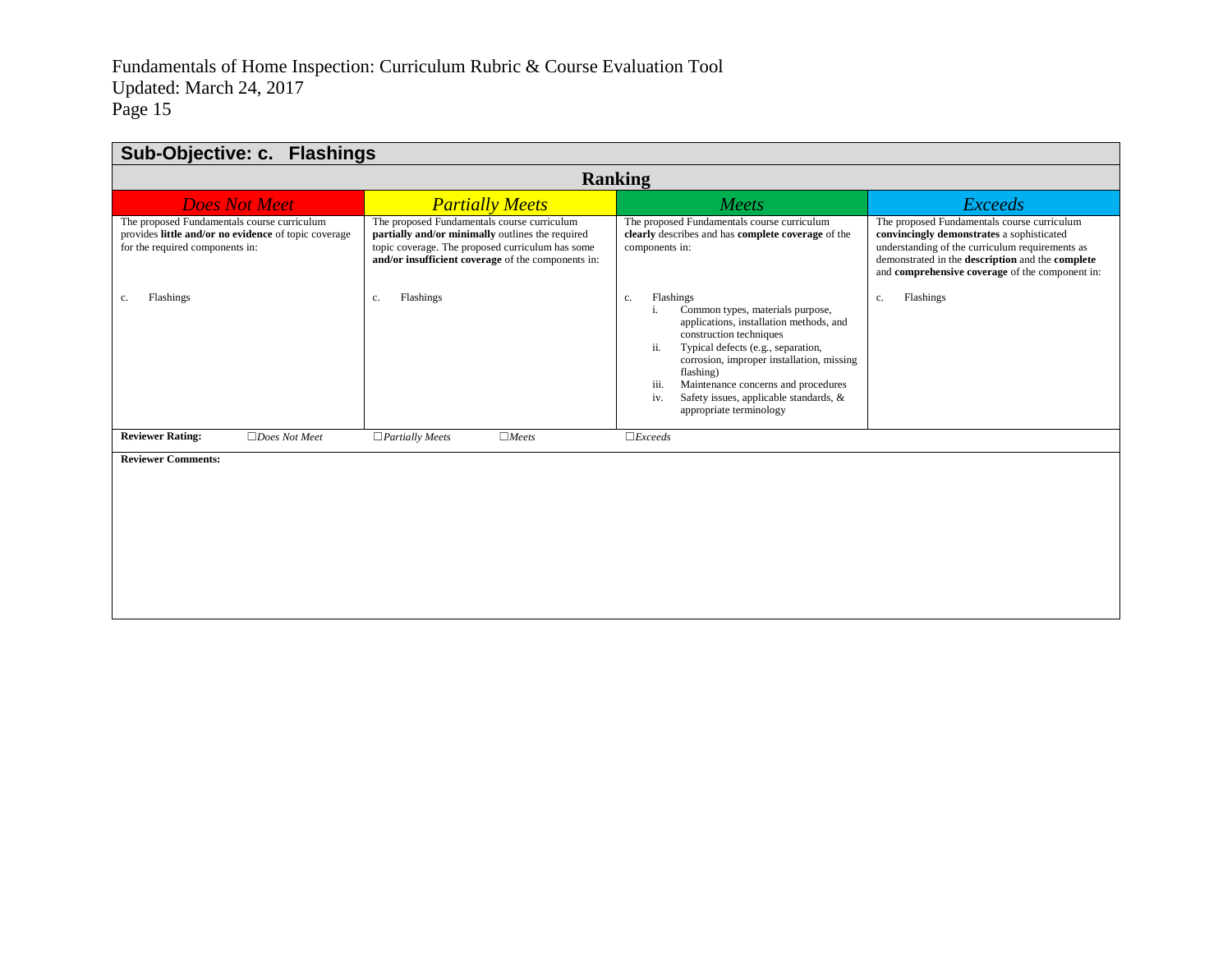| Sub-Objective: d. Skylights and other Roof Penetrations                                                                                |                                                                                                                                                                                                           |                                                                                                                                                                                                                                                                                                                                                                                                                                  |                                                                                                                                                                                                                                                    |  |
|----------------------------------------------------------------------------------------------------------------------------------------|-----------------------------------------------------------------------------------------------------------------------------------------------------------------------------------------------------------|----------------------------------------------------------------------------------------------------------------------------------------------------------------------------------------------------------------------------------------------------------------------------------------------------------------------------------------------------------------------------------------------------------------------------------|----------------------------------------------------------------------------------------------------------------------------------------------------------------------------------------------------------------------------------------------------|--|
|                                                                                                                                        | <b>Ranking</b>                                                                                                                                                                                            |                                                                                                                                                                                                                                                                                                                                                                                                                                  |                                                                                                                                                                                                                                                    |  |
| <b>Does Not Meet</b>                                                                                                                   | <b>Partially Meets</b>                                                                                                                                                                                    | Meets                                                                                                                                                                                                                                                                                                                                                                                                                            | <b>Exceeds</b>                                                                                                                                                                                                                                     |  |
| The proposed Fundamentals course curriculum<br>provides little and/or no evidence of topic coverage<br>for the required components in: | The proposed Fundamentals course curriculum<br>partially and/or minimally outlines the required<br>topic coverage. The proposed curriculum has some<br>and/or insufficient coverage of the components in: | The proposed Fundamentals course curriculum<br>clearly describes and has complete coverage of the<br>components in:                                                                                                                                                                                                                                                                                                              | The proposed Fundamentals course curriculum<br>convincingly demonstrates a sophisticated<br>understanding of the curriculum requirements as<br>demonstrated in the description and the complete<br>and comprehensive coverage of the component in: |  |
| Skylights and other Roof Penetrations<br>d.                                                                                            | Skylights and other Roof Penetrations<br>d.                                                                                                                                                               | Skylights and Other Roof Penetrations<br>d.<br>Common skylight and other roof<br>penetration types, materials,<br>applications, installation methods, &<br>construction techniques<br>ii.<br>Typical defects (e.g., cracked glazing,<br>improper installation, deterioration,<br>failure, faulty flashing)<br>iii.<br>Maintenance concerns and procedures<br>safety issues, applicable standards, and<br>appropriate terminology | Skylights and Other Roof Penetrations<br>d.                                                                                                                                                                                                        |  |
| <b>Reviewer Rating:</b><br>$\Box$ Does Not Meet                                                                                        | $\Box$ Meets<br>$\Box$ Partially Meets                                                                                                                                                                    | $\Box$ <i>Exceeds</i>                                                                                                                                                                                                                                                                                                                                                                                                            |                                                                                                                                                                                                                                                    |  |
| <b>Reviewer Comments:</b>                                                                                                              |                                                                                                                                                                                                           |                                                                                                                                                                                                                                                                                                                                                                                                                                  |                                                                                                                                                                                                                                                    |  |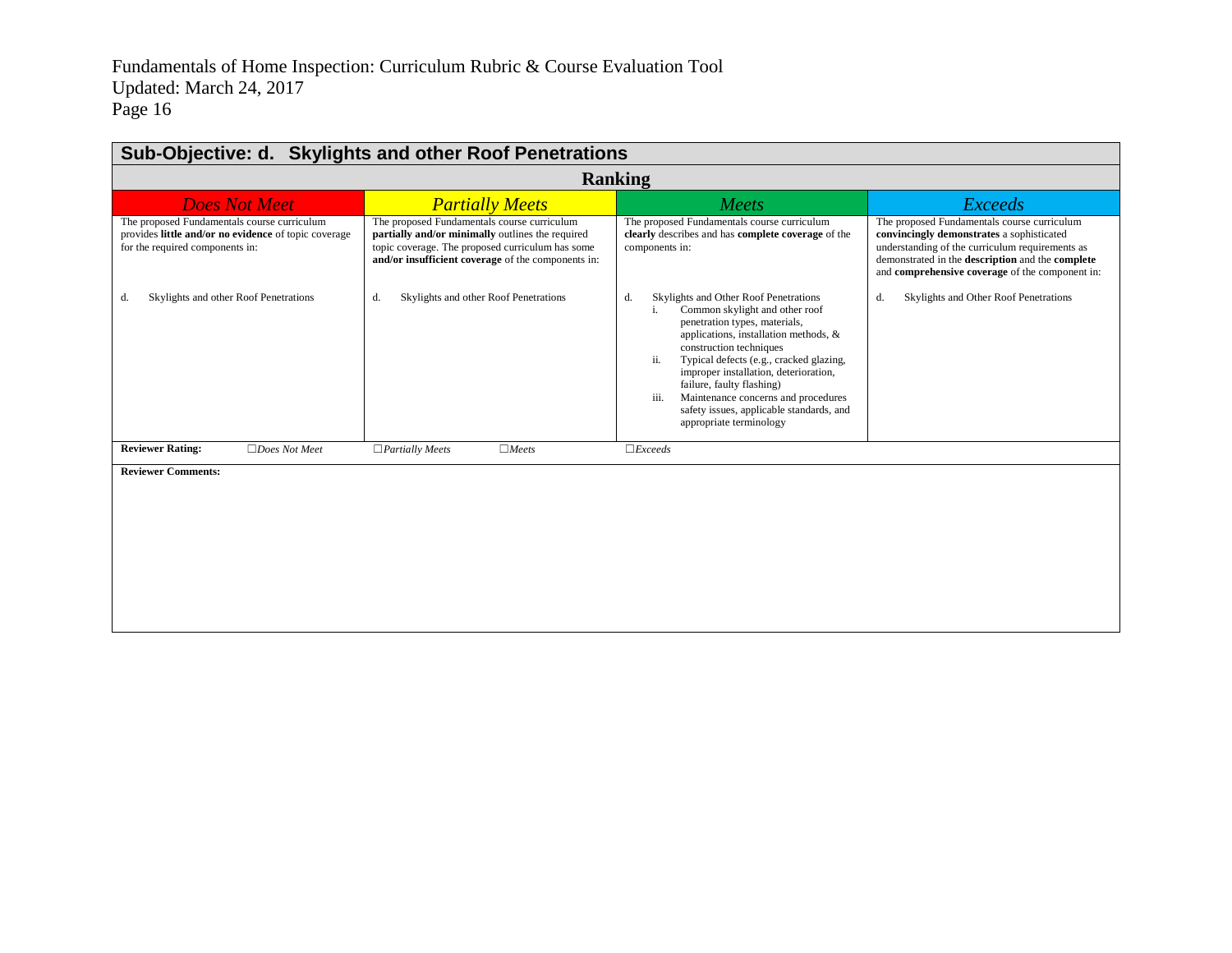### **EDUCATIONAL OBJECTIVE 4: STRUCTURAL SYSTEMS**

<span id="page-18-0"></span>

| Sub-Objective: a. Foundation                                                                                                           |                                                                                                                                                                                                           |                                                                                                                                                                                                                                                                                                                                                                                                                                                                                                                                                                                                                                                                                                                            |                                                                                                                                                                                                                                                    |  |
|----------------------------------------------------------------------------------------------------------------------------------------|-----------------------------------------------------------------------------------------------------------------------------------------------------------------------------------------------------------|----------------------------------------------------------------------------------------------------------------------------------------------------------------------------------------------------------------------------------------------------------------------------------------------------------------------------------------------------------------------------------------------------------------------------------------------------------------------------------------------------------------------------------------------------------------------------------------------------------------------------------------------------------------------------------------------------------------------------|----------------------------------------------------------------------------------------------------------------------------------------------------------------------------------------------------------------------------------------------------|--|
|                                                                                                                                        | <b>Ranking</b>                                                                                                                                                                                            |                                                                                                                                                                                                                                                                                                                                                                                                                                                                                                                                                                                                                                                                                                                            |                                                                                                                                                                                                                                                    |  |
| <b>Does Not Meet</b>                                                                                                                   | <b>Partially Meets</b>                                                                                                                                                                                    | Meets                                                                                                                                                                                                                                                                                                                                                                                                                                                                                                                                                                                                                                                                                                                      | <b>Exceeds</b>                                                                                                                                                                                                                                     |  |
| The proposed Fundamentals course curriculum<br>provides little and/or no evidence of topic coverage<br>for the required components in: | The proposed Fundamentals course curriculum<br>partially and/or minimally outlines the required<br>topic coverage. The proposed curriculum has some<br>and/or insufficient coverage of the components in: | The proposed Fundamentals course curriculum<br>clearly describes and has complete coverage of the<br>components in:                                                                                                                                                                                                                                                                                                                                                                                                                                                                                                                                                                                                        | The proposed Fundamentals course curriculum<br>convincingly demonstrates a sophisticated<br>understanding of the curriculum requirements as<br>demonstrated in the description and the complete<br>and comprehensive coverage of the component in: |  |
| Foundation<br>a.                                                                                                                       | Foundation<br>a.                                                                                                                                                                                          | Foundation<br>a.<br>i.<br>Common foundation types, materials,<br>applications, installation methods, and<br>construction techniques<br>Typical foundation system<br>ii.<br>modifications, repairs, upgrades and<br>retrofits, methods and materials<br>Typical defects (e.g., cracks, settlement,<br>iii.<br>decomposition, failed damp-proofing)<br>and their common causes and effects.<br>Soil types & conditions and how they<br>iv.<br>affect foundation types<br>Applied forces and how they affect<br>V.<br>foundation systems (e.g., wind, seismic,<br>loads)<br>Safety issues, applicable standards, &<br>vi.<br>appropriate terminology<br>Water management (e.g., grading,<br>vii.<br>foundation drains, sumps) | Foundation<br>e.                                                                                                                                                                                                                                   |  |
| <b>Reviewer Rating:</b><br>$\Box$ Does Not Meet                                                                                        | $\Box$ Meets<br>$\Box$ Partially Meets                                                                                                                                                                    | $\Box$ <i>Exceeds</i>                                                                                                                                                                                                                                                                                                                                                                                                                                                                                                                                                                                                                                                                                                      |                                                                                                                                                                                                                                                    |  |
| <b>Reviewer Comments:</b>                                                                                                              |                                                                                                                                                                                                           |                                                                                                                                                                                                                                                                                                                                                                                                                                                                                                                                                                                                                                                                                                                            |                                                                                                                                                                                                                                                    |  |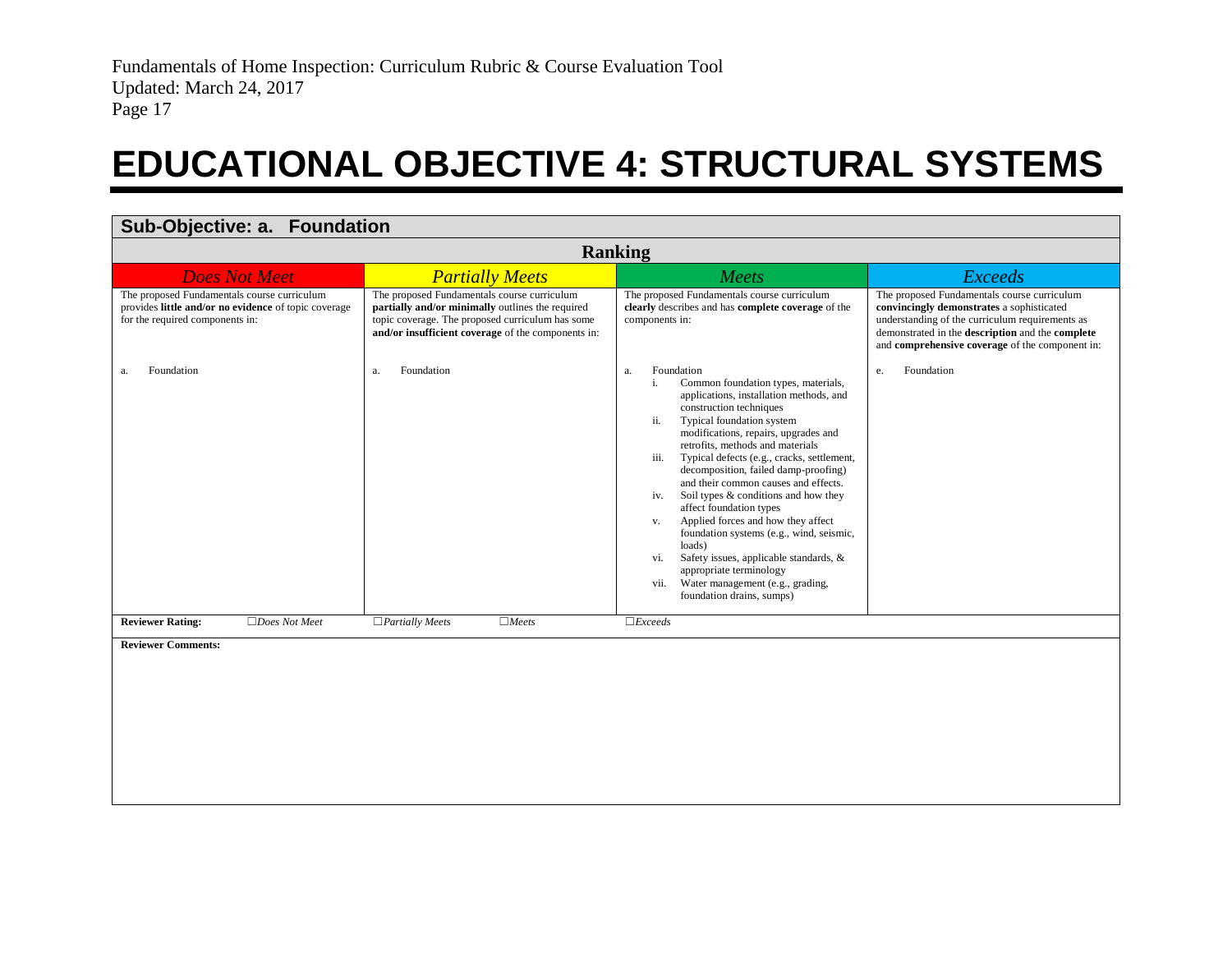| Sub-Objective: b. Floor Structure                                                                                                      |                                                                                                                                                                                                           |                                                                                                                                                                                                                                                                                                                                                                                                                                                                                                                                                                                                                                                                                                                                  |                                                                                                                                                                                                                                                    |  |
|----------------------------------------------------------------------------------------------------------------------------------------|-----------------------------------------------------------------------------------------------------------------------------------------------------------------------------------------------------------|----------------------------------------------------------------------------------------------------------------------------------------------------------------------------------------------------------------------------------------------------------------------------------------------------------------------------------------------------------------------------------------------------------------------------------------------------------------------------------------------------------------------------------------------------------------------------------------------------------------------------------------------------------------------------------------------------------------------------------|----------------------------------------------------------------------------------------------------------------------------------------------------------------------------------------------------------------------------------------------------|--|
| <b>Ranking</b>                                                                                                                         |                                                                                                                                                                                                           |                                                                                                                                                                                                                                                                                                                                                                                                                                                                                                                                                                                                                                                                                                                                  |                                                                                                                                                                                                                                                    |  |
| <b>Does Not Meet</b>                                                                                                                   | <b>Partially Meets</b>                                                                                                                                                                                    | Meets                                                                                                                                                                                                                                                                                                                                                                                                                                                                                                                                                                                                                                                                                                                            | <b>Exceeds</b>                                                                                                                                                                                                                                     |  |
| The proposed Fundamentals course curriculum<br>provides little and/or no evidence of topic coverage<br>for the required components in: | The proposed Fundamentals course curriculum<br>partially and/or minimally outlines the required<br>topic coverage. The proposed curriculum has some<br>and/or insufficient coverage of the components in: | The proposed Fundamentals course curriculum<br>clearly describes and has complete coverage of the<br>components in:                                                                                                                                                                                                                                                                                                                                                                                                                                                                                                                                                                                                              | The proposed Fundamentals course curriculum<br>convincingly demonstrates a sophisticated<br>understanding of the curriculum requirements as<br>demonstrated in the description and the complete<br>and comprehensive coverage of the component in: |  |
| Floor Structure<br>b.                                                                                                                  | <b>Floor Structure</b><br>b.                                                                                                                                                                              | Floor Structure<br>b.<br>Common floor system types (e.g.,<br>i.<br>trusses, joists, concrete slabs), materials,<br>applications, installation methods, and<br>construction techniques<br>ii.<br>Typical modifications, repairs, upgrades<br>and retrofits, methods and materials<br>Typical defects (e.g., improper cuts and<br>iii.<br>notches in structural members, decayed<br>or damaged structural members, effects<br>of long-term loading and/or bearing $\&$<br>environmental exposure)<br>Limitations of framing materials (e.g.,<br>iv.<br>span)<br>Applied forces and how they affect floor<br>V.<br>systems (e.g., wind, seismic, loads)<br>Safety issues, applicable standards, &<br>vi.<br>appropriate terminology | <b>Floor Structure</b><br>b.                                                                                                                                                                                                                       |  |
| <b>Reviewer Rating:</b><br>$\Box$ Does Not Meet                                                                                        | $\Box$ Partially Meets<br>$\Box$ Meets                                                                                                                                                                    | $\Box$ <i>Exceeds</i>                                                                                                                                                                                                                                                                                                                                                                                                                                                                                                                                                                                                                                                                                                            |                                                                                                                                                                                                                                                    |  |
| <b>Reviewer Comments:</b>                                                                                                              |                                                                                                                                                                                                           |                                                                                                                                                                                                                                                                                                                                                                                                                                                                                                                                                                                                                                                                                                                                  |                                                                                                                                                                                                                                                    |  |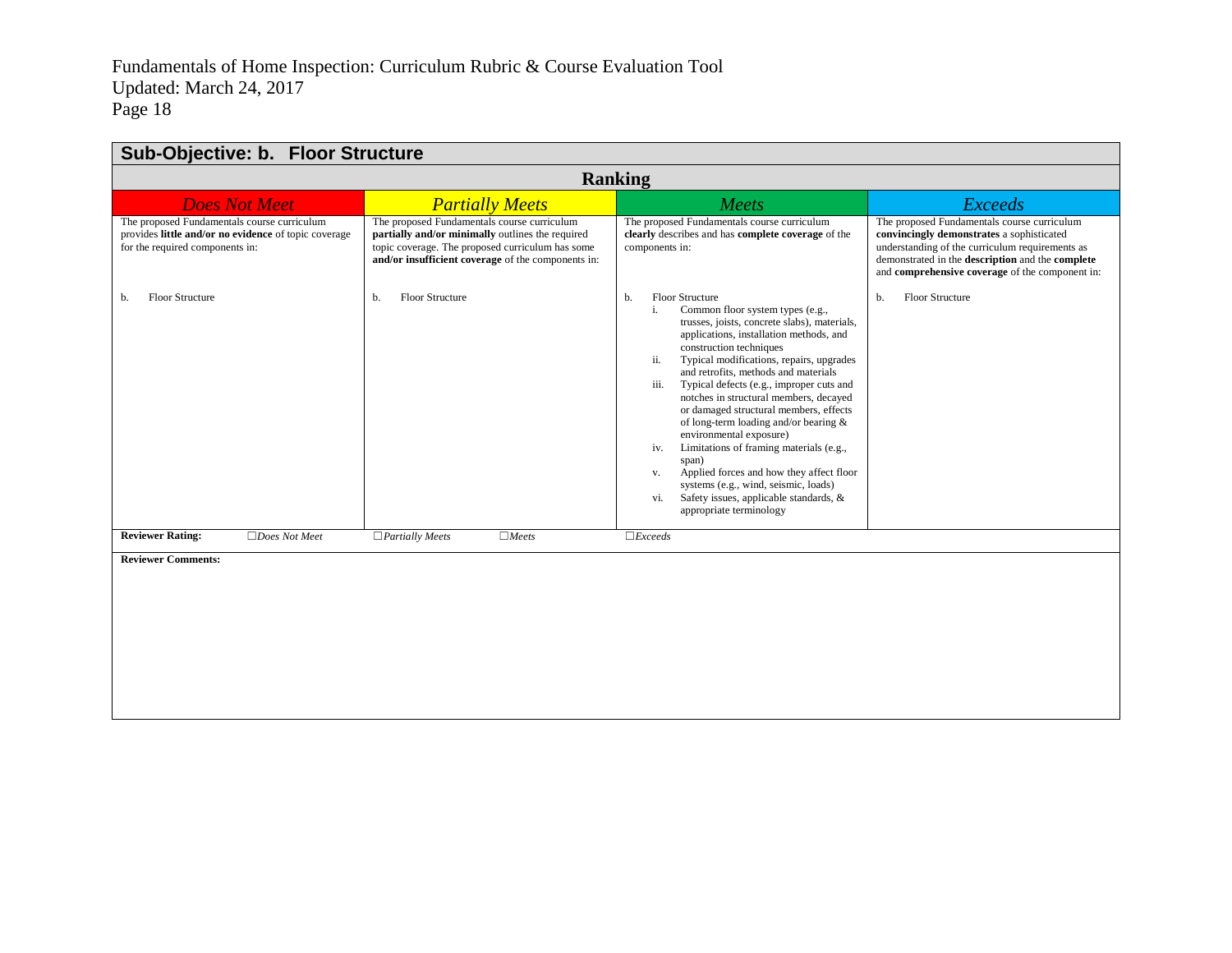| Sub-Objective: c. Walls and Vertical Support Structures                                                                                |                                                                                                                                                                                                           |                                                                                                                                                                                                                                                                                                                                                                                                                                                                                                                                                                          |                                                                                                                                                                                                                                                    |  |
|----------------------------------------------------------------------------------------------------------------------------------------|-----------------------------------------------------------------------------------------------------------------------------------------------------------------------------------------------------------|--------------------------------------------------------------------------------------------------------------------------------------------------------------------------------------------------------------------------------------------------------------------------------------------------------------------------------------------------------------------------------------------------------------------------------------------------------------------------------------------------------------------------------------------------------------------------|----------------------------------------------------------------------------------------------------------------------------------------------------------------------------------------------------------------------------------------------------|--|
| <b>Ranking</b>                                                                                                                         |                                                                                                                                                                                                           |                                                                                                                                                                                                                                                                                                                                                                                                                                                                                                                                                                          |                                                                                                                                                                                                                                                    |  |
| <b>Does Not Meet</b>                                                                                                                   | <b>Partially Meets</b>                                                                                                                                                                                    | Meets                                                                                                                                                                                                                                                                                                                                                                                                                                                                                                                                                                    | Exceeds                                                                                                                                                                                                                                            |  |
| The proposed Fundamentals course curriculum<br>provides little and/or no evidence of topic coverage<br>for the required components in: | The proposed Fundamentals course curriculum<br>partially and/or minimally outlines the required<br>topic coverage. The proposed curriculum has some<br>and/or insufficient coverage of the components in: | The proposed Fundamentals course curriculum<br>clearly describes and has complete coverage of the<br>components in:                                                                                                                                                                                                                                                                                                                                                                                                                                                      | The proposed Fundamentals course curriculum<br>convincingly demonstrates a sophisticated<br>understanding of the curriculum requirements as<br>demonstrated in the description and the complete<br>and comprehensive coverage of the component in: |  |
| Walls and Vertical Support Structures<br>c.                                                                                            | Walls and Vertical Support Structures<br>c.                                                                                                                                                               | Walls and Vertical Support Structures<br>c.<br>Common types, materials, applications,<br>i.<br>installation methods, and construction<br>techniques<br>ii.<br>Typical modifications, repairs, upgrades<br>and retrofits, methods and materials<br>Typical defects (e.g., decayed or<br>iii.<br>damaged structural members, earth to<br>wood contact, structural deformation)<br>Seismic and wind-resistant construction<br>iv.<br>methods and hardware<br>Fire blocking and fire walls<br>V.<br>Safety issues, applicable standards, &<br>vi.<br>appropriate terminology | Walls and Vertical Support Structures<br>c.                                                                                                                                                                                                        |  |
| <b>Reviewer Rating:</b><br>$\Box$ Does Not Meet                                                                                        | $\Box$ Partially Meets<br>$\Box$ Meets                                                                                                                                                                    | $\Box$ <i>Exceeds</i>                                                                                                                                                                                                                                                                                                                                                                                                                                                                                                                                                    |                                                                                                                                                                                                                                                    |  |
| <b>Reviewer Comments:</b>                                                                                                              |                                                                                                                                                                                                           |                                                                                                                                                                                                                                                                                                                                                                                                                                                                                                                                                                          |                                                                                                                                                                                                                                                    |  |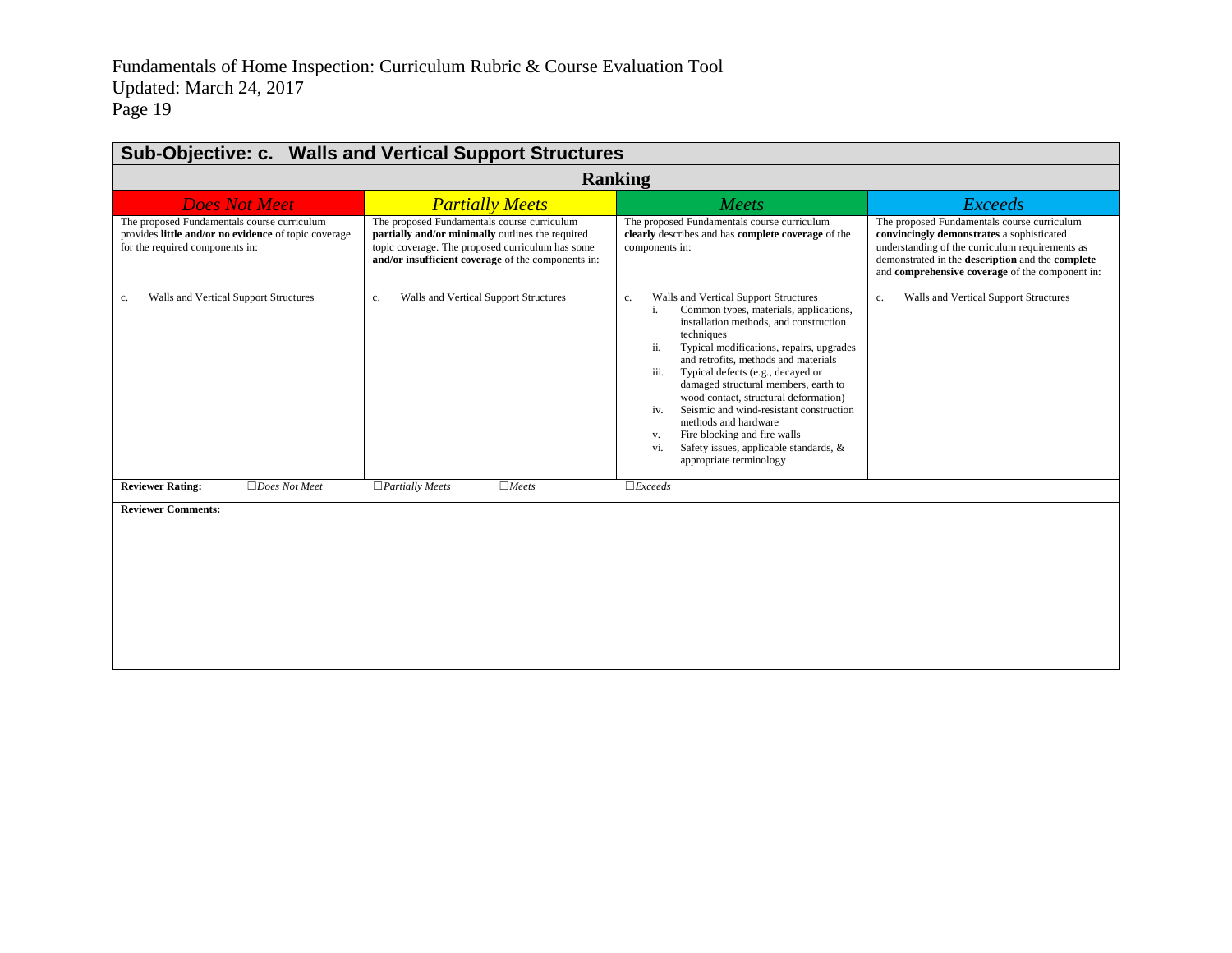| Sub-Objective: d. Roof and Ceiling Structures                                                                                          |                                                                                                                                                                                                           |                                                                                                                                                                                                                                                                                                                                                                                                                                                                                                                                                                                                                                                                                                                                                                                                                                                                                                                                                                                                          |                                                                                                                                                                                                                                                    |  |
|----------------------------------------------------------------------------------------------------------------------------------------|-----------------------------------------------------------------------------------------------------------------------------------------------------------------------------------------------------------|----------------------------------------------------------------------------------------------------------------------------------------------------------------------------------------------------------------------------------------------------------------------------------------------------------------------------------------------------------------------------------------------------------------------------------------------------------------------------------------------------------------------------------------------------------------------------------------------------------------------------------------------------------------------------------------------------------------------------------------------------------------------------------------------------------------------------------------------------------------------------------------------------------------------------------------------------------------------------------------------------------|----------------------------------------------------------------------------------------------------------------------------------------------------------------------------------------------------------------------------------------------------|--|
| <b>Ranking</b>                                                                                                                         |                                                                                                                                                                                                           |                                                                                                                                                                                                                                                                                                                                                                                                                                                                                                                                                                                                                                                                                                                                                                                                                                                                                                                                                                                                          |                                                                                                                                                                                                                                                    |  |
| <b>Does Not Meet</b>                                                                                                                   | <b>Partially Meets</b>                                                                                                                                                                                    | Meets                                                                                                                                                                                                                                                                                                                                                                                                                                                                                                                                                                                                                                                                                                                                                                                                                                                                                                                                                                                                    | <b>Exceeds</b>                                                                                                                                                                                                                                     |  |
| The proposed Fundamentals course curriculum<br>provides little and/or no evidence of topic coverage<br>for the required components in: | The proposed Fundamentals course curriculum<br>partially and/or minimally outlines the required<br>topic coverage. The proposed curriculum has some<br>and/or insufficient coverage of the components in: | The proposed Fundamentals course curriculum<br>clearly describes and has complete coverage of the<br>components in:                                                                                                                                                                                                                                                                                                                                                                                                                                                                                                                                                                                                                                                                                                                                                                                                                                                                                      | The proposed Fundamentals course curriculum<br>convincingly demonstrates a sophisticated<br>understanding of the curriculum requirements as<br>demonstrated in the description and the complete<br>and comprehensive coverage of the component in: |  |
| Roof and Ceiling Structures<br>d.                                                                                                      | Roof and Ceiling Structures<br>d.                                                                                                                                                                         | Roof and Ceiling Structures<br>d.<br>Common roof and ceiling structure<br>i.<br>types, materials, applications,<br>installation methods, and construction<br>techniques<br>Typical roof structure modifications,<br>ii.<br>repairs, upgrades and retrofits, methods<br>and materials<br>Acceptable truss and ceiling structural-<br>iii.<br>member modifications, repairs,<br>upgrades, and retrofits methods and<br>materials<br>Roof and ceiling structure conditions<br>iv.<br>and defects (e.g., moisture stains, fungal/<br>mold growth, sagging rafters,<br>modified/damaged trusses, decayed or<br>damaged structural members)<br>Limitations of framing materials (e.g.,<br>V.<br>span)<br>Applied forces and how they affect<br>vi.<br>roof/ceiling structures (e.g., wind,<br>seismic, loads)<br>Safety issues, applicable standards, and<br>vii.<br>appropriate terminology<br>Seismic and wind-resistant construction<br>viii.<br>and hardware<br>Maintenance concerns and procedures<br>ix. | Roof and Ceiling Structures<br>d.                                                                                                                                                                                                                  |  |
| <b>Reviewer Rating:</b><br>$\Box$ Does Not Meet                                                                                        | $\Box$ Meets<br>$\Box$ Partially Meets                                                                                                                                                                    | $\Box$ <i>Exceeds</i>                                                                                                                                                                                                                                                                                                                                                                                                                                                                                                                                                                                                                                                                                                                                                                                                                                                                                                                                                                                    |                                                                                                                                                                                                                                                    |  |
| <b>Reviewer Comments:</b>                                                                                                              |                                                                                                                                                                                                           |                                                                                                                                                                                                                                                                                                                                                                                                                                                                                                                                                                                                                                                                                                                                                                                                                                                                                                                                                                                                          |                                                                                                                                                                                                                                                    |  |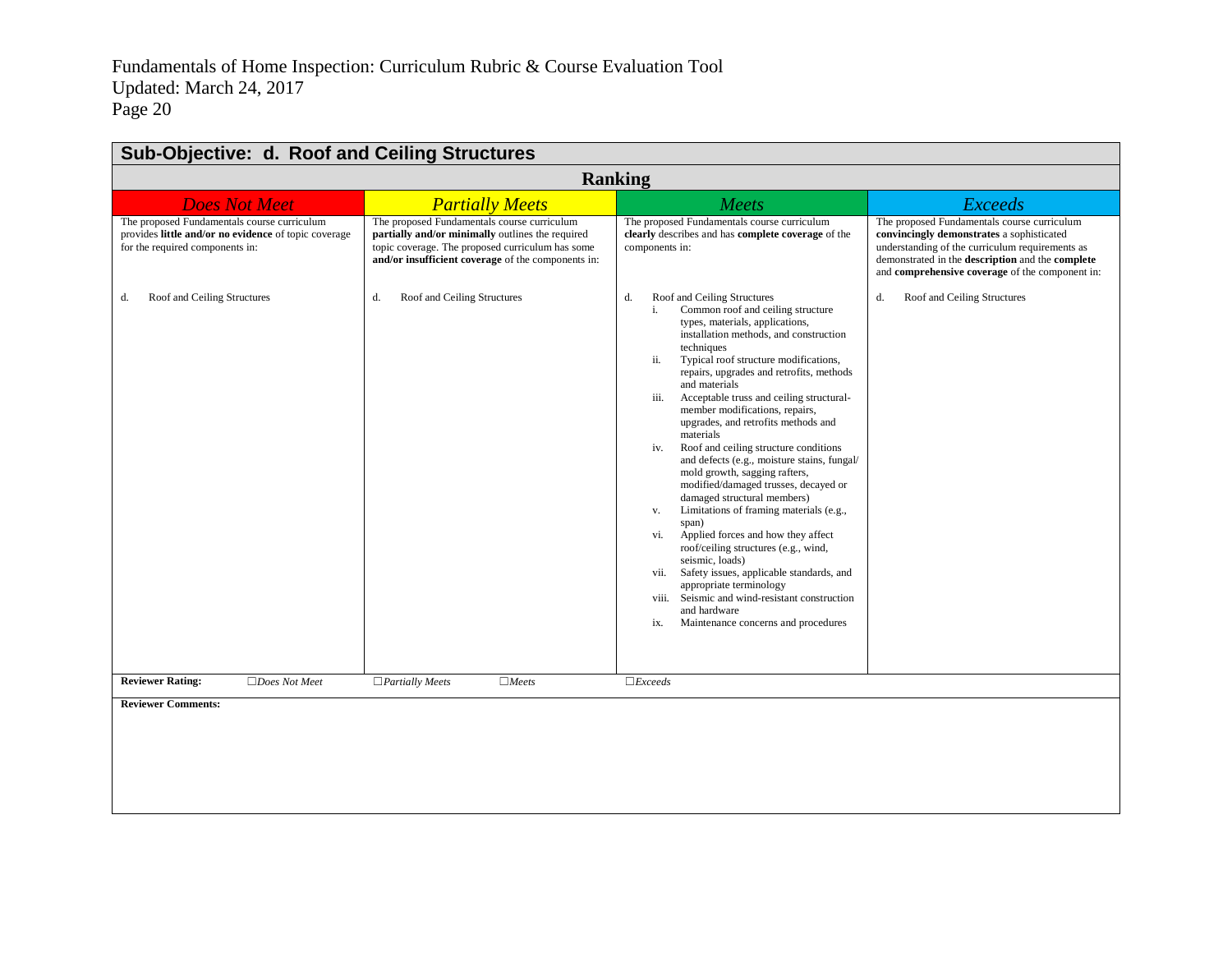### **EDUCATIONAL OBJECTIVE 5: ELECTRICAL SYSTEM**

**Sub-Objective: a. Electrical Service: Service Entrance, Service Lateral, Service Conductors, Service Equipment, and Service Grounding**

<span id="page-22-0"></span>

| <b>Ranking</b>                                                                                                                         |                                                                                                                                                                                                           |                                                                                                                                                                                                                                                                                                                                                                                                                                                                                                                                                                                                                                                                                        |                                                                                                                                                                                                                                                    |
|----------------------------------------------------------------------------------------------------------------------------------------|-----------------------------------------------------------------------------------------------------------------------------------------------------------------------------------------------------------|----------------------------------------------------------------------------------------------------------------------------------------------------------------------------------------------------------------------------------------------------------------------------------------------------------------------------------------------------------------------------------------------------------------------------------------------------------------------------------------------------------------------------------------------------------------------------------------------------------------------------------------------------------------------------------------|----------------------------------------------------------------------------------------------------------------------------------------------------------------------------------------------------------------------------------------------------|
| <b>Does Not Meet</b>                                                                                                                   | <b>Partially Meets</b>                                                                                                                                                                                    | Meets                                                                                                                                                                                                                                                                                                                                                                                                                                                                                                                                                                                                                                                                                  | <b>Exceeds</b>                                                                                                                                                                                                                                     |
| The proposed Fundamentals course curriculum<br>provides little and/or no evidence of topic coverage<br>for the required components in: | The proposed Fundamentals course curriculum<br>partially and/or minimally outlines the required<br>topic coverage. The proposed curriculum has some<br>and/or insufficient coverage of the components in: | The proposed Fundamentals course curriculum<br>clearly describes and has complete coverage of the<br>components in:                                                                                                                                                                                                                                                                                                                                                                                                                                                                                                                                                                    | The proposed Fundamentals course curriculum<br>convincingly demonstrates a sophisticated<br>understanding of the curriculum requirements as<br>demonstrated in the description and the complete<br>and comprehensive coverage of the component in: |
| Electrical Service: Service Entrance, Service<br>a.<br>Lateral, Service Conductors, Service<br>Equipment, and Service Grounding        | Electrical Service: Service Entrance, Service<br>a.<br>Lateral, Service Conductors, Service<br>Equipment, and Service Grounding                                                                           | Electrical Service: Service Entrance, Service<br>a.<br>Lateral, Service Conductors, Service<br>Equipment, and Service Grounding<br>Common types, materials, applications,<br>i.<br>installation methods, and construction<br>techniques<br>ii.<br>Typical modifications, repairs, upgrades<br>and retrofits, methods and materials<br>Typical defects (e.g., water and rust in<br>iii.<br>panel equipment, height, deteriorated<br>conductor sheathing)<br>Electrical service capacity<br>iv.<br>Electrical service/system grounding and<br>V.<br>bonding<br>Maintenance concerns and procedures<br>vi.<br>Safety issues, applicable standards, and<br>vii.<br>appropriate terminology | Electrical Service: Service Entrance, Service<br>a.<br>Lateral, Service Conductors, Service<br>Equipment, and Service Grounding                                                                                                                    |
| <b>Reviewer Rating:</b><br>$\Box$ Does Not Meet                                                                                        | $\Box$ Meets<br>$\Box$ Partially Meets                                                                                                                                                                    | $\Box$ <i>Exceeds</i>                                                                                                                                                                                                                                                                                                                                                                                                                                                                                                                                                                                                                                                                  |                                                                                                                                                                                                                                                    |
| <b>Reviewer Comments:</b>                                                                                                              |                                                                                                                                                                                                           |                                                                                                                                                                                                                                                                                                                                                                                                                                                                                                                                                                                                                                                                                        |                                                                                                                                                                                                                                                    |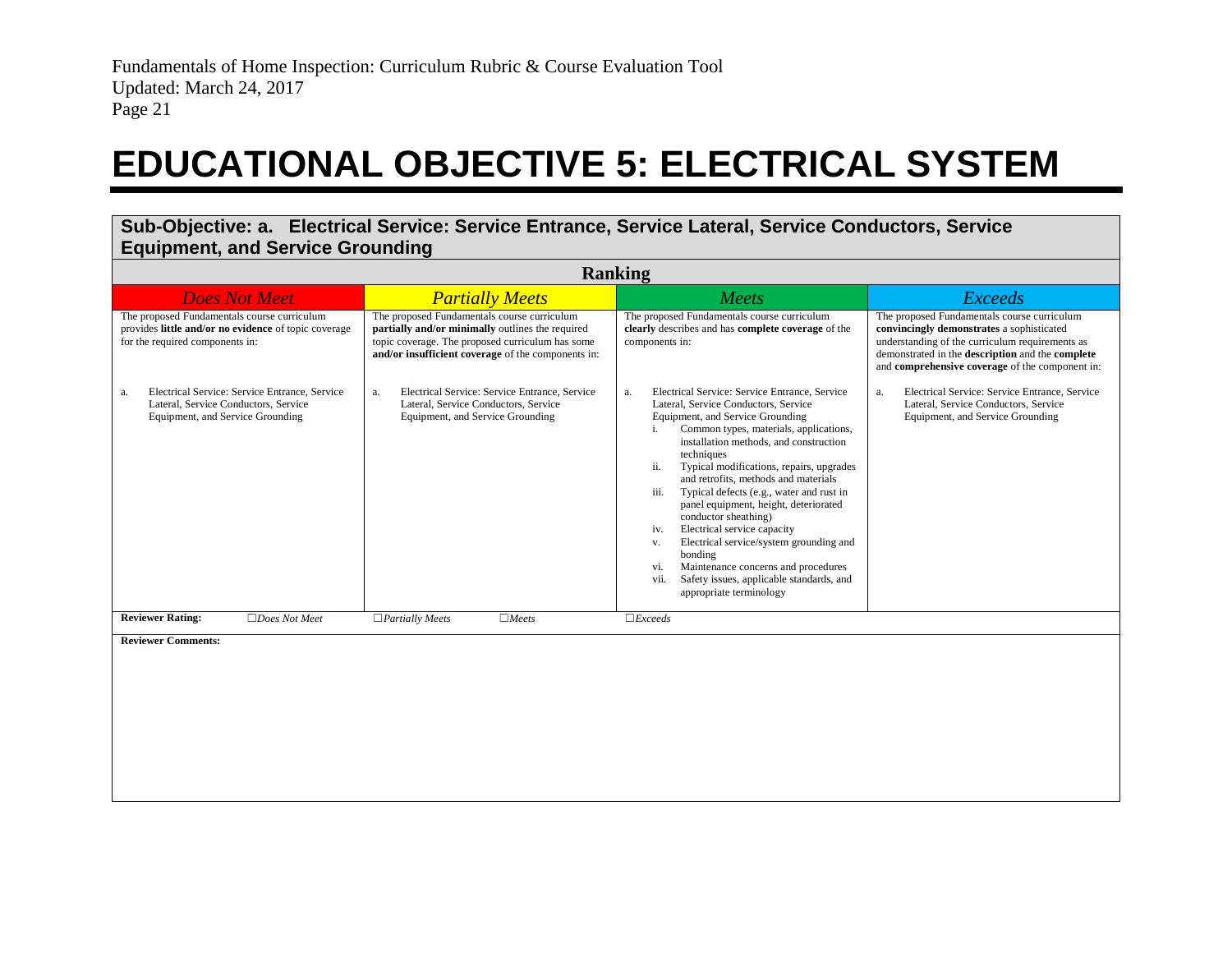| <b>Ranking</b>                                                                                                                         |                                                                                                                                                                                                           |                                                                                                                                                                                                                                                                                                                                                                                                                                                                                                                                                                                                                                                                                                                                                                                                              |                                                                                                                                                                                                                                                    |
|----------------------------------------------------------------------------------------------------------------------------------------|-----------------------------------------------------------------------------------------------------------------------------------------------------------------------------------------------------------|--------------------------------------------------------------------------------------------------------------------------------------------------------------------------------------------------------------------------------------------------------------------------------------------------------------------------------------------------------------------------------------------------------------------------------------------------------------------------------------------------------------------------------------------------------------------------------------------------------------------------------------------------------------------------------------------------------------------------------------------------------------------------------------------------------------|----------------------------------------------------------------------------------------------------------------------------------------------------------------------------------------------------------------------------------------------------|
| <b>Does Not Meet</b>                                                                                                                   | <b>Partially Meets</b>                                                                                                                                                                                    | Meets                                                                                                                                                                                                                                                                                                                                                                                                                                                                                                                                                                                                                                                                                                                                                                                                        | <b>Exceeds</b>                                                                                                                                                                                                                                     |
| The proposed Fundamentals course curriculum<br>provides little and/or no evidence of topic coverage<br>for the required components in: | The proposed Fundamentals course curriculum<br>partially and/or minimally outlines the required<br>topic coverage. The proposed curriculum has some<br>and/or insufficient coverage of the components in: | The proposed Fundamentals course curriculum<br>clearly describes and has complete coverage of the<br>components in:                                                                                                                                                                                                                                                                                                                                                                                                                                                                                                                                                                                                                                                                                          | The proposed Fundamentals course curriculum<br>convincingly demonstrates a sophisticated<br>understanding of the curriculum requirements as<br>demonstrated in the description and the complete<br>and comprehensive coverage of the component in: |
| Interior Components of Service Equipment and<br>b.<br>Sub-Panels                                                                       | Interior Components of Service Equipment and<br>b.<br>Sub-Panels                                                                                                                                          | b.<br>Interior Components of Service Equipment and<br>Sub-Panels<br>Common types, materials, applications,<br>i.<br>installation methods, and construction<br>techniques<br>ii.<br>Typical modifications, repairs, upgrades<br>and retrofits, methods and materials<br>Typical defects (e.g., un-bonded sub-<br>iii.<br>panels, multiple-lugging/tapping, over-<br>fusing)<br>Main disconnects<br>iv.<br>Panel bonding<br>V.<br>Proper sub-panel installations<br>vi.<br>Proper sub-panel neutral isolation<br>vii.<br>Panel wiring<br>viii.<br>Over-current protection devices<br>ix.<br>Function of circuit breakers and fuses<br>X.<br>Maintenance concerns and procedures<br>xi.<br>Inspection safety procedures<br>xii.<br>Safety issues, applicable standards, and<br>xiii.<br>appropriate terminology | Interior Components of Service Equipment and<br>b.<br>Sub-Panels                                                                                                                                                                                   |
| <b>Reviewer Rating:</b><br>$\Box$ Does Not Meet                                                                                        | $\Box$ Partially Meets<br>$\Box$ Meets                                                                                                                                                                    | $\Box$ <i>Exceeds</i>                                                                                                                                                                                                                                                                                                                                                                                                                                                                                                                                                                                                                                                                                                                                                                                        |                                                                                                                                                                                                                                                    |
| <b>Reviewer Comments:</b>                                                                                                              |                                                                                                                                                                                                           |                                                                                                                                                                                                                                                                                                                                                                                                                                                                                                                                                                                                                                                                                                                                                                                                              |                                                                                                                                                                                                                                                    |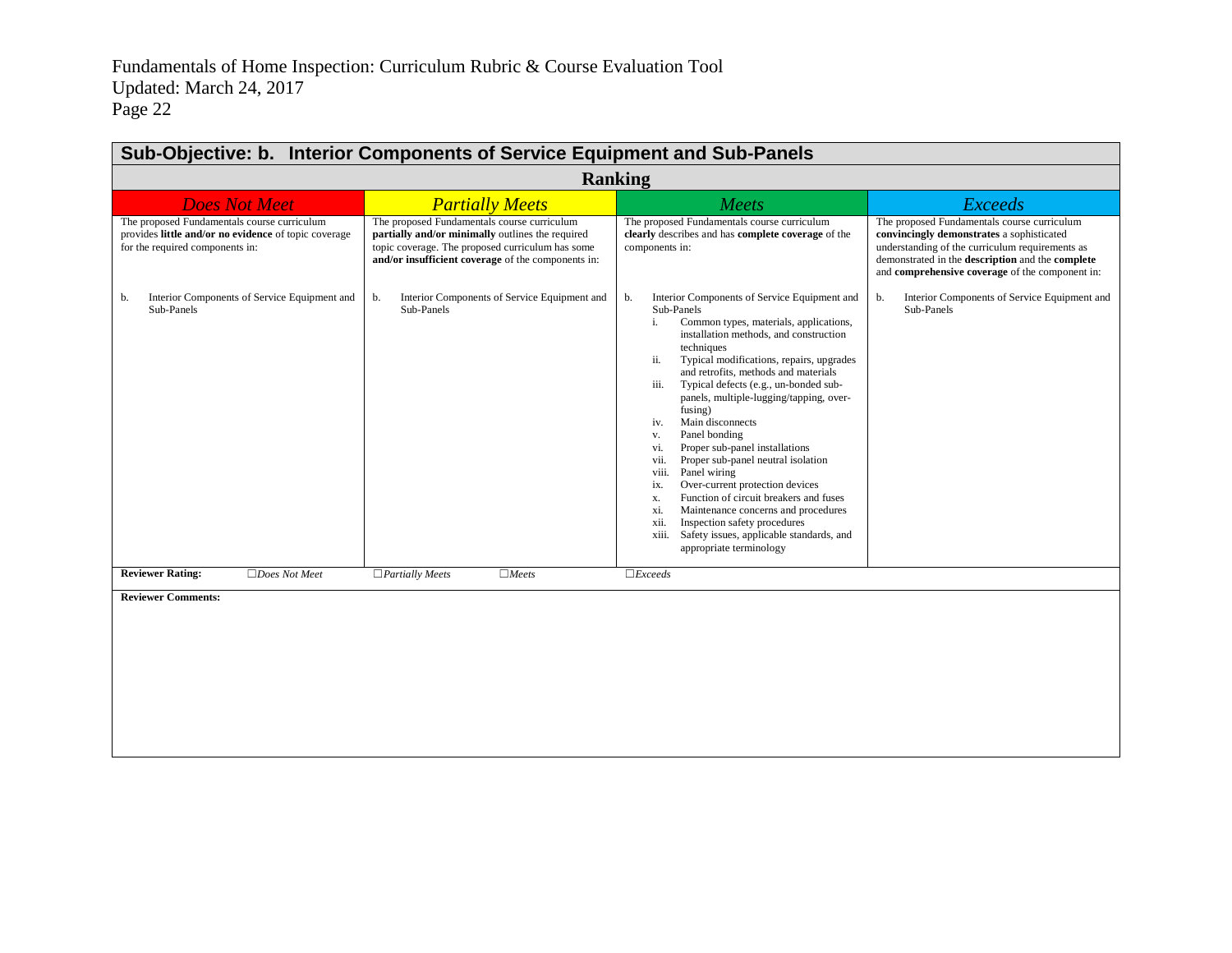| <b>Sub-Objective: c. Wiring Systems</b>                                                                                                |                                                                                                                                                                                                           |                                                                                                                                                                                                                                                                                                                                                                                                                                                                                                                       |                                                                                                                                                                                                                                                           |  |
|----------------------------------------------------------------------------------------------------------------------------------------|-----------------------------------------------------------------------------------------------------------------------------------------------------------------------------------------------------------|-----------------------------------------------------------------------------------------------------------------------------------------------------------------------------------------------------------------------------------------------------------------------------------------------------------------------------------------------------------------------------------------------------------------------------------------------------------------------------------------------------------------------|-----------------------------------------------------------------------------------------------------------------------------------------------------------------------------------------------------------------------------------------------------------|--|
| <b>Ranking</b>                                                                                                                         |                                                                                                                                                                                                           |                                                                                                                                                                                                                                                                                                                                                                                                                                                                                                                       |                                                                                                                                                                                                                                                           |  |
| <b>Does Not Meet</b>                                                                                                                   | <b>Partially Meets</b>                                                                                                                                                                                    | Meets                                                                                                                                                                                                                                                                                                                                                                                                                                                                                                                 | <i>Exceeds</i>                                                                                                                                                                                                                                            |  |
| The proposed Fundamentals course curriculum<br>provides little and/or no evidence of topic coverage<br>for the required components in: | The proposed Fundamentals course curriculum<br>partially and/or minimally outlines the required<br>topic coverage. The proposed curriculum has some<br>and/or insufficient coverage of the components in: | The proposed Fundamentals course curriculum<br>clearly describes and has complete coverage of the<br>components in:                                                                                                                                                                                                                                                                                                                                                                                                   | The proposed Fundamentals course curriculum<br>convincingly demonstrates a sophisticated<br>understanding of the curriculum requirements as<br>demonstrated in the description and the complete<br>and <b>comprehensive coverage</b> of the component in: |  |
| Wiring Systems<br>c.                                                                                                                   | Wiring Systems<br>c.                                                                                                                                                                                      | Wiring Systems<br>c.<br>Common types, materials, applications,<br>i.<br>& installation methods<br>ii.<br>Typical modifications, repairs, upgrades<br>and retrofits, methods and materials<br>Typical defects (e.g., open splices,<br>iii.<br>exposed non-metallic cable)<br>Problems with aluminum wire<br>iv.<br>Obsolete electrical wiring systems (e.g.,<br>V.<br>knob & tube wiring)<br>Maintenance concerns and procedures<br>vi.<br>Safety issues, applicable standards, and<br>vii.<br>appropriate terminology | Wiring Systems<br>c.                                                                                                                                                                                                                                      |  |
| <b>Reviewer Rating:</b><br>$\Box$ Does Not Meet                                                                                        | $\Box$ Partially Meets<br>$\Box$ Meets                                                                                                                                                                    | $\Box$ <i>Exceeds</i>                                                                                                                                                                                                                                                                                                                                                                                                                                                                                                 |                                                                                                                                                                                                                                                           |  |
| <b>Reviewer Comments:</b>                                                                                                              |                                                                                                                                                                                                           |                                                                                                                                                                                                                                                                                                                                                                                                                                                                                                                       |                                                                                                                                                                                                                                                           |  |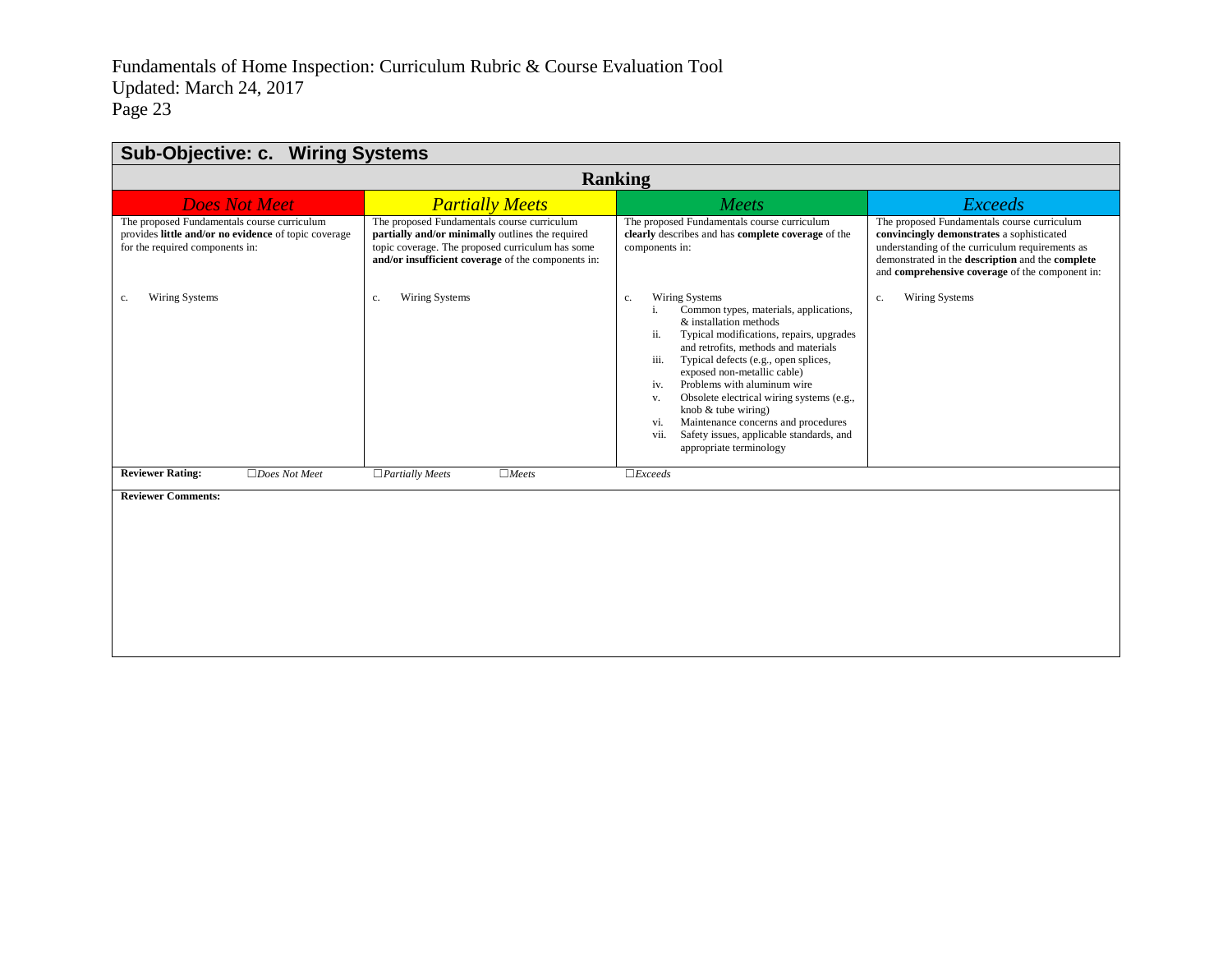| Sub-Objective: b. Devices, Equipment, & Fixtures (e.g., switches, receptacles, lights)                                                 |                                                                                                                                                                                                           |                                                                                                                                                                                                                                                                                                                                                                                                                                                                                                                                                                                                                                                |                                                                                                                                                                                                                                                    |  |
|----------------------------------------------------------------------------------------------------------------------------------------|-----------------------------------------------------------------------------------------------------------------------------------------------------------------------------------------------------------|------------------------------------------------------------------------------------------------------------------------------------------------------------------------------------------------------------------------------------------------------------------------------------------------------------------------------------------------------------------------------------------------------------------------------------------------------------------------------------------------------------------------------------------------------------------------------------------------------------------------------------------------|----------------------------------------------------------------------------------------------------------------------------------------------------------------------------------------------------------------------------------------------------|--|
| <b>Ranking</b>                                                                                                                         |                                                                                                                                                                                                           |                                                                                                                                                                                                                                                                                                                                                                                                                                                                                                                                                                                                                                                |                                                                                                                                                                                                                                                    |  |
| <b>Does Not Meet</b>                                                                                                                   | <b>Partially Meets</b>                                                                                                                                                                                    | Meets                                                                                                                                                                                                                                                                                                                                                                                                                                                                                                                                                                                                                                          | <b>Exceeds</b>                                                                                                                                                                                                                                     |  |
| The proposed Fundamentals course curriculum<br>provides little and/or no evidence of topic coverage<br>for the required components in: | The proposed Fundamentals course curriculum<br>partially and/or minimally outlines the required<br>topic coverage. The proposed curriculum has some<br>and/or insufficient coverage of the components in: | The proposed Fundamentals course curriculum<br>clearly describes and has complete coverage of the<br>components in:                                                                                                                                                                                                                                                                                                                                                                                                                                                                                                                            | The proposed Fundamentals course curriculum<br>convincingly demonstrates a sophisticated<br>understanding of the curriculum requirements as<br>demonstrated in the description and the complete<br>and comprehensive coverage of the component in: |  |
| Devices, Equipment, & Fixtures (e.g.,<br>d.<br>switches, receptacles, lights)                                                          | d.<br>Devices, Equipment, & Fixtures (e.g.,<br>switches, receptacles, lights)                                                                                                                             | Devices, Equipment, & Fixtures (e.g.,<br>d.<br>switches, receptacles, lights)<br>Common types, materials, applications,<br>i.<br>installation methods, and construction<br>techniques<br>ii.<br>Typical modifications, repairs, upgrades<br>and retrofits, methods and materials<br>Typical defects (e.g., reverse polarity,<br>iii.<br>open grounds, faulty GFCIs)<br>Equipment bonding<br>iv.<br>Wiring, operation, location of typical<br>V.<br>devices and equipment (e.g., receptacles<br>and lights, appliances, GFCI protection,<br>AFCI protection)<br>Maintenance concerns and procedures<br>vi.<br>vii.<br>Safety issues, applicable | d.<br>Devices, Equipment, & Fixtures (e.g.,<br>switches, receptacles, lights                                                                                                                                                                       |  |
| <b>Reviewer Rating:</b><br>$\Box$ Does Not Meet                                                                                        | $\Box$ Meets<br>$\Box$ Partially Meets                                                                                                                                                                    | $\Box$ <i>Exceeds</i>                                                                                                                                                                                                                                                                                                                                                                                                                                                                                                                                                                                                                          |                                                                                                                                                                                                                                                    |  |
| <b>Reviewer Comments:</b>                                                                                                              |                                                                                                                                                                                                           |                                                                                                                                                                                                                                                                                                                                                                                                                                                                                                                                                                                                                                                |                                                                                                                                                                                                                                                    |  |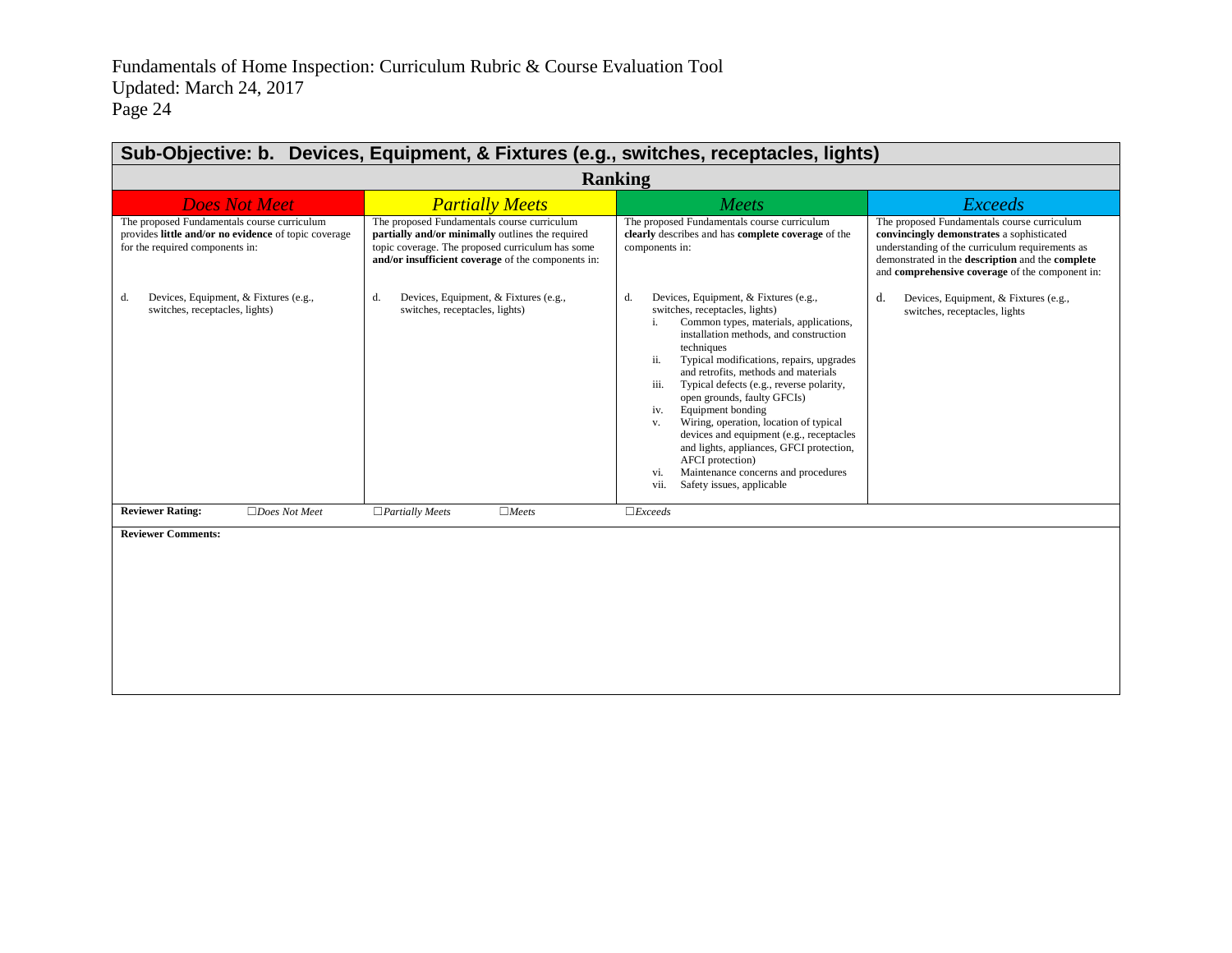### **EDUCATIONAL OBJECTIVE 6: COOLING SYSTEMS**

<span id="page-26-0"></span>

| Sub-Objective: a. Cooling                                                                                                              |                                                                                                                                                                                                           |                                                                                                                                                                                                                                                                                                                                                                                                                                                                                                                                                                                                                                                                                                                                                |                                                                                                                                                                                                                                                    |  |  |
|----------------------------------------------------------------------------------------------------------------------------------------|-----------------------------------------------------------------------------------------------------------------------------------------------------------------------------------------------------------|------------------------------------------------------------------------------------------------------------------------------------------------------------------------------------------------------------------------------------------------------------------------------------------------------------------------------------------------------------------------------------------------------------------------------------------------------------------------------------------------------------------------------------------------------------------------------------------------------------------------------------------------------------------------------------------------------------------------------------------------|----------------------------------------------------------------------------------------------------------------------------------------------------------------------------------------------------------------------------------------------------|--|--|
|                                                                                                                                        | <b>Ranking</b>                                                                                                                                                                                            |                                                                                                                                                                                                                                                                                                                                                                                                                                                                                                                                                                                                                                                                                                                                                |                                                                                                                                                                                                                                                    |  |  |
| <b>Does Not Meet</b>                                                                                                                   | <b>Partially Meets</b>                                                                                                                                                                                    | Meets                                                                                                                                                                                                                                                                                                                                                                                                                                                                                                                                                                                                                                                                                                                                          | <b>Exceeds</b>                                                                                                                                                                                                                                     |  |  |
| The proposed Fundamentals course curriculum<br>provides little and/or no evidence of topic coverage<br>for the required components in: | The proposed Fundamentals course curriculum<br>partially and/or minimally outlines the required<br>topic coverage. The proposed curriculum has some<br>and/or insufficient coverage of the components in: | The proposed Fundamentals course curriculum<br>clearly describes and has complete coverage of the<br>components in:                                                                                                                                                                                                                                                                                                                                                                                                                                                                                                                                                                                                                            | The proposed Fundamentals course curriculum<br>convincingly demonstrates a sophisticated<br>understanding of the curriculum requirements as<br>demonstrated in the description and the complete<br>and comprehensive coverage of the component in: |  |  |
| Cooling<br>a.                                                                                                                          | Cooling<br>a.                                                                                                                                                                                             | Cooling<br>a.<br>Common types, materials, applications,<br>i.<br>installation methods, and construction<br>techniques<br>Typical defects (e.g., vacuum line<br>ii.<br>insulation missing, condensation and/or<br>rust on components, not cooling<br>properly, un-level condenser, frost/ice<br>formation on location of condensing<br>unit)<br>Theory of refrigerant cycle(latent and<br>iii.<br>sensible heat)<br>Theory of heat transfer<br>iv.<br>Theory of equipment sizing<br>V.<br>Air conditioning and heat pumps<br>vi.<br>Methods of testing the systems<br>vii.<br>Condensate control and disposal<br>viii.<br>Maintenance concerns and procedures<br>ix.<br>Safety issues, applicable standards, &<br>х.<br>appropriate terminology | Cooling<br>a.                                                                                                                                                                                                                                      |  |  |
| <b>Reviewer Rating:</b><br>$\Box$ Does Not Meet                                                                                        | $\Box$ Partially Meets<br>$\Box$ Meets                                                                                                                                                                    | $\Box$ <i>Exceeds</i>                                                                                                                                                                                                                                                                                                                                                                                                                                                                                                                                                                                                                                                                                                                          |                                                                                                                                                                                                                                                    |  |  |
| <b>Reviewer Comments:</b>                                                                                                              |                                                                                                                                                                                                           |                                                                                                                                                                                                                                                                                                                                                                                                                                                                                                                                                                                                                                                                                                                                                |                                                                                                                                                                                                                                                    |  |  |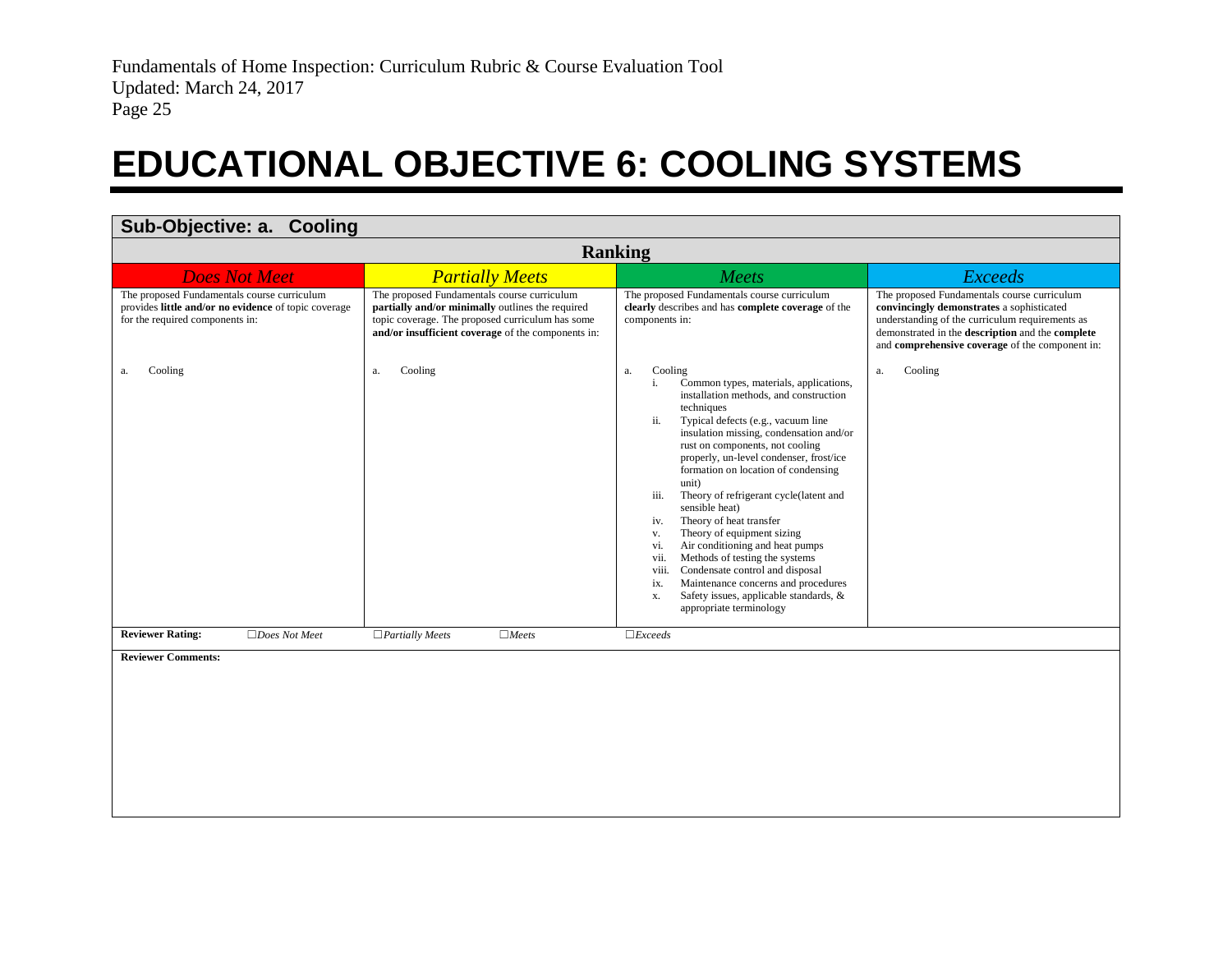| Sub-Objective: b. Distribution Systems                                                                                                 |                                                                                                                                                                                                           |                                                                                                                                                                                                                                                                                                                                                                                                                                                                                                                                                                                             |                                                                                                                                                                                                                                                    |  |
|----------------------------------------------------------------------------------------------------------------------------------------|-----------------------------------------------------------------------------------------------------------------------------------------------------------------------------------------------------------|---------------------------------------------------------------------------------------------------------------------------------------------------------------------------------------------------------------------------------------------------------------------------------------------------------------------------------------------------------------------------------------------------------------------------------------------------------------------------------------------------------------------------------------------------------------------------------------------|----------------------------------------------------------------------------------------------------------------------------------------------------------------------------------------------------------------------------------------------------|--|
| <b>Ranking</b>                                                                                                                         |                                                                                                                                                                                                           |                                                                                                                                                                                                                                                                                                                                                                                                                                                                                                                                                                                             |                                                                                                                                                                                                                                                    |  |
| <b>Does Not Meet</b>                                                                                                                   | <b>Partially Meets</b>                                                                                                                                                                                    | Meets                                                                                                                                                                                                                                                                                                                                                                                                                                                                                                                                                                                       | <b>Exceeds</b>                                                                                                                                                                                                                                     |  |
| The proposed Fundamentals course curriculum<br>provides little and/or no evidence of topic coverage<br>for the required components in: | The proposed Fundamentals course curriculum<br>partially and/or minimally outlines the required<br>topic coverage. The proposed curriculum has some<br>and/or insufficient coverage of the components in: | The proposed Fundamentals course curriculum<br>clearly describes and has complete coverage of the<br>components in:                                                                                                                                                                                                                                                                                                                                                                                                                                                                         | The proposed Fundamentals course curriculum<br>convincingly demonstrates a sophisticated<br>understanding of the curriculum requirements as<br>demonstrated in the description and the complete<br>and comprehensive coverage of the component in: |  |
| <b>Distribution Systems</b><br>b.                                                                                                      | <b>Distribution Systems</b><br>b.                                                                                                                                                                         | <b>Distribution Systems</b><br>b.<br>Common distribution system types,<br>i.<br>materials, applications, installation<br>methods, and construction techniques<br>registers.<br>ii.<br>Typical defects (damaged ducts,<br>incorrect configuration/installation,<br>insufficient air flow, condensation at<br>supply registers, blower operation, and<br>improper air temperature at register)<br>Methods of testing the system<br>iii.<br>Maintenance concerns and procedures<br>iv.<br>(e.g. filter, humidifier)<br>Safety issues, applicable standards, &<br>v.<br>appropriate terminology | <b>Distribution Systems</b><br>b.                                                                                                                                                                                                                  |  |
| <b>Reviewer Rating:</b><br>$\Box$ Does Not Meet                                                                                        | $\Box$ Partially Meets<br>$\Box$ Meets                                                                                                                                                                    | $\Box$ <i>Exceeds</i>                                                                                                                                                                                                                                                                                                                                                                                                                                                                                                                                                                       |                                                                                                                                                                                                                                                    |  |
| <b>Reviewer Comments:</b>                                                                                                              |                                                                                                                                                                                                           |                                                                                                                                                                                                                                                                                                                                                                                                                                                                                                                                                                                             |                                                                                                                                                                                                                                                    |  |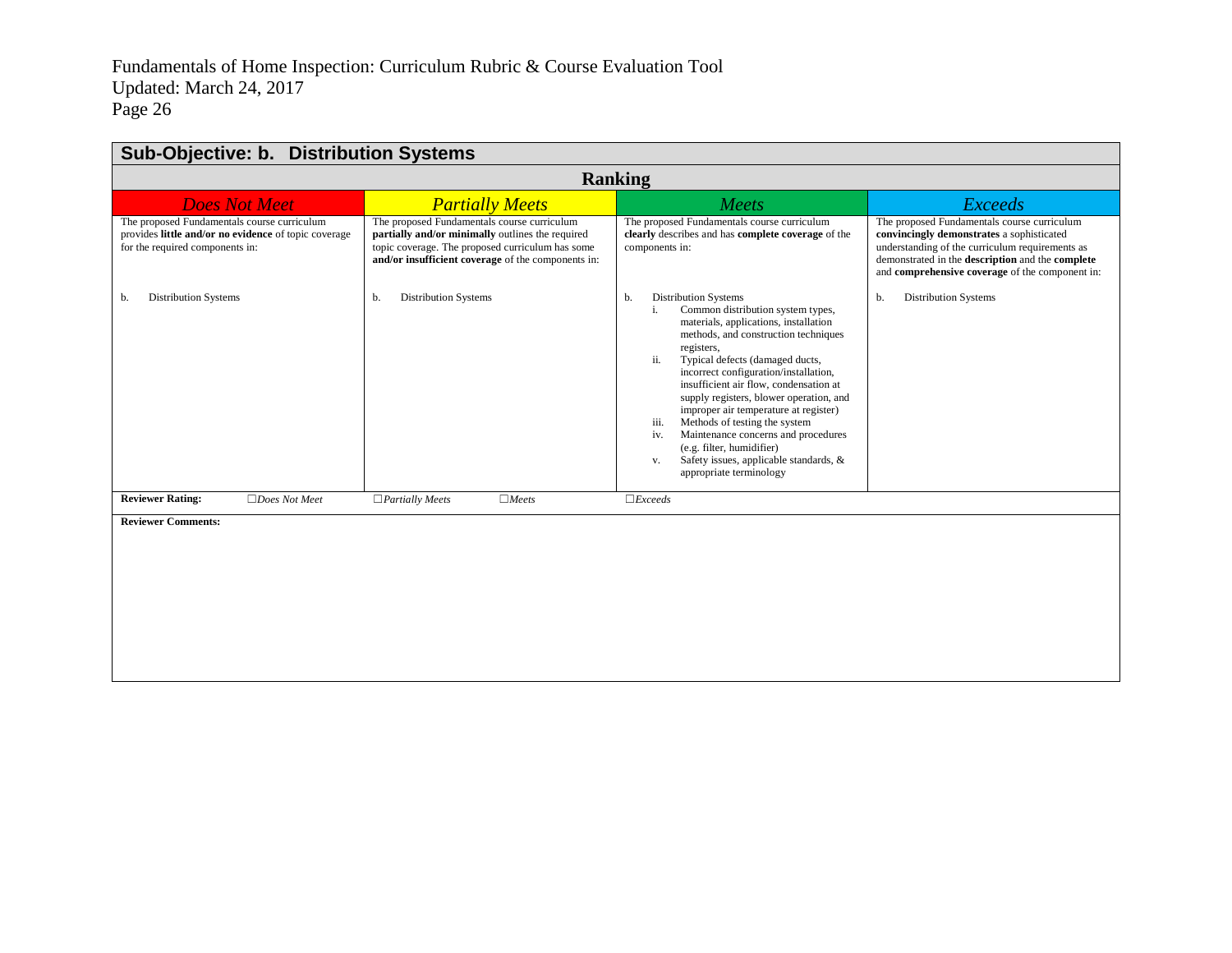### **EDUCATIONAL OBJECTIVE 7: HEATING SYSTEMS**

<span id="page-28-0"></span>

| Sub-Objective: b. Distribution Systems                                                                                                 |                                                                                                                                                                                                           |                                                                                                                                                                                                                                                                                                                                                                                                                                                                                                                                                                                                                                                                                                                                                                                                                                                                                                  |                                                                                                                                                                                                                                                    |  |
|----------------------------------------------------------------------------------------------------------------------------------------|-----------------------------------------------------------------------------------------------------------------------------------------------------------------------------------------------------------|--------------------------------------------------------------------------------------------------------------------------------------------------------------------------------------------------------------------------------------------------------------------------------------------------------------------------------------------------------------------------------------------------------------------------------------------------------------------------------------------------------------------------------------------------------------------------------------------------------------------------------------------------------------------------------------------------------------------------------------------------------------------------------------------------------------------------------------------------------------------------------------------------|----------------------------------------------------------------------------------------------------------------------------------------------------------------------------------------------------------------------------------------------------|--|
| <b>Ranking</b>                                                                                                                         |                                                                                                                                                                                                           |                                                                                                                                                                                                                                                                                                                                                                                                                                                                                                                                                                                                                                                                                                                                                                                                                                                                                                  |                                                                                                                                                                                                                                                    |  |
| <b>Does Not Meet</b>                                                                                                                   | <b>Partially Meets</b>                                                                                                                                                                                    | Meets                                                                                                                                                                                                                                                                                                                                                                                                                                                                                                                                                                                                                                                                                                                                                                                                                                                                                            | <b>Exceeds</b>                                                                                                                                                                                                                                     |  |
| The proposed Fundamentals course curriculum<br>provides little and/or no evidence of topic coverage<br>for the required components in: | The proposed Fundamentals course curriculum<br>partially and/or minimally outlines the required<br>topic coverage. The proposed curriculum has some<br>and/or insufficient coverage of the components in: | The proposed Fundamentals course curriculum<br>clearly describes and has complete coverage of the<br>components in:                                                                                                                                                                                                                                                                                                                                                                                                                                                                                                                                                                                                                                                                                                                                                                              | The proposed Fundamentals course curriculum<br>convincingly demonstrates a sophisticated<br>understanding of the curriculum requirements as<br>demonstrated in the description and the complete<br>and comprehensive coverage of the component in: |  |
| Heating<br>a.                                                                                                                          | Heating<br>a.                                                                                                                                                                                             | Heating<br>a.<br>Common types, materials, applications,<br>i.<br>installation methods, and construction<br>techniques<br>Typical defects (e.g., cracked heat<br>ii.<br>exchanger, humidifier, dirty fan,<br>improper fuel line installation/material)<br>Theory of heat transfer and how it takes<br>iii.<br>place in different heating system types<br>Heating system types (e.g., forced draft,<br>iv.<br>gravity, boiler, hydronic, heat pump,<br>solid fuel)<br>Theory of equipment sizing<br>V.<br>Methods of testing the systems<br>vi.<br>Performance parameters<br>vii.<br>Condensate control and disposal<br>viii.<br>By-products of combustion (e.g., H2O,<br>ix.<br>CO2, CO, NO2), their generation, &<br>how & when they become a safety<br>hazard<br>Maintenance concerns and procedures<br><b>X.</b><br>Safety issues, applicable standards, and<br>xi.<br>appropriate terminology | Heating<br>a.                                                                                                                                                                                                                                      |  |
| <b>Reviewer Rating:</b><br>$\Box$ Does Not Meet                                                                                        | $\Box$ Partially Meets<br>$\Box$ Meets                                                                                                                                                                    | $\Box$ <i>Exceeds</i>                                                                                                                                                                                                                                                                                                                                                                                                                                                                                                                                                                                                                                                                                                                                                                                                                                                                            |                                                                                                                                                                                                                                                    |  |
| <b>Reviewer Comments:</b>                                                                                                              |                                                                                                                                                                                                           |                                                                                                                                                                                                                                                                                                                                                                                                                                                                                                                                                                                                                                                                                                                                                                                                                                                                                                  |                                                                                                                                                                                                                                                    |  |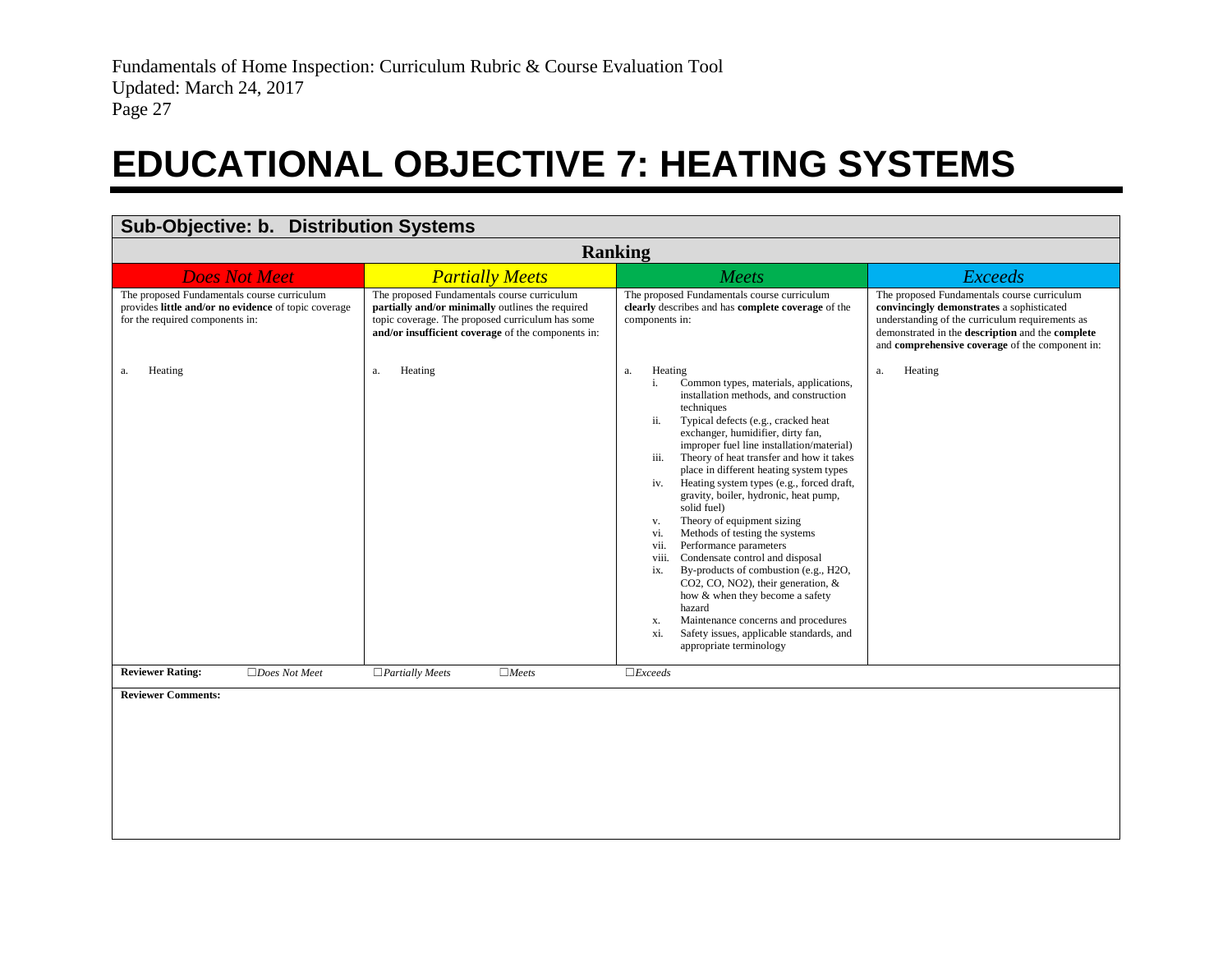| Sub-Objective: b. Distribution Systems                                                                                                 |                                                                                                                                                                                                           |                                                                                                                                                                                                                                                                                                                                                                                                                                                                                                                                                 |                                                                                                                                                                                                                                                    |  |
|----------------------------------------------------------------------------------------------------------------------------------------|-----------------------------------------------------------------------------------------------------------------------------------------------------------------------------------------------------------|-------------------------------------------------------------------------------------------------------------------------------------------------------------------------------------------------------------------------------------------------------------------------------------------------------------------------------------------------------------------------------------------------------------------------------------------------------------------------------------------------------------------------------------------------|----------------------------------------------------------------------------------------------------------------------------------------------------------------------------------------------------------------------------------------------------|--|
| <b>Ranking</b>                                                                                                                         |                                                                                                                                                                                                           |                                                                                                                                                                                                                                                                                                                                                                                                                                                                                                                                                 |                                                                                                                                                                                                                                                    |  |
| <b>Does Not Meet</b>                                                                                                                   | <b>Partially Meets</b>                                                                                                                                                                                    | Meets                                                                                                                                                                                                                                                                                                                                                                                                                                                                                                                                           | <b>Exceeds</b>                                                                                                                                                                                                                                     |  |
| The proposed Fundamentals course curriculum<br>provides little and/or no evidence of topic coverage<br>for the required components in: | The proposed Fundamentals course curriculum<br>partially and/or minimally outlines the required<br>topic coverage. The proposed curriculum has some<br>and/or insufficient coverage of the components in: | The proposed Fundamentals course curriculum<br>clearly describes and has complete coverage of the<br>components in:                                                                                                                                                                                                                                                                                                                                                                                                                             | The proposed Fundamentals course curriculum<br>convincingly demonstrates a sophisticated<br>understanding of the curriculum requirements as<br>demonstrated in the description and the complete<br>and comprehensive coverage of the component in: |  |
| <b>Distribution Systems</b><br>b.                                                                                                      | <b>Distribution Systems</b><br>b.                                                                                                                                                                         | <b>Distribution Systems</b><br>b.<br>Common distribution system types,<br>i.<br>materials, applications, installation<br>methods, and construction techniques<br>ii.<br>Typical defects (e.g., damaged ducts,<br>incorrect configuration/ installation,<br>insufficient airflow, blower operation,<br>and improper air temperature at register)<br>Methods of testing the system<br>iii.<br>Maintenance concerns and procedures<br>iv.<br>(e.g., filter, humidifier)<br>Safety issues, applicable standards, &<br>V.<br>appropriate terminology | <b>Distribution Systems</b><br>b.                                                                                                                                                                                                                  |  |
| <b>Reviewer Rating:</b><br>$\Box$ Does Not Meet                                                                                        | $\Box$ Meets<br>$\Box$ Partially Meets                                                                                                                                                                    | $\Box$ <i>Exceeds</i>                                                                                                                                                                                                                                                                                                                                                                                                                                                                                                                           |                                                                                                                                                                                                                                                    |  |
| <b>Reviewer Comments:</b>                                                                                                              |                                                                                                                                                                                                           |                                                                                                                                                                                                                                                                                                                                                                                                                                                                                                                                                 |                                                                                                                                                                                                                                                    |  |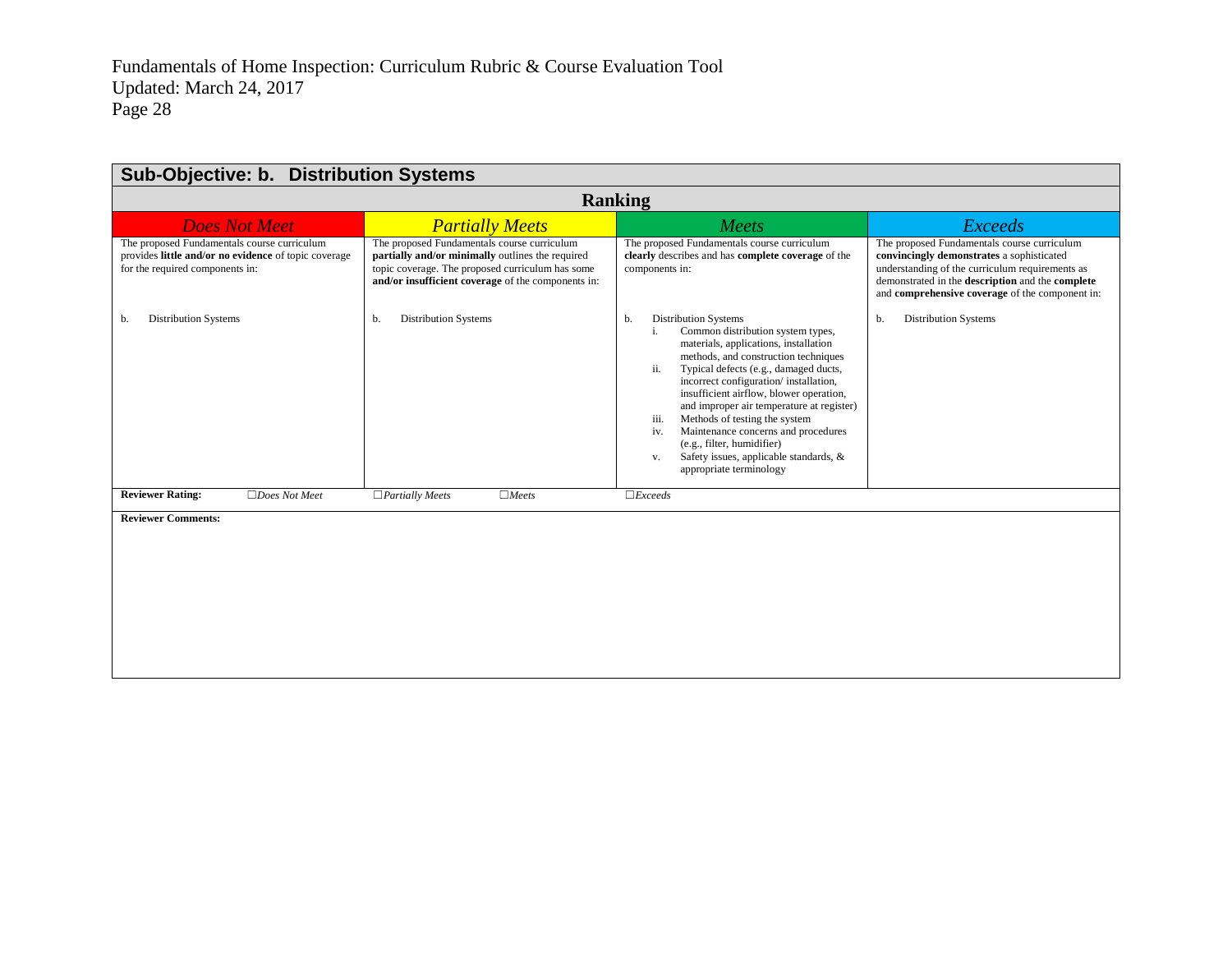| Sub-Objective: c. Flue and Venting Systems                                                                                             |                                                                                                                                                                                                           |                                                                                                                                                                                                                                                                                                                                                                                                                                                                                                |                                                                                                                                                                                                                                                    |  |  |
|----------------------------------------------------------------------------------------------------------------------------------------|-----------------------------------------------------------------------------------------------------------------------------------------------------------------------------------------------------------|------------------------------------------------------------------------------------------------------------------------------------------------------------------------------------------------------------------------------------------------------------------------------------------------------------------------------------------------------------------------------------------------------------------------------------------------------------------------------------------------|----------------------------------------------------------------------------------------------------------------------------------------------------------------------------------------------------------------------------------------------------|--|--|
|                                                                                                                                        | <b>Ranking</b>                                                                                                                                                                                            |                                                                                                                                                                                                                                                                                                                                                                                                                                                                                                |                                                                                                                                                                                                                                                    |  |  |
| <b>Does Not Meet</b>                                                                                                                   | <b>Partially Meets</b>                                                                                                                                                                                    | Meets                                                                                                                                                                                                                                                                                                                                                                                                                                                                                          | <b>Exceeds</b>                                                                                                                                                                                                                                     |  |  |
| The proposed Fundamentals course curriculum<br>provides little and/or no evidence of topic coverage<br>for the required components in: | The proposed Fundamentals course curriculum<br>partially and/or minimally outlines the required<br>topic coverage. The proposed curriculum has some<br>and/or insufficient coverage of the components in: | The proposed Fundamentals course curriculum<br>clearly describes and has complete coverage of the<br>components in:                                                                                                                                                                                                                                                                                                                                                                            | The proposed Fundamentals course curriculum<br>convincingly demonstrates a sophisticated<br>understanding of the curriculum requirements as<br>demonstrated in the description and the complete<br>and comprehensive coverage of the component in: |  |  |
| Flue and Venting Systems<br>c.                                                                                                         | Flue and Venting Systems<br>c.                                                                                                                                                                            | Flue and Venting Systems<br>c.<br>Common venting system types,<br>i.<br>materials, applications, installation<br>methods, and construction techniques<br>ii.<br>Typical defects (e.g., separated flue,<br>back drafting, clearance to combustible<br>materials, proper slope, combustion<br>make-up air vent sizing and<br>configuration)<br>Theory of venting and exhaust flues<br>iii.<br>Equipment sizing<br>iv.<br>Safety issues, applicable standards, &<br>V.<br>appropriate terminology | Flue and Venting Systems<br>c.                                                                                                                                                                                                                     |  |  |
| <b>Reviewer Rating:</b><br>$\Box$ Does Not Meet                                                                                        | $\Box$ Partially Meets<br>$\Box$ Meets                                                                                                                                                                    | $\Box$ <i>Exceeds</i>                                                                                                                                                                                                                                                                                                                                                                                                                                                                          |                                                                                                                                                                                                                                                    |  |  |
| <b>Reviewer Comments:</b>                                                                                                              |                                                                                                                                                                                                           |                                                                                                                                                                                                                                                                                                                                                                                                                                                                                                |                                                                                                                                                                                                                                                    |  |  |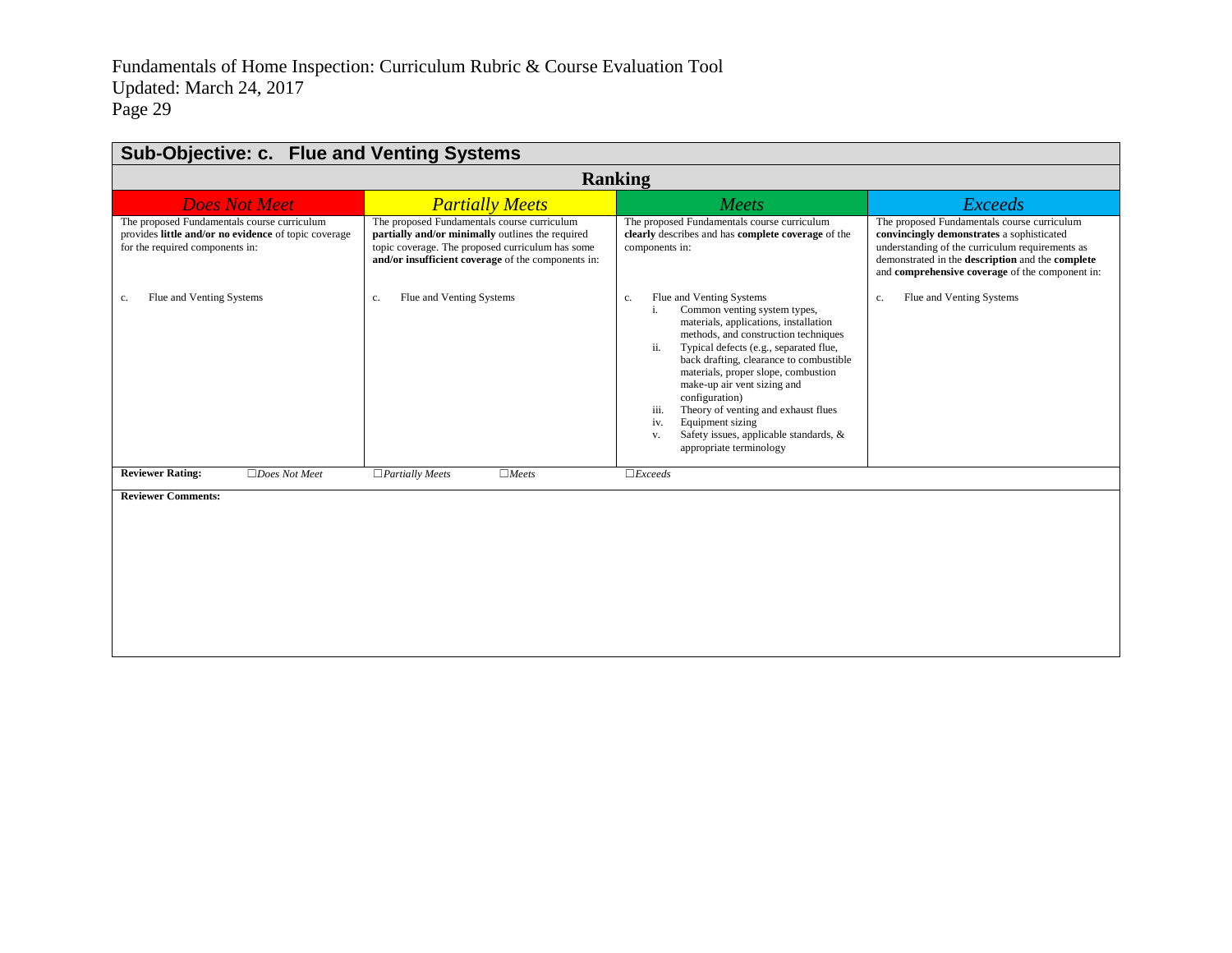### **EDUCATIONAL OBJECTIVE 8: INSULATION, MOISTURE MANAGEMENT, AND VENTILATION SYSTEMS**

#### **Sub-Objective: a. a. Thermal Insulation**

<span id="page-31-0"></span>

| <b>Ranking</b>                                                                                                                         |                                                                                                                                                                                                           |                                                                                                                                                                                                                                                                                                                                                                                                                                                                                          |                                                                                                                                                                                                                                                    |  |
|----------------------------------------------------------------------------------------------------------------------------------------|-----------------------------------------------------------------------------------------------------------------------------------------------------------------------------------------------------------|------------------------------------------------------------------------------------------------------------------------------------------------------------------------------------------------------------------------------------------------------------------------------------------------------------------------------------------------------------------------------------------------------------------------------------------------------------------------------------------|----------------------------------------------------------------------------------------------------------------------------------------------------------------------------------------------------------------------------------------------------|--|
| <b>Does Not Meet</b>                                                                                                                   | <b>Partially Meets</b>                                                                                                                                                                                    | Meets                                                                                                                                                                                                                                                                                                                                                                                                                                                                                    | <i>Exceeds</i>                                                                                                                                                                                                                                     |  |
| The proposed Fundamentals course curriculum<br>provides little and/or no evidence of topic coverage<br>for the required components in: | The proposed Fundamentals course curriculum<br>partially and/or minimally outlines the required<br>topic coverage. The proposed curriculum has some<br>and/or insufficient coverage of the components in: | The proposed Fundamentals course curriculum<br>clearly describes and has complete coverage of the<br>components in:                                                                                                                                                                                                                                                                                                                                                                      | The proposed Fundamentals course curriculum<br>convincingly demonstrates a sophisticated<br>understanding of the curriculum requirements as<br>demonstrated in the description and the complete<br>and comprehensive coverage of the component in: |  |
| Thermal Insulation<br>a.                                                                                                               | <b>Thermal Insulation</b><br>a.                                                                                                                                                                           | Thermal Insulation<br>a.<br>Common venting system types,<br>i.<br>materials, applications, installation<br>methods, and construction techniques<br>ii.<br>Typical defects (e.g., separated flue,<br>back drafting, clearance to combustible<br>materials, proper slope, combustion<br>make-up air vent sizing and<br>configuration)<br>iii.<br>Theory of venting and exhaust flues<br>Equipment sizing<br>iv.<br>Safety issues, applicable standards, &<br>V.<br>appropriate terminology | Thermal Insulation<br>a.                                                                                                                                                                                                                           |  |
| <b>Reviewer Rating:</b><br>$\Box$ Does Not Meet                                                                                        | $\Box$ Partially Meets<br>$\Box$ Meets                                                                                                                                                                    | $\Box$ <i>Exceeds</i>                                                                                                                                                                                                                                                                                                                                                                                                                                                                    |                                                                                                                                                                                                                                                    |  |
| <b>Reviewer Comments:</b>                                                                                                              |                                                                                                                                                                                                           |                                                                                                                                                                                                                                                                                                                                                                                                                                                                                          |                                                                                                                                                                                                                                                    |  |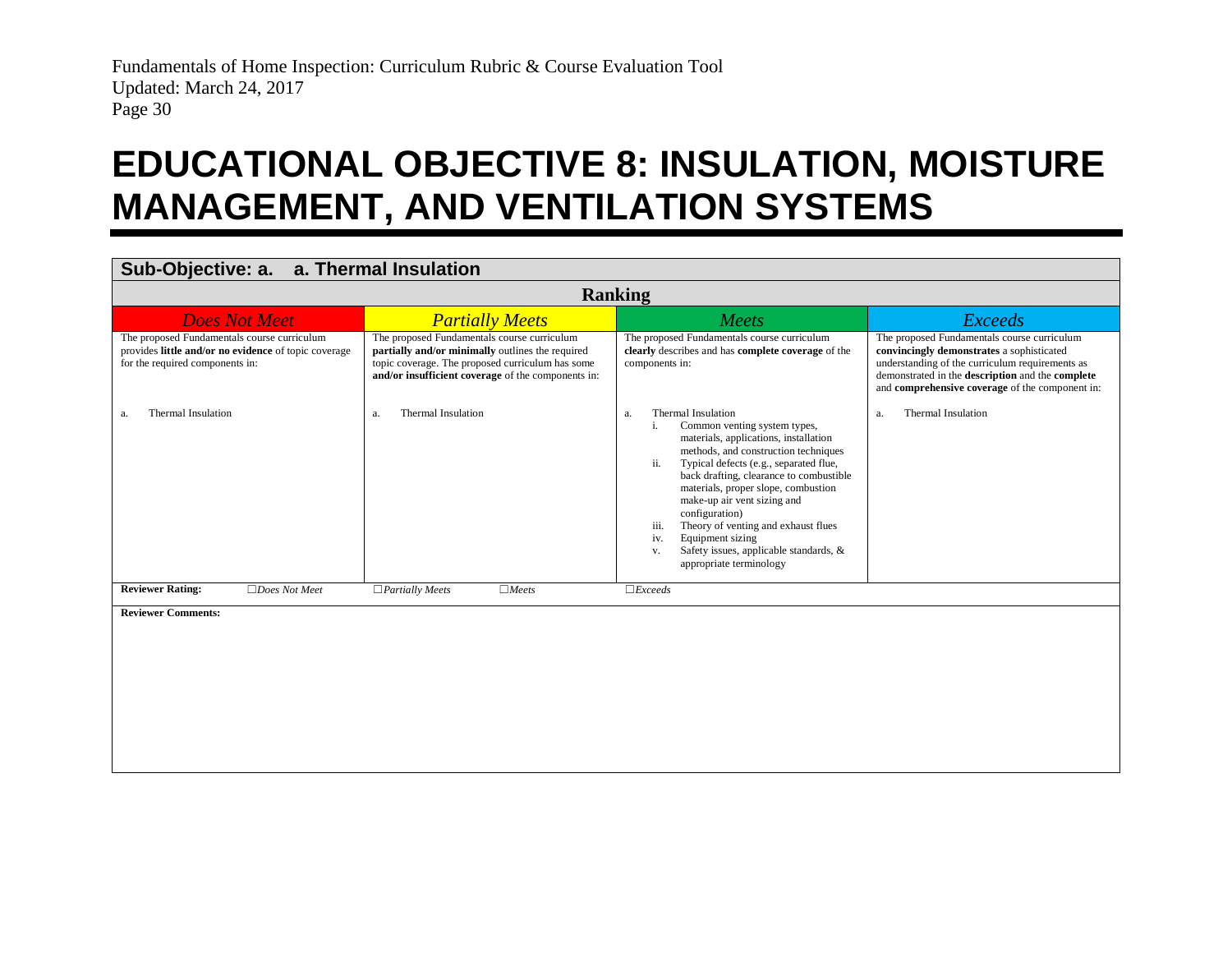| Sub-Objective: b. Moisture Management                                                                                                  |                                                                                                                                                                                                           |                                                                                                                                                                                                                                                                                                                                                                                                                                                                                                                                                                                                                                                                                                                                                                             |                                                                                                                                                                                                                                                           |  |
|----------------------------------------------------------------------------------------------------------------------------------------|-----------------------------------------------------------------------------------------------------------------------------------------------------------------------------------------------------------|-----------------------------------------------------------------------------------------------------------------------------------------------------------------------------------------------------------------------------------------------------------------------------------------------------------------------------------------------------------------------------------------------------------------------------------------------------------------------------------------------------------------------------------------------------------------------------------------------------------------------------------------------------------------------------------------------------------------------------------------------------------------------------|-----------------------------------------------------------------------------------------------------------------------------------------------------------------------------------------------------------------------------------------------------------|--|
| <b>Ranking</b>                                                                                                                         |                                                                                                                                                                                                           |                                                                                                                                                                                                                                                                                                                                                                                                                                                                                                                                                                                                                                                                                                                                                                             |                                                                                                                                                                                                                                                           |  |
| <b>Does Not Meet</b>                                                                                                                   | <b>Partially Meets</b>                                                                                                                                                                                    | Meets                                                                                                                                                                                                                                                                                                                                                                                                                                                                                                                                                                                                                                                                                                                                                                       | <b>Exceeds</b>                                                                                                                                                                                                                                            |  |
| The proposed Fundamentals course curriculum<br>provides little and/or no evidence of topic coverage<br>for the required components in: | The proposed Fundamentals course curriculum<br>partially and/or minimally outlines the required<br>topic coverage. The proposed curriculum has some<br>and/or insufficient coverage of the components in: | The proposed Fundamentals course curriculum<br>clearly describes and has complete coverage of the<br>components in:                                                                                                                                                                                                                                                                                                                                                                                                                                                                                                                                                                                                                                                         | The proposed Fundamentals course curriculum<br>convincingly demonstrates a sophisticated<br>understanding of the curriculum requirements as<br>demonstrated in the description and the complete<br>and <b>comprehensive coverage</b> of the component in: |  |
| Moisture Management<br>b.                                                                                                              | Moisture Management<br>b.                                                                                                                                                                                 | Moisture Management<br>b.<br>Common vapor retarder types, materials,<br>applications, installation methods, and<br>construction techniques<br>Typical defects (e.g., inadequate<br>ii.<br>ventilation, evidence of condensation)<br>Theory of moisture generation and<br>iii.<br>movement<br>Performance parameters<br>iv.<br>Vapor pressure and its effects<br>v.<br>Theory of relative humidity<br>vi.<br>Effects of moisture on building<br>vii.<br>components, occupants, and indoor air<br>quality<br>Moisture control systems<br>viii.<br>Appearance or indications of excessive<br>ix.<br>moisture and likely locations for<br>condensation<br>Maintenance concerns and procedures<br>X.<br>Safety issues, applicable standards, &<br>xi.<br>appropriate terminology | Moisture Management<br>b.                                                                                                                                                                                                                                 |  |
| <b>Reviewer Rating:</b><br>$\Box$ Does Not Meet                                                                                        | $\Box$ Partially Meets<br>$\Box$ Meets                                                                                                                                                                    | $\Box$ <i>Exceeds</i>                                                                                                                                                                                                                                                                                                                                                                                                                                                                                                                                                                                                                                                                                                                                                       |                                                                                                                                                                                                                                                           |  |
| <b>Reviewer Comments:</b>                                                                                                              |                                                                                                                                                                                                           |                                                                                                                                                                                                                                                                                                                                                                                                                                                                                                                                                                                                                                                                                                                                                                             |                                                                                                                                                                                                                                                           |  |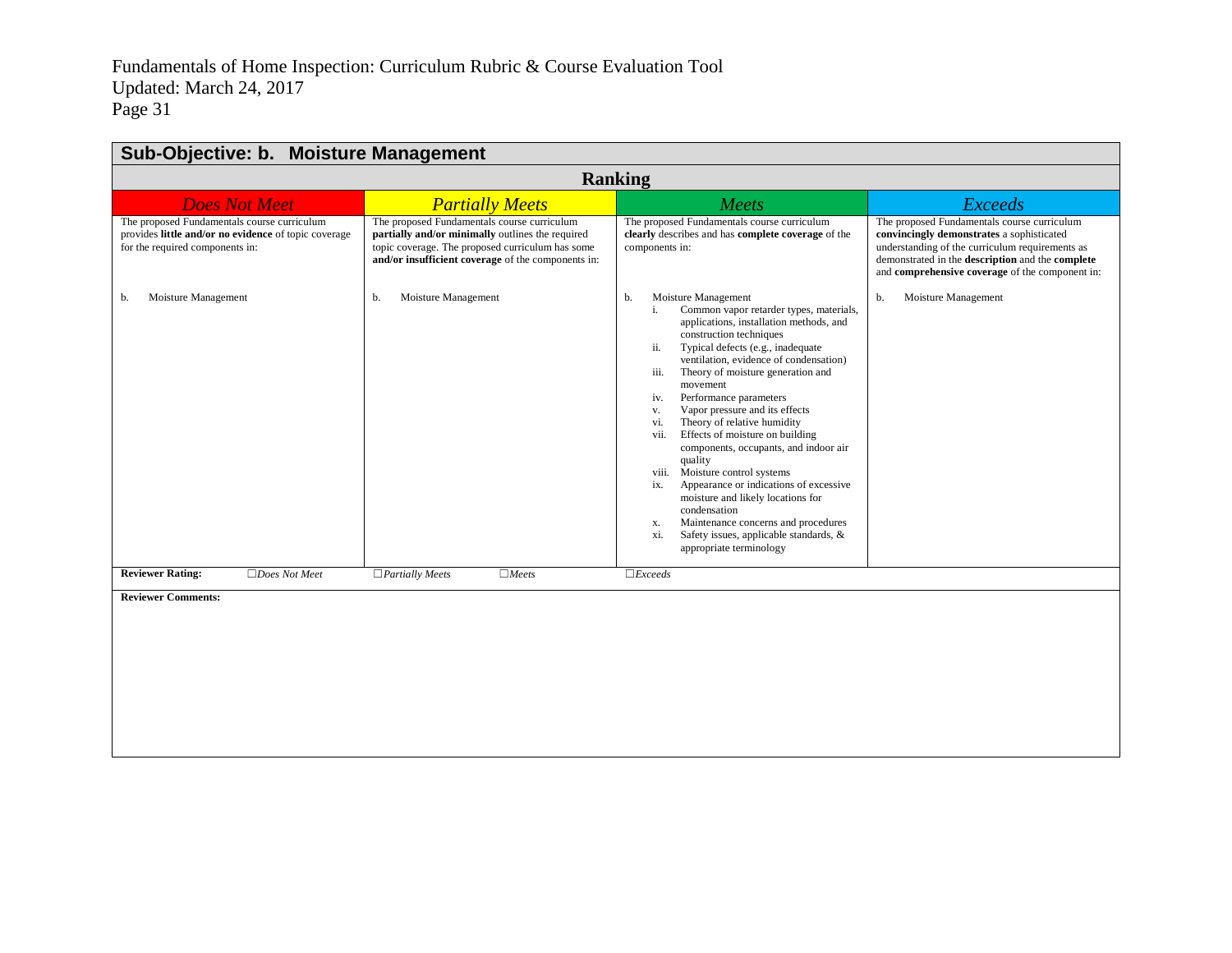| Sub-Objective: c. Ventilation Systems                                                                                                  |                                                                                                                                                                                                           |                                                                                                                                                                                                                                                                                                                                                                                                                                                                                                                                                                                                                                                                                                                                                                                                                                                                                                                                                                                                                                           |                                                                                                                                                                                                                                                    |  |
|----------------------------------------------------------------------------------------------------------------------------------------|-----------------------------------------------------------------------------------------------------------------------------------------------------------------------------------------------------------|-------------------------------------------------------------------------------------------------------------------------------------------------------------------------------------------------------------------------------------------------------------------------------------------------------------------------------------------------------------------------------------------------------------------------------------------------------------------------------------------------------------------------------------------------------------------------------------------------------------------------------------------------------------------------------------------------------------------------------------------------------------------------------------------------------------------------------------------------------------------------------------------------------------------------------------------------------------------------------------------------------------------------------------------|----------------------------------------------------------------------------------------------------------------------------------------------------------------------------------------------------------------------------------------------------|--|
| <b>Ranking</b>                                                                                                                         |                                                                                                                                                                                                           |                                                                                                                                                                                                                                                                                                                                                                                                                                                                                                                                                                                                                                                                                                                                                                                                                                                                                                                                                                                                                                           |                                                                                                                                                                                                                                                    |  |
| <b>Does Not Meet</b>                                                                                                                   | <b>Partially Meets</b>                                                                                                                                                                                    | Meets                                                                                                                                                                                                                                                                                                                                                                                                                                                                                                                                                                                                                                                                                                                                                                                                                                                                                                                                                                                                                                     | <b>Exceeds</b>                                                                                                                                                                                                                                     |  |
| The proposed Fundamentals course curriculum<br>provides little and/or no evidence of topic coverage<br>for the required components in: | The proposed Fundamentals course curriculum<br>partially and/or minimally outlines the required<br>topic coverage. The proposed curriculum has some<br>and/or insufficient coverage of the components in: | The proposed Fundamentals course curriculum<br>clearly describes and has complete coverage of the<br>components in:                                                                                                                                                                                                                                                                                                                                                                                                                                                                                                                                                                                                                                                                                                                                                                                                                                                                                                                       | The proposed Fundamentals course curriculum<br>convincingly demonstrates a sophisticated<br>understanding of the curriculum requirements as<br>demonstrated in the description and the complete<br>and comprehensive coverage of the component in: |  |
| <b>Ventilation Systems</b><br>c.                                                                                                       | <b>Ventilation Systems</b><br>c.                                                                                                                                                                          | <b>Ventilation Systems</b><br>c.<br>Common types, materials, applications,<br>i.<br>installation methods and construction<br>techniques<br>Typical ventilation defects and how they<br>ii.<br>affect buildings and people<br>Theory of air movement in building<br>iii.<br>assemblies (e.g., conditioned vs.<br>unconditioned, draft stopping)<br>Theory of relative humidity<br>iv.<br>Interdependence of mechanical systems<br>V.<br>and ventilation systems<br>Whole house ventilation systems<br>vi.<br>HRVs and ERVs<br>vii.<br>Mechanical and passive ventilation<br>viii.<br>systems of Attics, Crawl Spaces, and<br>Roof Assemblies<br>Night sky radiational cooling and its<br>ix.<br>impacts on attic spaces<br>Appliance vent systems requirements<br>X.<br>(e.g., clothes dryers, range hoods,<br>bathroom exhausts)<br>Screening, sizing, and location<br>xi.<br>requirements for vent openings<br>Maintenance concerns and procedures<br>xii.<br>Safety issues, applicable standards, &<br>xiii.<br>appropriate terminology | <b>Ventilation Systems</b><br>c.                                                                                                                                                                                                                   |  |
| <b>Reviewer Rating:</b><br>$\Box$ Does Not Meet                                                                                        | $\Box$ Partially Meets<br>$\Box$ Meets                                                                                                                                                                    | $\Box$ <i>Exceeds</i>                                                                                                                                                                                                                                                                                                                                                                                                                                                                                                                                                                                                                                                                                                                                                                                                                                                                                                                                                                                                                     |                                                                                                                                                                                                                                                    |  |
| <b>Reviewer Comments:</b>                                                                                                              |                                                                                                                                                                                                           |                                                                                                                                                                                                                                                                                                                                                                                                                                                                                                                                                                                                                                                                                                                                                                                                                                                                                                                                                                                                                                           |                                                                                                                                                                                                                                                    |  |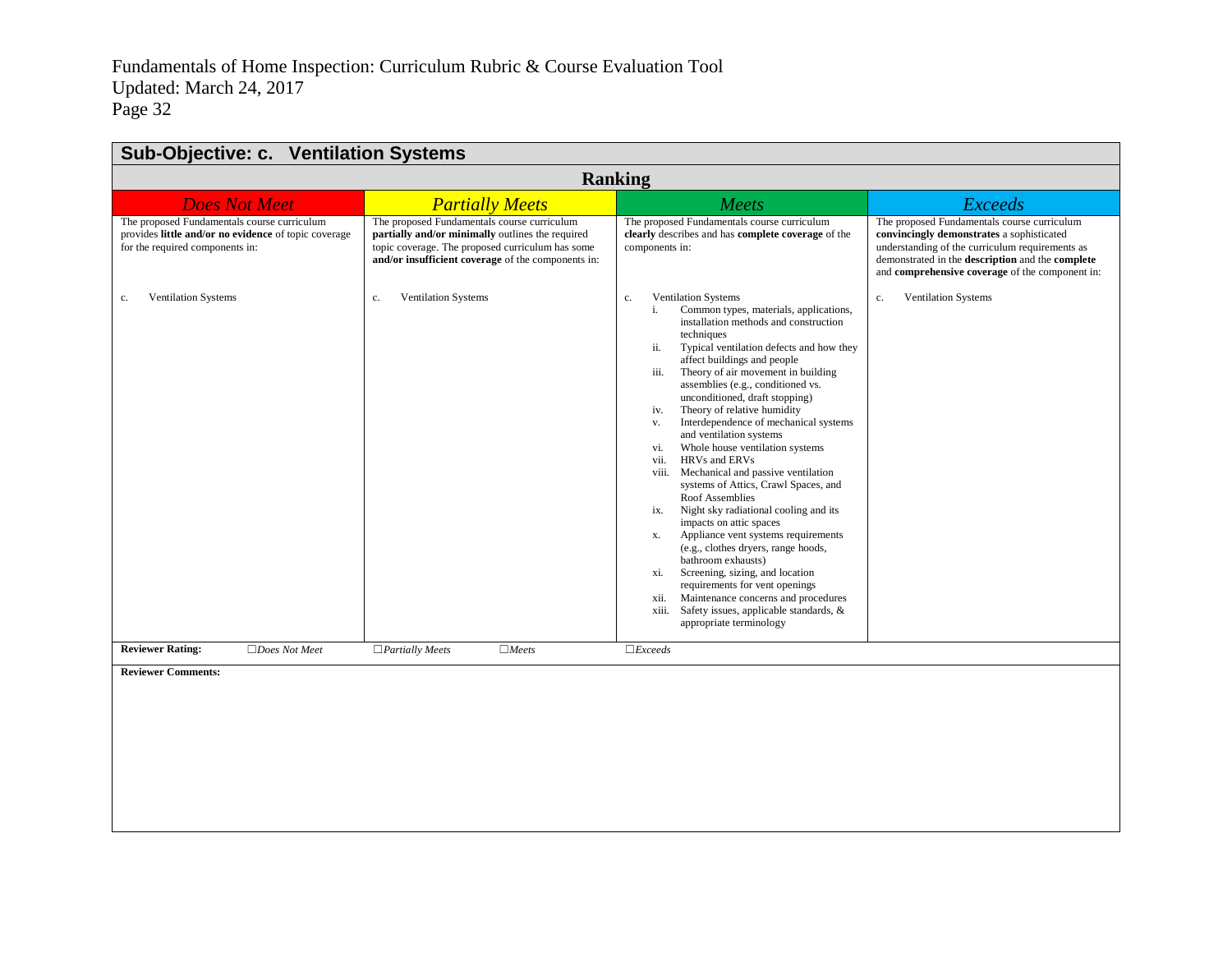### **EDUCATIONAL OBJECTIVE 9: PLUMBING SYSTEMS**

<span id="page-34-0"></span>

| Sub-Objective: a. Water Supply Distribution System                                                                                     |                                                                                                                                                                                                           |                                                                                                                                                                                                                                                                                                                                                                                                                                                                                                                                                                                                                                                                                                                                                                                                                                                                            |                                                                                                                                                                                                                                                    |
|----------------------------------------------------------------------------------------------------------------------------------------|-----------------------------------------------------------------------------------------------------------------------------------------------------------------------------------------------------------|----------------------------------------------------------------------------------------------------------------------------------------------------------------------------------------------------------------------------------------------------------------------------------------------------------------------------------------------------------------------------------------------------------------------------------------------------------------------------------------------------------------------------------------------------------------------------------------------------------------------------------------------------------------------------------------------------------------------------------------------------------------------------------------------------------------------------------------------------------------------------|----------------------------------------------------------------------------------------------------------------------------------------------------------------------------------------------------------------------------------------------------|
|                                                                                                                                        |                                                                                                                                                                                                           | <b>Ranking</b>                                                                                                                                                                                                                                                                                                                                                                                                                                                                                                                                                                                                                                                                                                                                                                                                                                                             |                                                                                                                                                                                                                                                    |
| <b>Does Not Meet</b>                                                                                                                   | <b>Partially Meets</b>                                                                                                                                                                                    | Meets                                                                                                                                                                                                                                                                                                                                                                                                                                                                                                                                                                                                                                                                                                                                                                                                                                                                      | <b>Exceeds</b>                                                                                                                                                                                                                                     |
| The proposed Fundamentals course curriculum<br>provides little and/or no evidence of topic coverage<br>for the required components in: | The proposed Fundamentals course curriculum<br>partially and/or minimally outlines the required<br>topic coverage. The proposed curriculum has some<br>and/or insufficient coverage of the components in: | The proposed Fundamentals course curriculum<br>clearly describes and has complete coverage of the<br>components in:                                                                                                                                                                                                                                                                                                                                                                                                                                                                                                                                                                                                                                                                                                                                                        | The proposed Fundamentals course curriculum<br>convincingly demonstrates a sophisticated<br>understanding of the curriculum requirements as<br>demonstrated in the description and the complete<br>and comprehensive coverage of the component in: |
| Water Supply Distribution System<br>a.                                                                                                 | Water Supply Distribution System<br>a.                                                                                                                                                                    | Water Supply Distribution System<br>a.<br>Common water distribution types,<br>i.<br>materials, applications, installation<br>methods, and construction techniques<br>Typical modifications, repairs, upgrades,<br>ii.<br>and retrofits methods and materials<br>Typical defects (e.g., cross-connection,<br>iii.<br>back flow)<br>Common water pressure/functional flow<br>iv.<br>problems and how they affect the water<br>distribution system (e.g., softeners,<br>private well equipment, hard water<br>build-up, old galvanized piping, pressure<br>reducer valves, expansion tanks)<br>Pipe defect/deterioration issues (e.g.,<br>V.<br>PVC, galvanized, brass, polybutylene,<br>PEX)<br>Maintenance concerns and procedures<br>vi.<br>Safety issues, applicable standards, and<br>vii.<br>appropriate terminology (e.g.,<br>understanding of term "functional flow") | Water Supply Distribution System<br>a.                                                                                                                                                                                                             |
| <b>Reviewer Rating:</b><br>$\Box$ Does Not Meet                                                                                        | $\Box$ Meets<br>$\Box$ Partially Meets                                                                                                                                                                    | $\Box$ <i>Exceeds</i>                                                                                                                                                                                                                                                                                                                                                                                                                                                                                                                                                                                                                                                                                                                                                                                                                                                      |                                                                                                                                                                                                                                                    |
| <b>Reviewer Comments:</b>                                                                                                              |                                                                                                                                                                                                           |                                                                                                                                                                                                                                                                                                                                                                                                                                                                                                                                                                                                                                                                                                                                                                                                                                                                            |                                                                                                                                                                                                                                                    |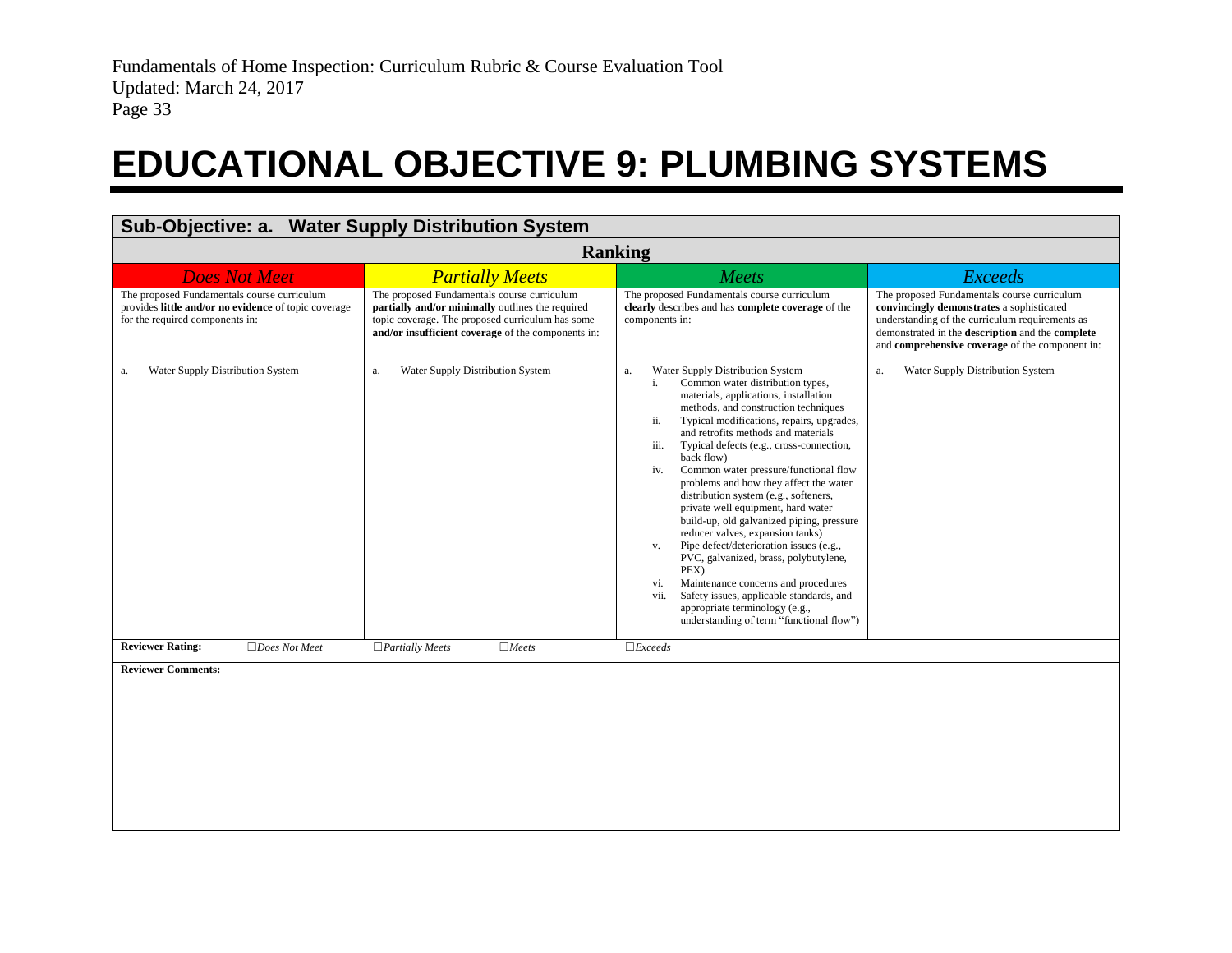| Sub-Objective: b. Fixtures and Faucets                                                                                                 |                                                                                                                                                                                                           |                                                                                                                                                                                                                                                                                                                                                                                                                                                                           |                                                                                                                                                                                                                                                    |  |  |
|----------------------------------------------------------------------------------------------------------------------------------------|-----------------------------------------------------------------------------------------------------------------------------------------------------------------------------------------------------------|---------------------------------------------------------------------------------------------------------------------------------------------------------------------------------------------------------------------------------------------------------------------------------------------------------------------------------------------------------------------------------------------------------------------------------------------------------------------------|----------------------------------------------------------------------------------------------------------------------------------------------------------------------------------------------------------------------------------------------------|--|--|
|                                                                                                                                        | <b>Ranking</b>                                                                                                                                                                                            |                                                                                                                                                                                                                                                                                                                                                                                                                                                                           |                                                                                                                                                                                                                                                    |  |  |
| <b>Does Not Meet</b>                                                                                                                   | <b>Partially Meets</b>                                                                                                                                                                                    | Meets                                                                                                                                                                                                                                                                                                                                                                                                                                                                     | <b>Exceeds</b>                                                                                                                                                                                                                                     |  |  |
| The proposed Fundamentals course curriculum<br>provides little and/or no evidence of topic coverage<br>for the required components in: | The proposed Fundamentals course curriculum<br>partially and/or minimally outlines the required<br>topic coverage. The proposed curriculum has some<br>and/or insufficient coverage of the components in: | The proposed Fundamentals course curriculum<br>clearly describes and has complete coverage of the<br>components in:                                                                                                                                                                                                                                                                                                                                                       | The proposed Fundamentals course curriculum<br>convincingly demonstrates a sophisticated<br>understanding of the curriculum requirements as<br>demonstrated in the description and the complete<br>and comprehensive coverage of the component in: |  |  |
| <b>Fixtures and Faucets</b><br>b.                                                                                                      | <b>Fixtures and Faucets</b><br>b.                                                                                                                                                                         | <b>Fixtures and Faucets</b><br>b.<br>Common fixture and faucet types,<br>i.<br>materials, applications, installation<br>methods, and construction techniques<br>ii.<br>Typical modifications, repairs, upgrades,<br>and retrofits methods and materials<br>iii.<br>Typical defects (e.g., cross-<br>connection/back-flow, fixture<br>attachment)<br>Maintenance concerns and procedures<br>iv.<br>Safety issues, applicable standards, &<br>V.<br>appropriate terminology | <b>Fixtures and Faucets</b><br>b.                                                                                                                                                                                                                  |  |  |
| <b>Reviewer Rating:</b><br>$\Box$ Does Not Meet                                                                                        | $\Box$ Partially Meets<br>$\Box$ Meets                                                                                                                                                                    | $\Box$ <i>Exceeds</i>                                                                                                                                                                                                                                                                                                                                                                                                                                                     |                                                                                                                                                                                                                                                    |  |  |
| <b>Reviewer Comments:</b>                                                                                                              |                                                                                                                                                                                                           |                                                                                                                                                                                                                                                                                                                                                                                                                                                                           |                                                                                                                                                                                                                                                    |  |  |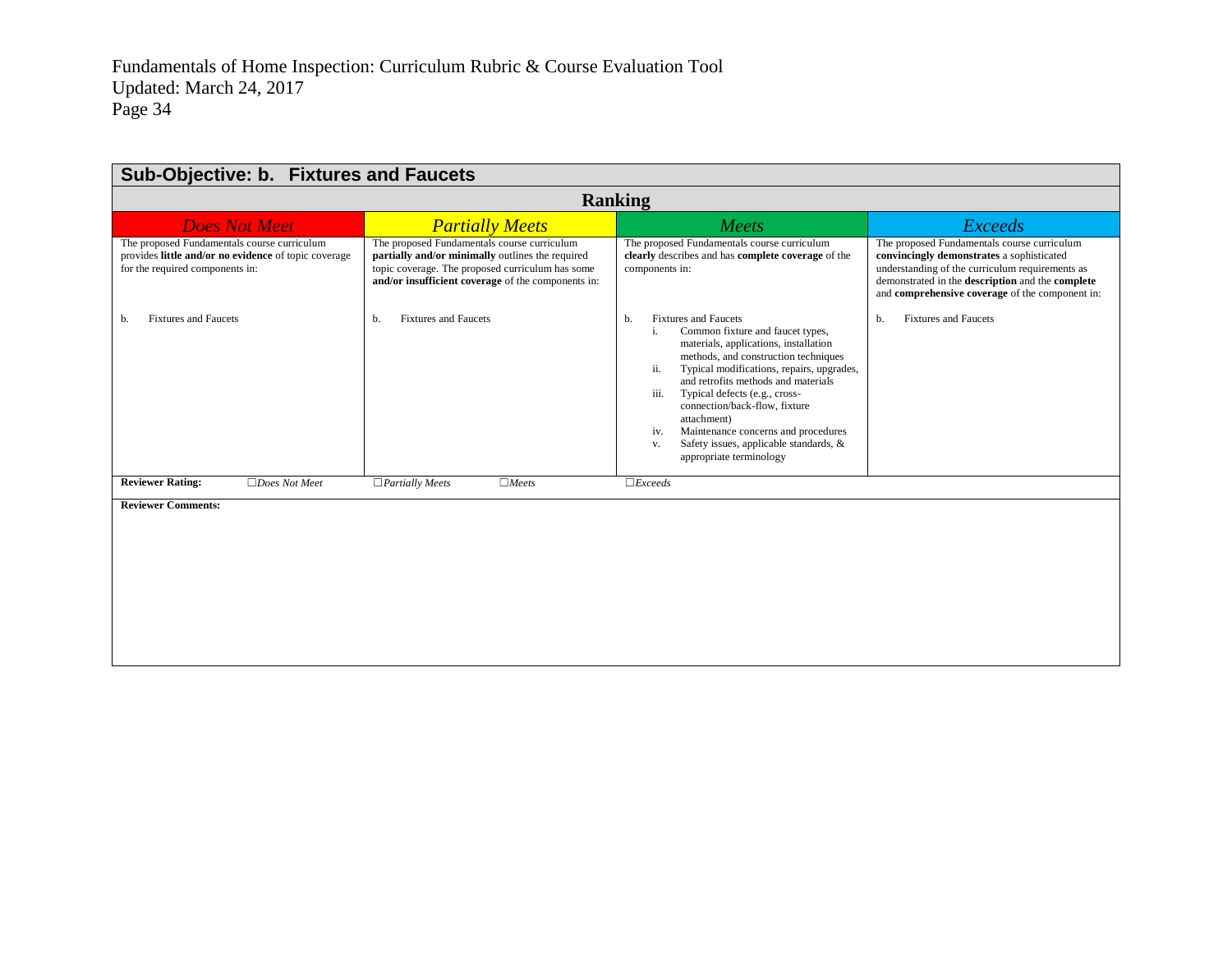| Sub-Objective: c. Drain, Waste, and Vent Systems                                                                                       |                                                                                                                                                                                                           |                                                                                                                                                                                                                                                                                                                                                                                                                                                                                                                                                                                                                                                                                                                                                    |                                                                                                                                                                                                                                                    |  |  |
|----------------------------------------------------------------------------------------------------------------------------------------|-----------------------------------------------------------------------------------------------------------------------------------------------------------------------------------------------------------|----------------------------------------------------------------------------------------------------------------------------------------------------------------------------------------------------------------------------------------------------------------------------------------------------------------------------------------------------------------------------------------------------------------------------------------------------------------------------------------------------------------------------------------------------------------------------------------------------------------------------------------------------------------------------------------------------------------------------------------------------|----------------------------------------------------------------------------------------------------------------------------------------------------------------------------------------------------------------------------------------------------|--|--|
|                                                                                                                                        | <b>Ranking</b>                                                                                                                                                                                            |                                                                                                                                                                                                                                                                                                                                                                                                                                                                                                                                                                                                                                                                                                                                                    |                                                                                                                                                                                                                                                    |  |  |
| <b>Does Not Meet</b>                                                                                                                   | <b>Partially Meets</b>                                                                                                                                                                                    | Meets                                                                                                                                                                                                                                                                                                                                                                                                                                                                                                                                                                                                                                                                                                                                              | <b>Exceeds</b>                                                                                                                                                                                                                                     |  |  |
| The proposed Fundamentals course curriculum<br>provides little and/or no evidence of topic coverage<br>for the required components in: | The proposed Fundamentals course curriculum<br>partially and/or minimally outlines the required<br>topic coverage. The proposed curriculum has some<br>and/or insufficient coverage of the components in: | The proposed Fundamentals course curriculum<br>clearly describes and has complete coverage of the<br>components in:                                                                                                                                                                                                                                                                                                                                                                                                                                                                                                                                                                                                                                | The proposed Fundamentals course curriculum<br>convincingly demonstrates a sophisticated<br>understanding of the curriculum requirements as<br>demonstrated in the description and the complete<br>and comprehensive coverage of the component in: |  |  |
| Drain, Waste, and Vent Systems<br>c.                                                                                                   | Drain, Waste, and Vent Systems<br>c.                                                                                                                                                                      | Drain, Waste, and Vent Systems<br>c.<br>Common types, materials, applications,<br>i.<br>installation methods, and construction<br>techniques (e.g., supports/spacing)<br>Typical modifications, repairs, upgrades,<br>ii.<br>& retrofits methods and materials (e.g.,<br>joining dissimilar piping materials)<br>Theory and usage of traps and vents<br>iii.<br>Identification of public or private<br>iv.<br>disposal (when possible)<br>Typical defects (e.g., faulty installation,<br>V.<br>deterioration, leakage, defective venting<br>or drain slope)<br>Maintenance concerns and procedures<br>vi.<br>Safety issues, applicable standards, and<br>vii.<br>appropriate terminology (e.g.,<br>understanding of term "functional<br>drainage") | Drain, Waste, and Vent Systems<br>c.                                                                                                                                                                                                               |  |  |
| <b>Reviewer Rating:</b><br>$\Box$ Does Not Meet                                                                                        | $\Box$ Partially Meets<br>$\Box$ Meets                                                                                                                                                                    | $\Box$ <i>Exceeds</i>                                                                                                                                                                                                                                                                                                                                                                                                                                                                                                                                                                                                                                                                                                                              |                                                                                                                                                                                                                                                    |  |  |
| <b>Reviewer Comments:</b>                                                                                                              |                                                                                                                                                                                                           |                                                                                                                                                                                                                                                                                                                                                                                                                                                                                                                                                                                                                                                                                                                                                    |                                                                                                                                                                                                                                                    |  |  |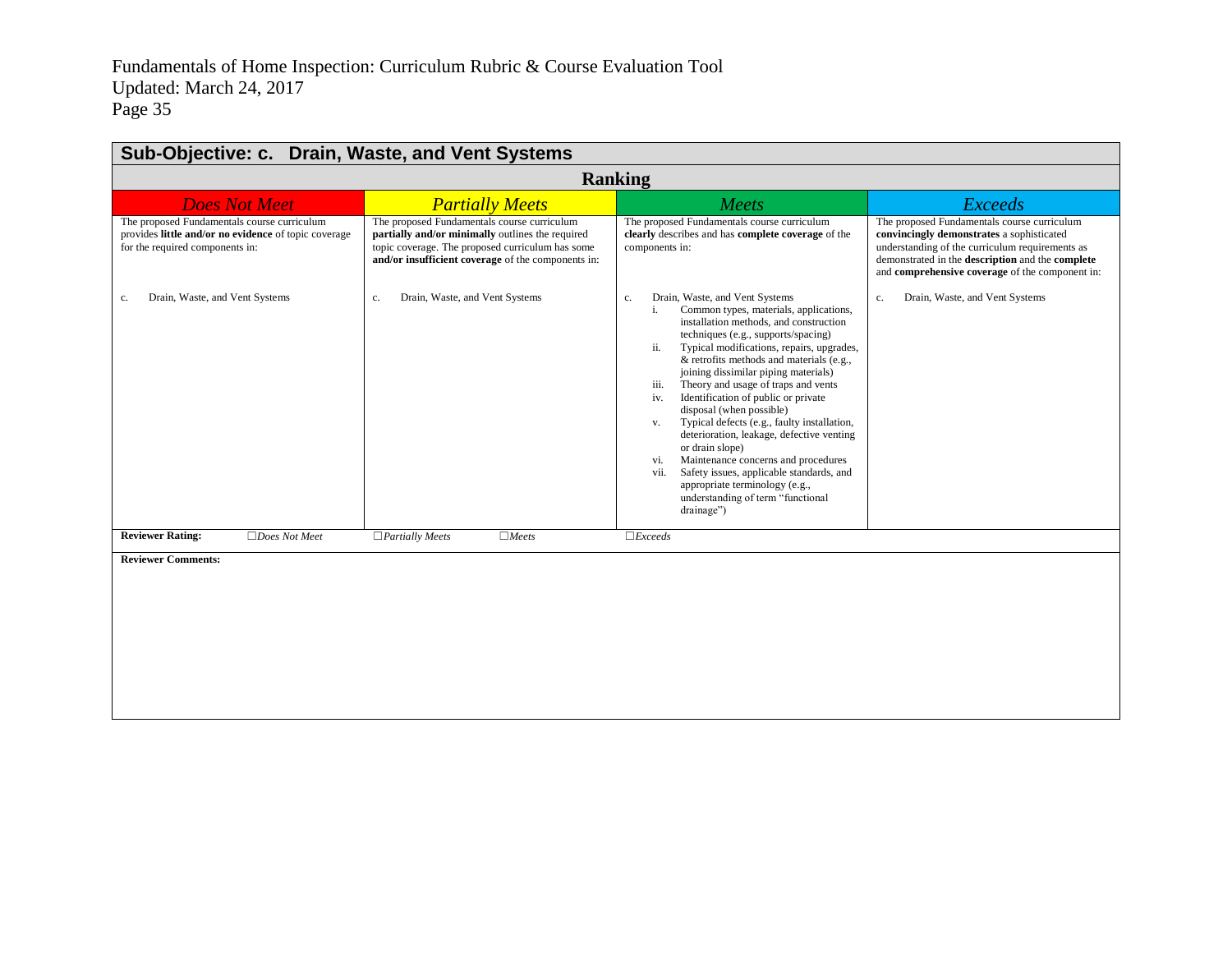| Sub-Objective: d. Water Heating Systems                                                                                                |                                                                                                                                                                                                           |                                                                                                                                                                                                                                                                                                                                                                                                                                                                                                                                                                                                                                                                                                                                                                                                                                                        |                                                                                                                                                                                                                                                    |  |
|----------------------------------------------------------------------------------------------------------------------------------------|-----------------------------------------------------------------------------------------------------------------------------------------------------------------------------------------------------------|--------------------------------------------------------------------------------------------------------------------------------------------------------------------------------------------------------------------------------------------------------------------------------------------------------------------------------------------------------------------------------------------------------------------------------------------------------------------------------------------------------------------------------------------------------------------------------------------------------------------------------------------------------------------------------------------------------------------------------------------------------------------------------------------------------------------------------------------------------|----------------------------------------------------------------------------------------------------------------------------------------------------------------------------------------------------------------------------------------------------|--|
| <b>Ranking</b>                                                                                                                         |                                                                                                                                                                                                           |                                                                                                                                                                                                                                                                                                                                                                                                                                                                                                                                                                                                                                                                                                                                                                                                                                                        |                                                                                                                                                                                                                                                    |  |
| <b>Does Not Meet</b>                                                                                                                   | <b>Partially Meets</b>                                                                                                                                                                                    | Meets                                                                                                                                                                                                                                                                                                                                                                                                                                                                                                                                                                                                                                                                                                                                                                                                                                                  | <b>Exceeds</b>                                                                                                                                                                                                                                     |  |
| The proposed Fundamentals course curriculum<br>provides little and/or no evidence of topic coverage<br>for the required components in: | The proposed Fundamentals course curriculum<br>partially and/or minimally outlines the required<br>topic coverage. The proposed curriculum has some<br>and/or insufficient coverage of the components in: | The proposed Fundamentals course curriculum<br>clearly describes and has complete coverage of the<br>components in:                                                                                                                                                                                                                                                                                                                                                                                                                                                                                                                                                                                                                                                                                                                                    | The proposed Fundamentals course curriculum<br>convincingly demonstrates a sophisticated<br>understanding of the curriculum requirements as<br>demonstrated in the description and the complete<br>and comprehensive coverage of the component in: |  |
| <b>Water Heating Systems</b><br>d.                                                                                                     | <b>Water Heating Systems</b><br>d.                                                                                                                                                                        | <b>Water Heating Systems</b><br>d.<br>Common types, materials, applications,<br>i.<br>installation methods, and construction<br>techniques (e.g., conventional, instant,<br>tankless, indirectly heated,<br>atmospheric/gravity/induced draft)<br>Typical water heater defects (e.g.,<br>ii.<br>improper vent/flue materials and<br>configuration, condition, unsafe<br>locations, connections, compatible to<br>fuel type, temperature and pressure relief<br>system problems)<br>Accessory items (e.g., drain pans,<br>iii.<br>seismic restraints, expansion tanks,<br>recirculation systems)<br>Connections to and controls for energy<br>iv.<br>source<br>Combustion, make-up, and dilution air<br>V.<br>requirements<br>Maintenance concerns and procedures<br>vi.<br>Safety issues, applicable standards, and<br>vii.<br>appropriate terminology | <b>Water Heating Systems</b><br>d.                                                                                                                                                                                                                 |  |
| <b>Reviewer Rating:</b><br>$\Box$ Does Not Meet                                                                                        | $\Box$ Partially Meets<br>$\Box$ Meets                                                                                                                                                                    | $\Box$ <i>Exceeds</i>                                                                                                                                                                                                                                                                                                                                                                                                                                                                                                                                                                                                                                                                                                                                                                                                                                  |                                                                                                                                                                                                                                                    |  |
| <b>Reviewer Comments:</b>                                                                                                              |                                                                                                                                                                                                           |                                                                                                                                                                                                                                                                                                                                                                                                                                                                                                                                                                                                                                                                                                                                                                                                                                                        |                                                                                                                                                                                                                                                    |  |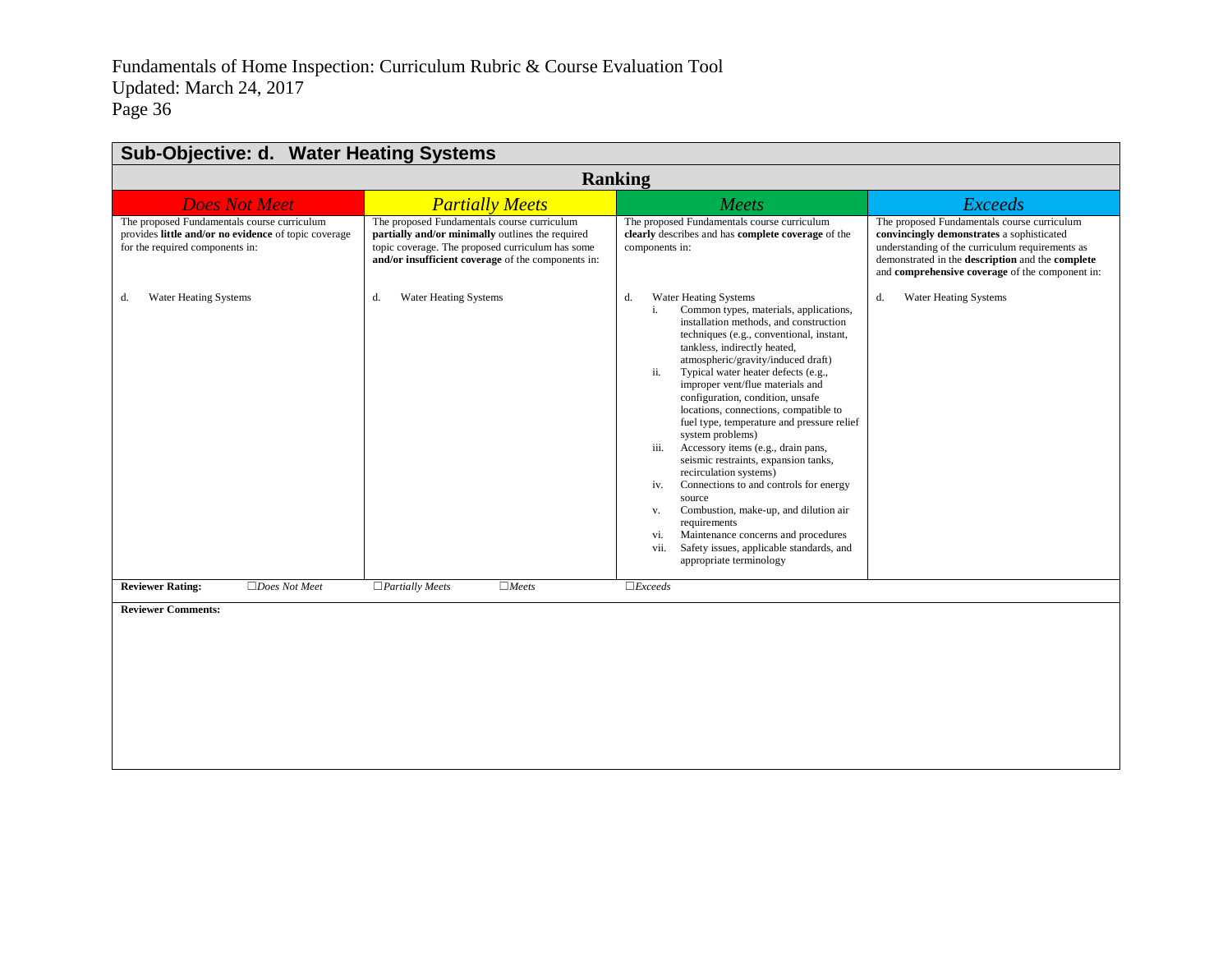| Sub-Objective: e. Fuel Storage and Fuel Distribution Systems                                                                           |                                                                                                                                                                                                           |                                                                                                                                                                                                                                                                                                                                                                                                                                                                                                                                                                                                                                                                               |                                                                                                                                                                                                                                                    |
|----------------------------------------------------------------------------------------------------------------------------------------|-----------------------------------------------------------------------------------------------------------------------------------------------------------------------------------------------------------|-------------------------------------------------------------------------------------------------------------------------------------------------------------------------------------------------------------------------------------------------------------------------------------------------------------------------------------------------------------------------------------------------------------------------------------------------------------------------------------------------------------------------------------------------------------------------------------------------------------------------------------------------------------------------------|----------------------------------------------------------------------------------------------------------------------------------------------------------------------------------------------------------------------------------------------------|
|                                                                                                                                        |                                                                                                                                                                                                           | <b>Ranking</b>                                                                                                                                                                                                                                                                                                                                                                                                                                                                                                                                                                                                                                                                |                                                                                                                                                                                                                                                    |
| <b>Does Not Meet</b>                                                                                                                   | <b>Partially Meets</b>                                                                                                                                                                                    | Meets                                                                                                                                                                                                                                                                                                                                                                                                                                                                                                                                                                                                                                                                         | <b>Exceeds</b>                                                                                                                                                                                                                                     |
| The proposed Fundamentals course curriculum<br>provides little and/or no evidence of topic coverage<br>for the required components in: | The proposed Fundamentals course curriculum<br>partially and/or minimally outlines the required<br>topic coverage. The proposed curriculum has some<br>and/or insufficient coverage of the components in: | The proposed Fundamentals course curriculum<br>clearly describes and has complete coverage of the<br>components in:                                                                                                                                                                                                                                                                                                                                                                                                                                                                                                                                                           | The proposed Fundamentals course curriculum<br>convincingly demonstrates a sophisticated<br>understanding of the curriculum requirements as<br>demonstrated in the description and the complete<br>and comprehensive coverage of the component in: |
| Fuel Storage and Fuel Distribution Systems<br>e.                                                                                       | Fuel Storage and Fuel Distribution Systems<br>e.                                                                                                                                                          | Fuel Storage and Fuel Distribution Systems<br>e.<br>Common types, materials, applications,<br>i.<br>installation methods, and construction<br>techniques<br>Typical defects (e.g., piping<br>ii.<br>supports/spacing, shut-off requirements,<br>unprotected fuel lines, leaking fuel<br>fittings)<br>iii.<br>Defects in above-ground oil/gas storage<br>tanks<br>Fuel leak indications, repairs, and<br>iv.<br>remediation methods<br>Basic components of gas appliance<br>V.<br>valves & their functions<br>Tank restraints and supports<br>vi.<br>Underground storage tank indicators and<br>vii.<br>reporting requirements<br>Maintenance concerns and procedures<br>viii. | Fuel Storage and Fuel Distribution Systems<br>e.                                                                                                                                                                                                   |
| <b>Reviewer Rating:</b><br>$\Box$ Does Not Meet                                                                                        | $\Box$ Partially Meets<br>$\Box$ Meets                                                                                                                                                                    | $\Box$ <i>Exceeds</i>                                                                                                                                                                                                                                                                                                                                                                                                                                                                                                                                                                                                                                                         |                                                                                                                                                                                                                                                    |
| <b>Reviewer Comments:</b>                                                                                                              |                                                                                                                                                                                                           |                                                                                                                                                                                                                                                                                                                                                                                                                                                                                                                                                                                                                                                                               |                                                                                                                                                                                                                                                    |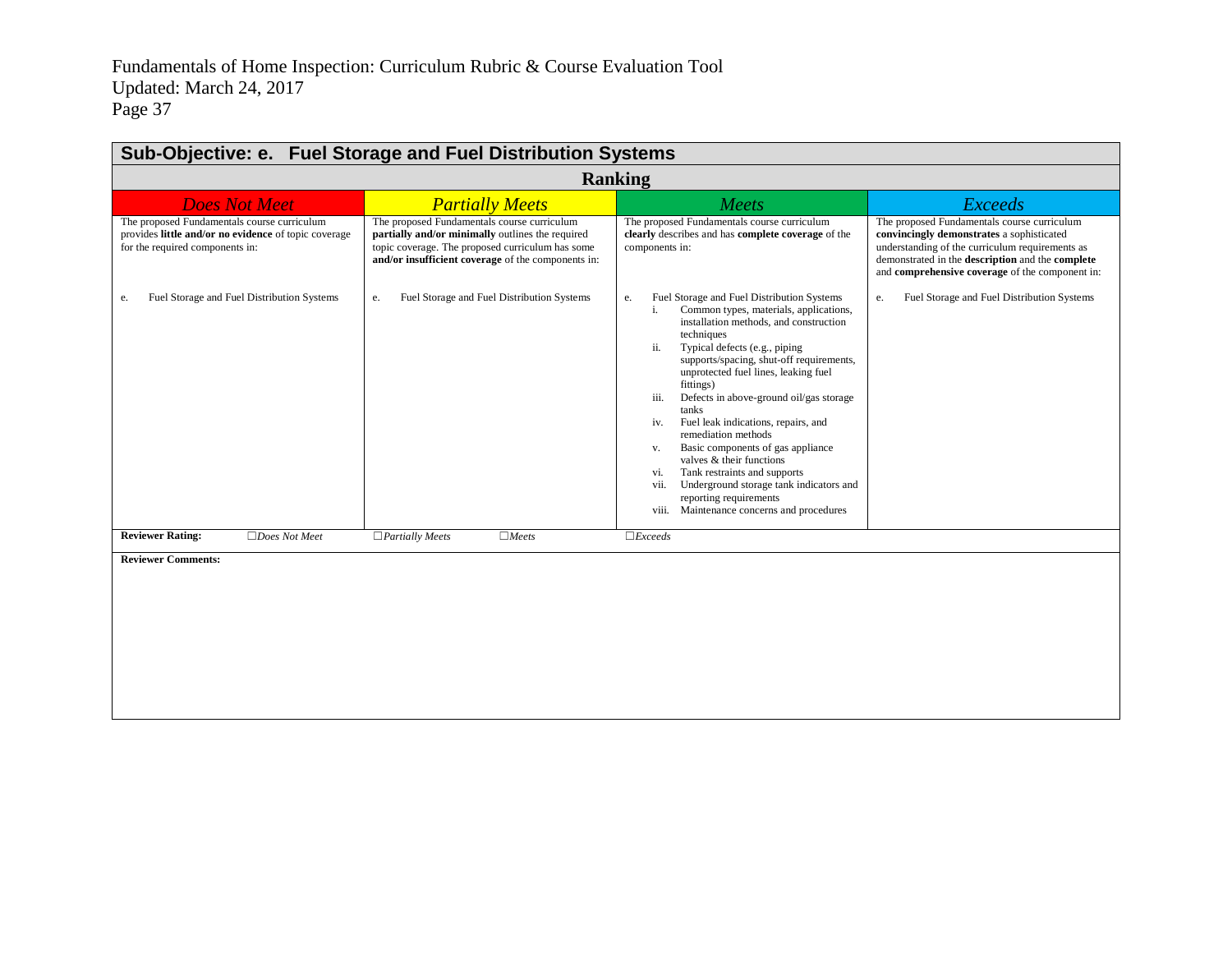#### **Sub-Objective: f. Safety issues, applicable standards, appropriate terminology, drainage sumps, sump pumps, sewage ejection pumps, related valves and piping**

| <b>Ranking</b>                                                                                                                                            |                                                                                                                                                                                                           |                                                                                                                                                                                                                                                                                                                                                                                                                                                                                                                                                                                                                    |                                                                                                                                                                                                                                                    |
|-----------------------------------------------------------------------------------------------------------------------------------------------------------|-----------------------------------------------------------------------------------------------------------------------------------------------------------------------------------------------------------|--------------------------------------------------------------------------------------------------------------------------------------------------------------------------------------------------------------------------------------------------------------------------------------------------------------------------------------------------------------------------------------------------------------------------------------------------------------------------------------------------------------------------------------------------------------------------------------------------------------------|----------------------------------------------------------------------------------------------------------------------------------------------------------------------------------------------------------------------------------------------------|
| <b>Does Not Meet</b>                                                                                                                                      | <b>Partially Meets</b>                                                                                                                                                                                    | Meets                                                                                                                                                                                                                                                                                                                                                                                                                                                                                                                                                                                                              | <b>Exceeds</b>                                                                                                                                                                                                                                     |
| The proposed Fundamentals course curriculum<br>provides little and/or no evidence of topic coverage<br>for the required components in:                    | The proposed Fundamentals course curriculum<br>partially and/or minimally outlines the required<br>topic coverage. The proposed curriculum has some<br>and/or insufficient coverage of the components in: | The proposed Fundamentals course curriculum<br>clearly describes and has complete coverage of the<br>components in:                                                                                                                                                                                                                                                                                                                                                                                                                                                                                                | The proposed Fundamentals course curriculum<br>convincingly demonstrates a sophisticated<br>understanding of the curriculum requirements as<br>demonstrated in the description and the complete<br>and comprehensive coverage of the component in: |
| Safety issues, applicable standards, appropriate<br>f.<br>terminology, drainage sumps, sump pumps,<br>sewage ejection pumps, related valves and<br>piping | Safety issues, applicable standards, appropriate<br>terminology, drainage sumps, sump pumps,<br>sewage ejection pumps, related valves and<br>piping                                                       | f.<br>Safety issues, applicable standards, appropriate<br>terminology, drainage sumps, sump pumps,<br>sewage ejection pumps, related valves and<br>piping<br>Common types, materials, applications,<br>i.<br>installation methods, and construction<br>techniques<br>Typical defects (e.g., inoperative sump<br>ii.<br>pumps, improperly installed/designed<br>equipment and systems, alarms, lid<br>seals)<br>iii.<br>Sump pump location significance<br>Pump discharge location significance<br>iv.<br>Maintenance concerns and procedures<br>v.<br>Safety issues, applicable standards, &<br>vi.<br>appropriate | Safety issues, applicable standards, appropriate<br>f.<br>terminology, drainage sumps, sump pumps,<br>sewage ejection pumps, related valves and<br>piping                                                                                          |
| <b>Reviewer Rating:</b><br>$\Box$ Does Not Meet                                                                                                           | $\Box$ Partially Meets<br>$\Box$ Meets                                                                                                                                                                    | $\Box$ <i>Exceeds</i>                                                                                                                                                                                                                                                                                                                                                                                                                                                                                                                                                                                              |                                                                                                                                                                                                                                                    |
| <b>Reviewer Comments:</b>                                                                                                                                 |                                                                                                                                                                                                           |                                                                                                                                                                                                                                                                                                                                                                                                                                                                                                                                                                                                                    |                                                                                                                                                                                                                                                    |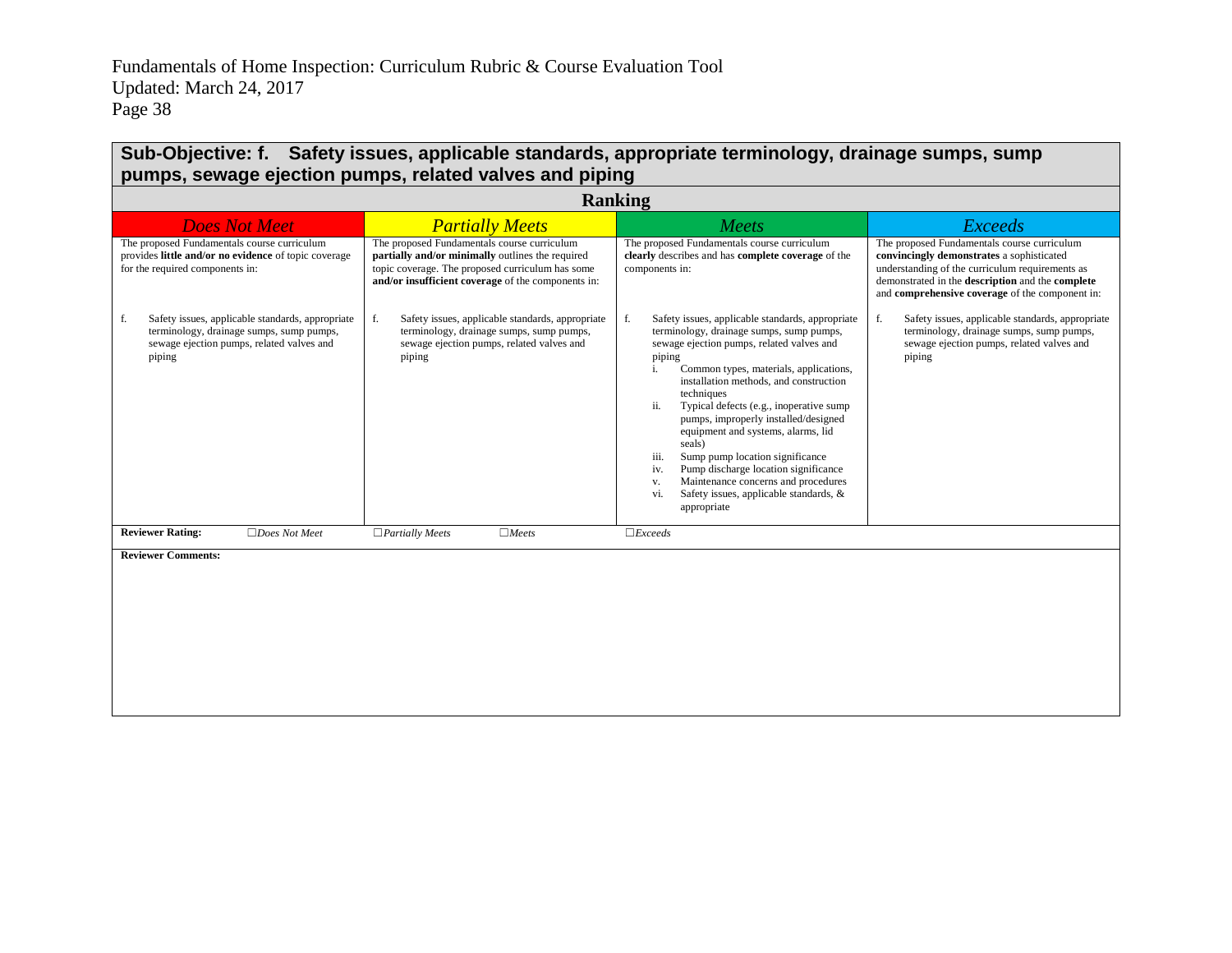### **EDUCATIONAL OBJECTIVE 10: INTERIOR COMPONENTS**

#### **Sub-Objective: a. Walls, Ceilings, Floors, Doors, and Windows, and other Interior System Components**

<span id="page-40-0"></span>

| <b>Ranking</b>                                                                                                                                                                               |                                                                                                                                                                                                                                                                 |                                                                                                                                                                                                                                                                                                                                                                                                                                                                                                                                                                                                                                                                                                                                                                                                                                                                                                                                                                                                                                                                                                |                                                                                                                                                                                                                                                                                                          |
|----------------------------------------------------------------------------------------------------------------------------------------------------------------------------------------------|-----------------------------------------------------------------------------------------------------------------------------------------------------------------------------------------------------------------------------------------------------------------|------------------------------------------------------------------------------------------------------------------------------------------------------------------------------------------------------------------------------------------------------------------------------------------------------------------------------------------------------------------------------------------------------------------------------------------------------------------------------------------------------------------------------------------------------------------------------------------------------------------------------------------------------------------------------------------------------------------------------------------------------------------------------------------------------------------------------------------------------------------------------------------------------------------------------------------------------------------------------------------------------------------------------------------------------------------------------------------------|----------------------------------------------------------------------------------------------------------------------------------------------------------------------------------------------------------------------------------------------------------------------------------------------------------|
| <b>Does Not Meet</b>                                                                                                                                                                         | <b>Partially Meets</b>                                                                                                                                                                                                                                          | Meets                                                                                                                                                                                                                                                                                                                                                                                                                                                                                                                                                                                                                                                                                                                                                                                                                                                                                                                                                                                                                                                                                          | <b>Exceeds</b>                                                                                                                                                                                                                                                                                           |
| The proposed Fundamentals course curriculum<br>provides little and/or no evidence of topic coverage<br>for the required components in:<br>Walls, Ceilings, Floors, Doors, and Windows,<br>a. | The proposed Fundamentals course curriculum<br>partially and/or minimally outlines the required<br>topic coverage. The proposed curriculum has some<br>and/or insufficient coverage of the components in:<br>Walls, Ceilings, Floors, Doors, and Windows,<br>a. | The proposed Fundamentals course curriculum<br>clearly describes and has complete coverage of the<br>components in:<br>Walls, Ceilings, Floors, Doors, and Windows,<br>a.                                                                                                                                                                                                                                                                                                                                                                                                                                                                                                                                                                                                                                                                                                                                                                                                                                                                                                                      | The proposed Fundamentals course curriculum<br>convincingly demonstrates a sophisticated<br>understanding of the curriculum requirements as<br>demonstrated in the description and the complete<br>and comprehensive coverage of the component in:<br>Walls, Ceilings, Floors, Doors, and Windows,<br>a. |
| and other Interior System Components                                                                                                                                                         | and other Interior System Components                                                                                                                                                                                                                            | and other Interior System Components<br>Types of defects in interior surfaces not<br>i.<br>caused by defects in other systems (e.g.,<br>attachment defects, damage)<br>Typical defects in interior surfaces<br>ii.<br>caused by defects in other systems (e.g.,<br>structural movement, moisture stains)<br>Common wall, ceiling, floor, door, and<br>iii.<br>window type, materials, applications,<br>installation methods and construction<br>techniques<br>Egress requirements (e.g., window<br>iv.<br>security bar release, basement windows,<br>opening size, sill height, and ladders)<br>Applicable fire/safety and occupancy<br>V.<br>separation requirements<br>Operation of windows or doors<br>vi.<br>Fire and life safety equipment (e.g.,<br>vii.<br>knowing when smoke/CO detectors are<br>missing)<br>Maintenance concerns and procedures<br>viii.<br>Safety issues, applicable standards, and<br>ix.<br>appropriate terminology of common<br>wall, ceiling, floor, door, and window<br>types, materials, applications,<br>installation methods, and construction<br>techniques | and other Interior System Components                                                                                                                                                                                                                                                                     |
| <b>Reviewer Rating:</b><br>$\Box$ Does Not Meet                                                                                                                                              | $\Box$ Partially Meets<br>$\Box$ Meets                                                                                                                                                                                                                          | $\Box$ <i>Exceeds</i>                                                                                                                                                                                                                                                                                                                                                                                                                                                                                                                                                                                                                                                                                                                                                                                                                                                                                                                                                                                                                                                                          |                                                                                                                                                                                                                                                                                                          |
| <b>Reviewer Comments:</b>                                                                                                                                                                    |                                                                                                                                                                                                                                                                 |                                                                                                                                                                                                                                                                                                                                                                                                                                                                                                                                                                                                                                                                                                                                                                                                                                                                                                                                                                                                                                                                                                |                                                                                                                                                                                                                                                                                                          |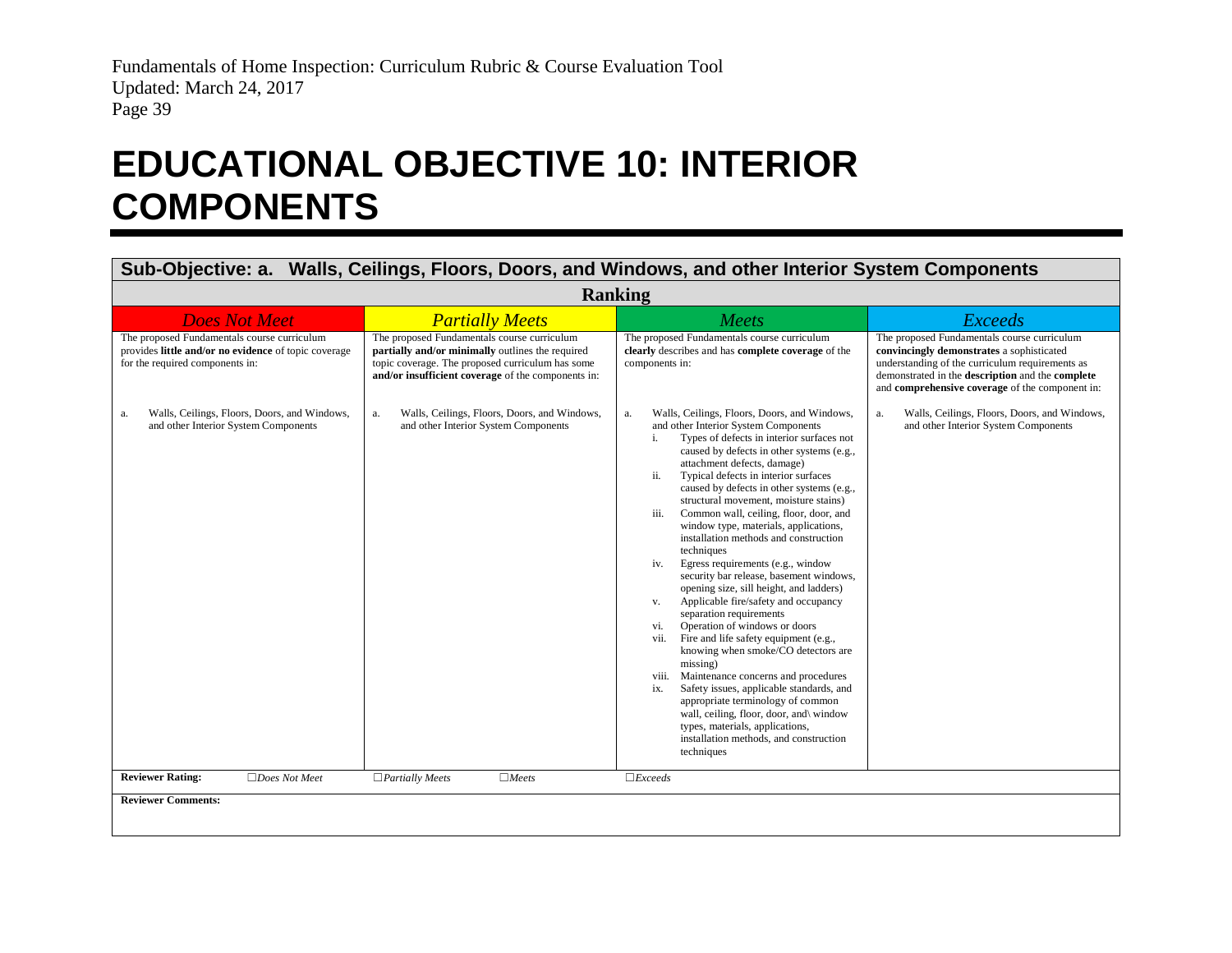| Sub-Objective: b. Steps, Stairways, Landings, and Railings                                                                             |                                                                                                                                                                                                           |                                                                                                                                                                                                                                                                                                                                                                                                                                        |                                                                                                                                                                                                                                                    |  |
|----------------------------------------------------------------------------------------------------------------------------------------|-----------------------------------------------------------------------------------------------------------------------------------------------------------------------------------------------------------|----------------------------------------------------------------------------------------------------------------------------------------------------------------------------------------------------------------------------------------------------------------------------------------------------------------------------------------------------------------------------------------------------------------------------------------|----------------------------------------------------------------------------------------------------------------------------------------------------------------------------------------------------------------------------------------------------|--|
|                                                                                                                                        |                                                                                                                                                                                                           | <b>Ranking</b>                                                                                                                                                                                                                                                                                                                                                                                                                         |                                                                                                                                                                                                                                                    |  |
| <b>Does Not Meet</b>                                                                                                                   | <b>Partially Meets</b>                                                                                                                                                                                    | Meets                                                                                                                                                                                                                                                                                                                                                                                                                                  | <b>Exceeds</b>                                                                                                                                                                                                                                     |  |
| The proposed Fundamentals course curriculum<br>provides little and/or no evidence of topic coverage<br>for the required components in: | The proposed Fundamentals course curriculum<br>partially and/or minimally outlines the required<br>topic coverage. The proposed curriculum has some<br>and/or insufficient coverage of the components in: | The proposed Fundamentals course curriculum<br>clearly describes and has complete coverage of the<br>components in:                                                                                                                                                                                                                                                                                                                    | The proposed Fundamentals course curriculum<br>convincingly demonstrates a sophisticated<br>understanding of the curriculum requirements as<br>demonstrated in the description and the complete<br>and comprehensive coverage of the component in: |  |
| Steps, Stairways, Landings, and Railings<br>b.                                                                                         | Steps, Stairways, Landings, and Railings<br>b.                                                                                                                                                            | Steps, Stairways, Landings, and Railings<br>b.<br>Common step, stairway, landing, and<br>i.<br>railing types, materials, applications,<br>installation methods, & construction<br>techniques<br>ii.<br>Maintenance concerns and procedures<br>iii.<br>Typical defects (e.g., loose/damage<br>elements, improper rise/run,<br>inadequate/omitted handrails)<br>Safety issues, applicable standards, &<br>iv.<br>appropriate terminology | Steps, Stairways, Landings, and Railings<br>b.                                                                                                                                                                                                     |  |
| <b>Reviewer Rating:</b><br>$\Box$ Does Not Meet                                                                                        | $\Box$ Meets<br>$\Box$ Partially Meets                                                                                                                                                                    | $\Box$ <i>Exceeds</i>                                                                                                                                                                                                                                                                                                                                                                                                                  |                                                                                                                                                                                                                                                    |  |
| <b>Reviewer Comments:</b>                                                                                                              |                                                                                                                                                                                                           |                                                                                                                                                                                                                                                                                                                                                                                                                                        |                                                                                                                                                                                                                                                    |  |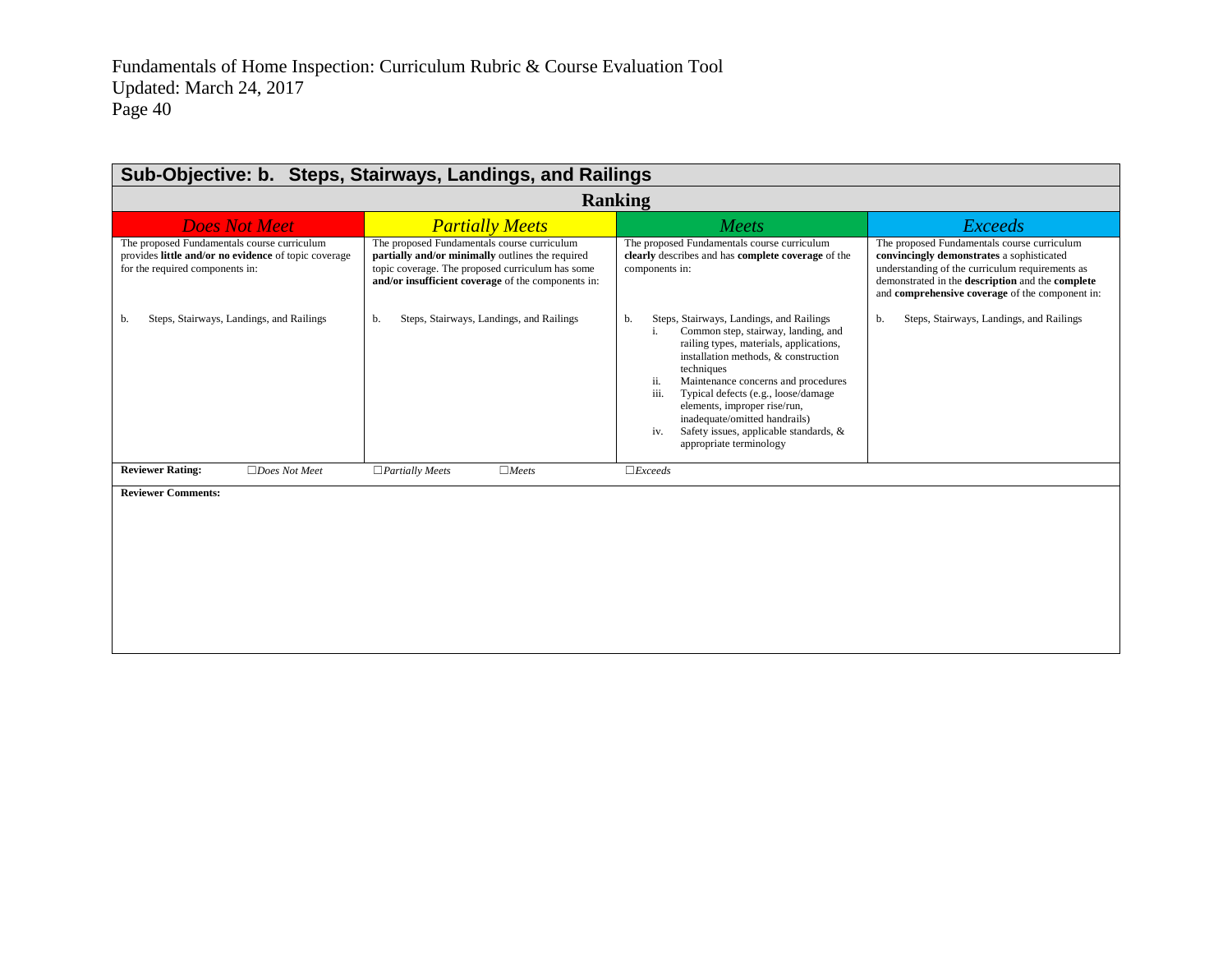| Sub-Objective: c. Installed Countertops and Cabinets                                                                                   |                                                                                                                                                                                                           |                                                                                                                                                                                                                                                                                                                                                                                                       |                                                                                                                                                                                                                                                    |  |
|----------------------------------------------------------------------------------------------------------------------------------------|-----------------------------------------------------------------------------------------------------------------------------------------------------------------------------------------------------------|-------------------------------------------------------------------------------------------------------------------------------------------------------------------------------------------------------------------------------------------------------------------------------------------------------------------------------------------------------------------------------------------------------|----------------------------------------------------------------------------------------------------------------------------------------------------------------------------------------------------------------------------------------------------|--|
|                                                                                                                                        |                                                                                                                                                                                                           | <b>Ranking</b>                                                                                                                                                                                                                                                                                                                                                                                        |                                                                                                                                                                                                                                                    |  |
| <b>Does Not Meet</b>                                                                                                                   | <b>Partially Meets</b>                                                                                                                                                                                    | Meets                                                                                                                                                                                                                                                                                                                                                                                                 | <b>Exceeds</b>                                                                                                                                                                                                                                     |  |
| The proposed Fundamentals course curriculum<br>provides little and/or no evidence of topic coverage<br>for the required components in: | The proposed Fundamentals course curriculum<br>partially and/or minimally outlines the required<br>topic coverage. The proposed curriculum has some<br>and/or insufficient coverage of the components in: | The proposed Fundamentals course curriculum<br>clearly describes and has complete coverage of the<br>components in:                                                                                                                                                                                                                                                                                   | The proposed Fundamentals course curriculum<br>convincingly demonstrates a sophisticated<br>understanding of the curriculum requirements as<br>demonstrated in the description and the complete<br>and comprehensive coverage of the component in: |  |
| <b>Installed Countertops and Cabinets</b><br>c.                                                                                        | <b>Installed Countertops and Cabinets</b><br>c.                                                                                                                                                           | Steps, Stairways, Landings, and Railings<br>c.<br>Common cabinet and counter top types,<br>i.<br>materials, applications, installation<br>methods, and construction techniques<br>ii.<br>Typical defects (e.g., unsecured cabinets<br>and countertops, damaged components)<br>Maintenance concerns and procedures<br>iii.<br>Safety issues, applicable standards, &<br>iv.<br>appropriate terminology | <b>Installed Countertops and Cabinets</b><br>c.                                                                                                                                                                                                    |  |
| <b>Reviewer Rating:</b><br>$\Box$ Does Not Meet                                                                                        | $\Box$ Partially Meets<br>$\Box$ Meets                                                                                                                                                                    | $\Box$ <i>Exceeds</i>                                                                                                                                                                                                                                                                                                                                                                                 |                                                                                                                                                                                                                                                    |  |
| <b>Reviewer Comments:</b>                                                                                                              |                                                                                                                                                                                                           |                                                                                                                                                                                                                                                                                                                                                                                                       |                                                                                                                                                                                                                                                    |  |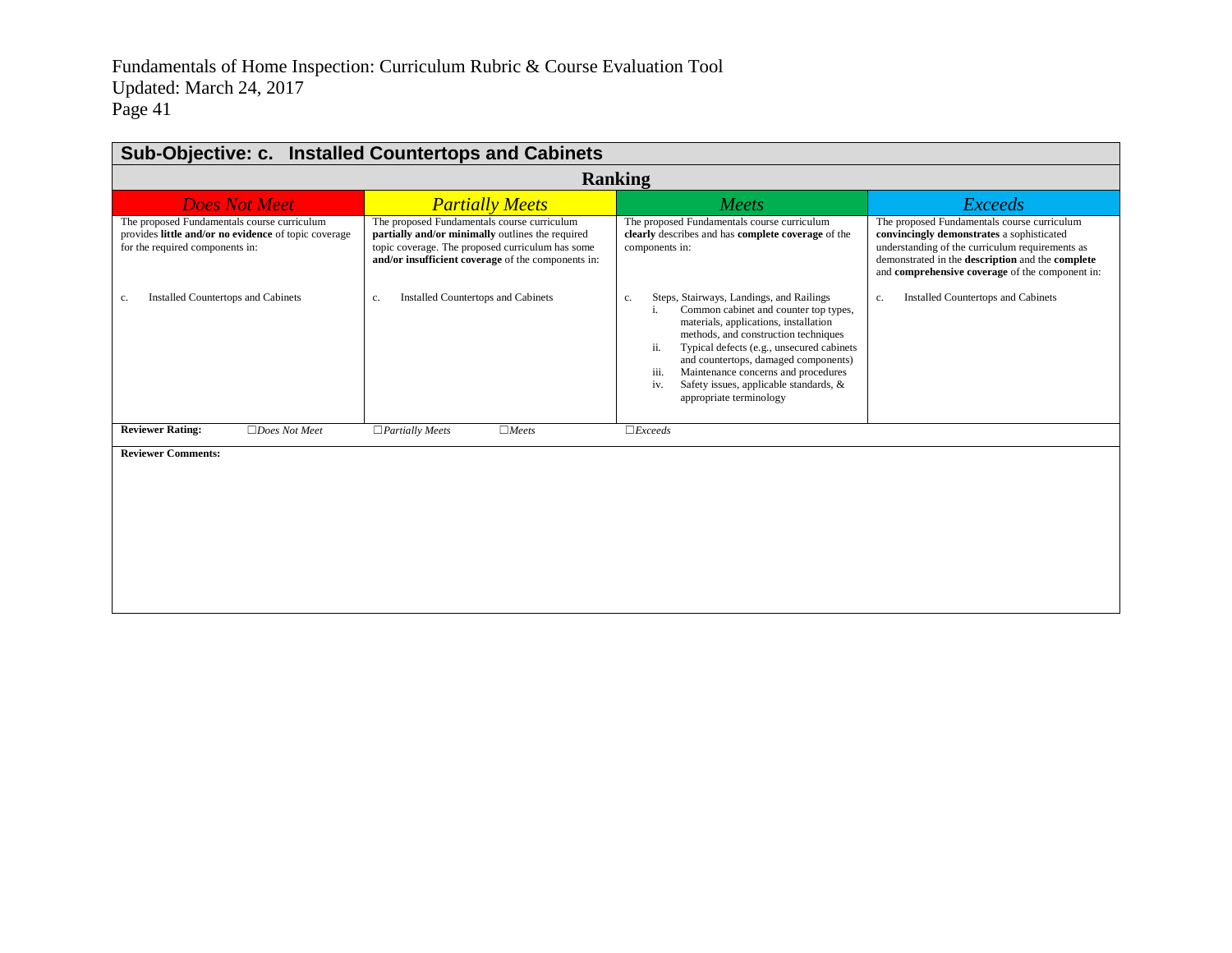| Sub-Objective: d. Garage Vehicle Doors and Operators                                                                                   |                                                                                                                                                                                                           |                                                                                                                                                                                                                                                                                                                                                                                                                                        |                                                                                                                                                                                                                                                    |
|----------------------------------------------------------------------------------------------------------------------------------------|-----------------------------------------------------------------------------------------------------------------------------------------------------------------------------------------------------------|----------------------------------------------------------------------------------------------------------------------------------------------------------------------------------------------------------------------------------------------------------------------------------------------------------------------------------------------------------------------------------------------------------------------------------------|----------------------------------------------------------------------------------------------------------------------------------------------------------------------------------------------------------------------------------------------------|
| <b>Ranking</b>                                                                                                                         |                                                                                                                                                                                                           |                                                                                                                                                                                                                                                                                                                                                                                                                                        |                                                                                                                                                                                                                                                    |
| <b>Does Not Meet</b>                                                                                                                   | <b>Partially Meets</b>                                                                                                                                                                                    | Meets                                                                                                                                                                                                                                                                                                                                                                                                                                  | <b>Exceeds</b>                                                                                                                                                                                                                                     |
| The proposed Fundamentals course curriculum<br>provides little and/or no evidence of topic coverage<br>for the required components in: | The proposed Fundamentals course curriculum<br>partially and/or minimally outlines the required<br>topic coverage. The proposed curriculum has some<br>and/or insufficient coverage of the components in: | The proposed Fundamentals course curriculum<br>clearly describes and has complete coverage of the<br>components in:                                                                                                                                                                                                                                                                                                                    | The proposed Fundamentals course curriculum<br>convincingly demonstrates a sophisticated<br>understanding of the curriculum requirements as<br>demonstrated in the description and the complete<br>and comprehensive coverage of the component in: |
| Garage Vehicle Doors and Operators<br>d.                                                                                               | Garage Vehicle Doors and Operators<br>d.                                                                                                                                                                  | Garage Vehicle Doors and Operators<br>d.<br>Common garage vehicle doors and door<br>operator types, materials, applications,<br>installation methods, and construction<br>techniques<br>ii.<br>Typical defects (e.g., damaged<br>components, safety considerations,<br>spring retention, opener adjustment)<br>iii.<br>Maintenance concerns and procedures<br>Safety issues, applicable standards, &<br>iv.<br>appropriate terminology | Garage Vehicle Doors and Operators<br>d.                                                                                                                                                                                                           |
| <b>Reviewer Rating:</b><br>$\Box$ Does Not Meet                                                                                        | $\Box$ Partially Meets<br>$\Box$ Meets                                                                                                                                                                    | $\Box$ <i>Exceeds</i>                                                                                                                                                                                                                                                                                                                                                                                                                  |                                                                                                                                                                                                                                                    |
| <b>Reviewer Comments:</b>                                                                                                              |                                                                                                                                                                                                           |                                                                                                                                                                                                                                                                                                                                                                                                                                        |                                                                                                                                                                                                                                                    |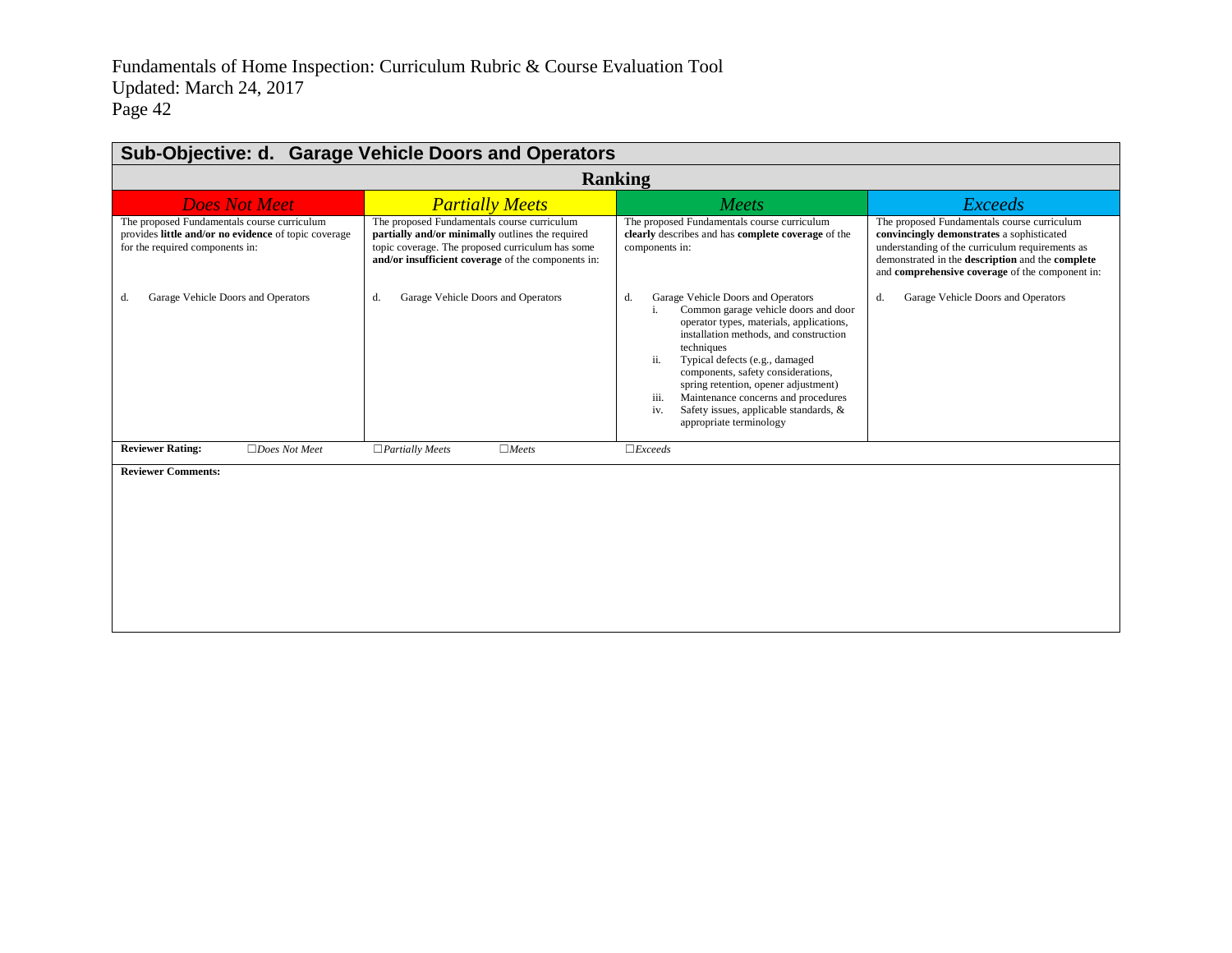### **EDUCATIONAL OBJECTIVE 11: FIREPLACE AND CHIMNEY SYSTEMS**

<span id="page-44-0"></span>

| <b>Ranking</b><br>Meets<br><b>Exceeds</b><br>The proposed Fundamentals course curriculum<br>The proposed Fundamentals course curriculum<br>clearly describes and has complete coverage of the<br>convincingly demonstrates a sophisticated<br>understanding of the curriculum requirements as<br>components in:<br>demonstrated in the description and the complete<br>and comprehensive coverage of the component in:<br>Fireplaces, Solid-Fuel Burning Appliances,<br>Fireplaces, Solid-Fuel Burning Appliances,<br>e.<br>e.<br>Chimneys, & Vents<br>Chimneys, & Vents<br>Common manufactured fireplaces (e.g.,<br>i.                                                                                                                                                                                                                                                                                                                                                                                                                                                                                                           |
|-----------------------------------------------------------------------------------------------------------------------------------------------------------------------------------------------------------------------------------------------------------------------------------------------------------------------------------------------------------------------------------------------------------------------------------------------------------------------------------------------------------------------------------------------------------------------------------------------------------------------------------------------------------------------------------------------------------------------------------------------------------------------------------------------------------------------------------------------------------------------------------------------------------------------------------------------------------------------------------------------------------------------------------------------------------------------------------------------------------------------------------|
|                                                                                                                                                                                                                                                                                                                                                                                                                                                                                                                                                                                                                                                                                                                                                                                                                                                                                                                                                                                                                                                                                                                                   |
|                                                                                                                                                                                                                                                                                                                                                                                                                                                                                                                                                                                                                                                                                                                                                                                                                                                                                                                                                                                                                                                                                                                                   |
|                                                                                                                                                                                                                                                                                                                                                                                                                                                                                                                                                                                                                                                                                                                                                                                                                                                                                                                                                                                                                                                                                                                                   |
| gas, vented, direct vent, non-vented) &<br>solid-fuel burning appliance types,<br>materials, applications, installation<br>methods, & construction techniques<br>Common manufactured fireplaces and<br>ii.<br>solid-fuel burning appliance chimney,<br>vent connector, and vent types,<br>materials, applications, installation<br>methods and construction techniques of<br>direct-vent and non-vented fireplaces<br>Common masonry fireplace types,<br>iii.<br>masonry flues, materials, applications,<br>installation methods, & construction<br>techniques<br>Chimney terminations (e.g., spark<br>iv.<br>arrestors, chimney cap)<br>Chimney foundation, height and<br>v.<br>clearance requirements<br>Theory of heat transfer<br>vi.<br>vii.<br>Effects of moisture and excessive heat<br>on fireplaces<br>viii. Fuel types and combustion<br>characteristics, air supply, and<br>combustion air requirements<br>Typical defects (e.g., hearth defects,<br>ix.<br>clearance requirements, firebox damage,<br>damper problems, smoke chamber and<br>flue issues, shared flue considerations)<br>(continued on following page) |
|                                                                                                                                                                                                                                                                                                                                                                                                                                                                                                                                                                                                                                                                                                                                                                                                                                                                                                                                                                                                                                                                                                                                   |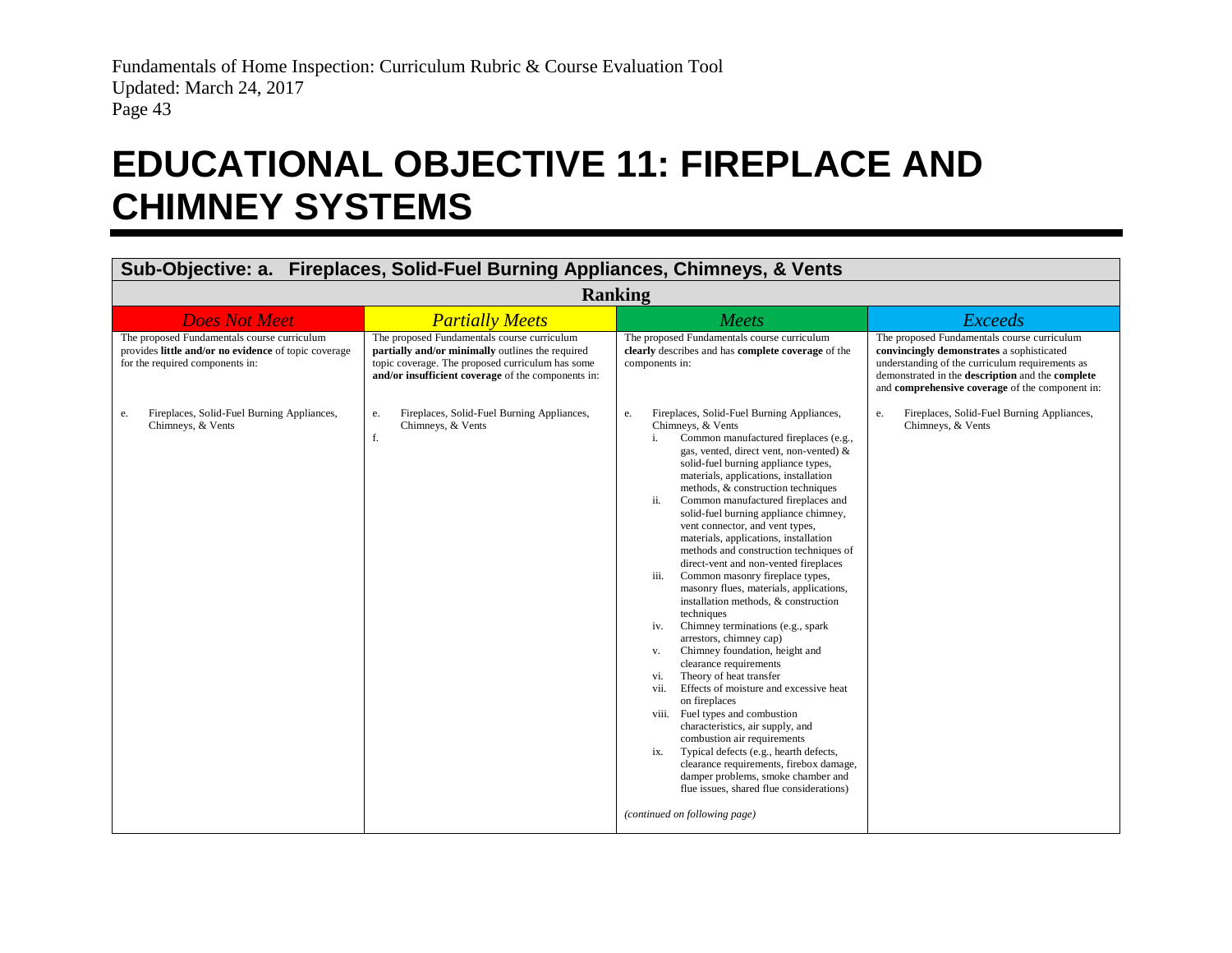|                           |                      |                        |              | (continued from previous page)<br>Operation of equipment, components,<br>х.<br>and accessories<br>Maintenance concerns and procedures<br>xi.<br>xii.<br>Safety issues, fire safety fundamentals,<br>applicable standards, and appropriate<br>terminology |
|---------------------------|----------------------|------------------------|--------------|----------------------------------------------------------------------------------------------------------------------------------------------------------------------------------------------------------------------------------------------------------|
| <b>Reviewer Rating:</b>   | $\Box$ Does Not Meet | $\Box$ Partially Meets | $\Box$ Meets | $\boxtimes$ <i>Exceeds</i>                                                                                                                                                                                                                               |
| <b>Reviewer Comments:</b> |                      |                        |              |                                                                                                                                                                                                                                                          |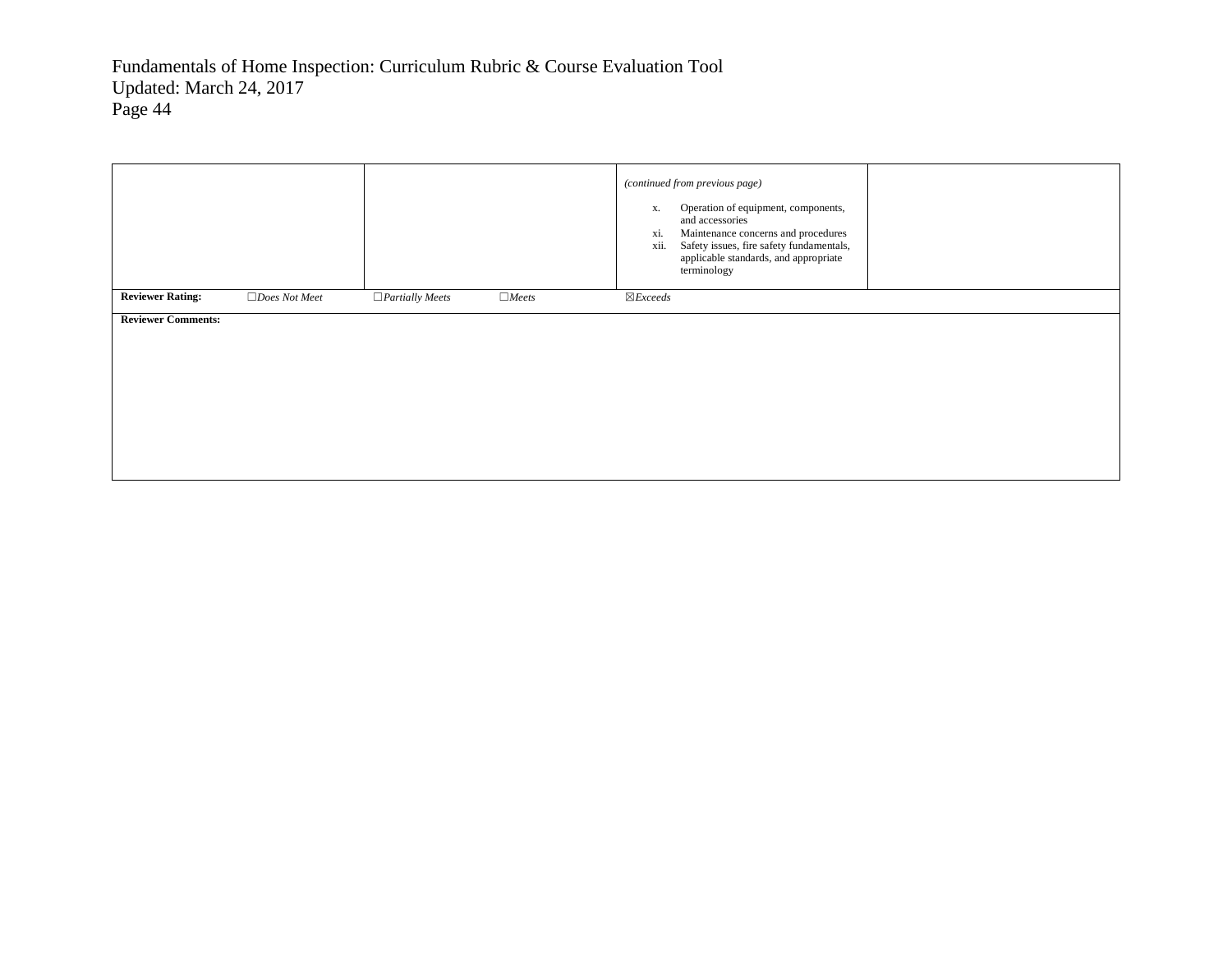### **EDUCATIONAL OBJECTIVE 12: PERMANENTLY INSTALLED KITCHEN APPLIANCES**

#### **Educational Objective 12: Permanently Installed Kitchen Appliances**

<span id="page-46-0"></span>

| <b>Ranking</b>                                                                                                                         |                                                                                                                                                                                                           |                                                                                                                                                                                                                                                                                                                                                                                                                                  |                                                                                                                                                                                                                                                    |
|----------------------------------------------------------------------------------------------------------------------------------------|-----------------------------------------------------------------------------------------------------------------------------------------------------------------------------------------------------------|----------------------------------------------------------------------------------------------------------------------------------------------------------------------------------------------------------------------------------------------------------------------------------------------------------------------------------------------------------------------------------------------------------------------------------|----------------------------------------------------------------------------------------------------------------------------------------------------------------------------------------------------------------------------------------------------|
| <b>Does Not Meet</b>                                                                                                                   | <b>Partially Meets</b>                                                                                                                                                                                    | <b>Meets</b>                                                                                                                                                                                                                                                                                                                                                                                                                     | Exceeds                                                                                                                                                                                                                                            |
| The proposed Fundamentals course curriculum<br>provides little and/or no evidence of topic coverage<br>for the required components in: | The proposed Fundamentals course curriculum<br>partially and/or minimally outlines the required<br>topic coverage. The proposed curriculum has some<br>and/or insufficient coverage of the components in: | The proposed Fundamentals course curriculum<br>clearly describes and has complete coverage of the<br>components in:                                                                                                                                                                                                                                                                                                              | The proposed Fundamentals course curriculum<br>convincingly demonstrates a sophisticated<br>understanding of the curriculum requirements as<br>demonstrated in the description and the complete<br>and comprehensive coverage of the component in: |
| Educational Objective 12: Permanently Installed<br>Kitchen Appliances                                                                  | Educational Objective 12: Permanently Installed<br>Kitchen Appliances                                                                                                                                     | Educational Objective 12: Permanently Installed<br>Kitchen Appliances<br>Installation<br>a.<br>Operating using normal controls<br>b.<br>Typical defects (e.g., appliance not<br>C <sub>1</sub><br>anchored/leveled, rusting racks, leaking unit,<br>missing air gap)<br>Maintenance concerns and procedures<br>d.<br>Safety issues, applicable standards,<br>e.<br>manufacturer's specifications, and appropriate<br>terminology | Educational Objective 12: Permanently Installed<br><b>Kitchen Appliances</b>                                                                                                                                                                       |
| <b>Reviewer Rating:</b><br>$\Box$ Does Not Meet                                                                                        | $\Box$ Partially Meets<br>$\Box$ Meets                                                                                                                                                                    | $\Box$ <i>Exceeds</i>                                                                                                                                                                                                                                                                                                                                                                                                            |                                                                                                                                                                                                                                                    |
| <b>Reviewer Comments:</b>                                                                                                              |                                                                                                                                                                                                           |                                                                                                                                                                                                                                                                                                                                                                                                                                  |                                                                                                                                                                                                                                                    |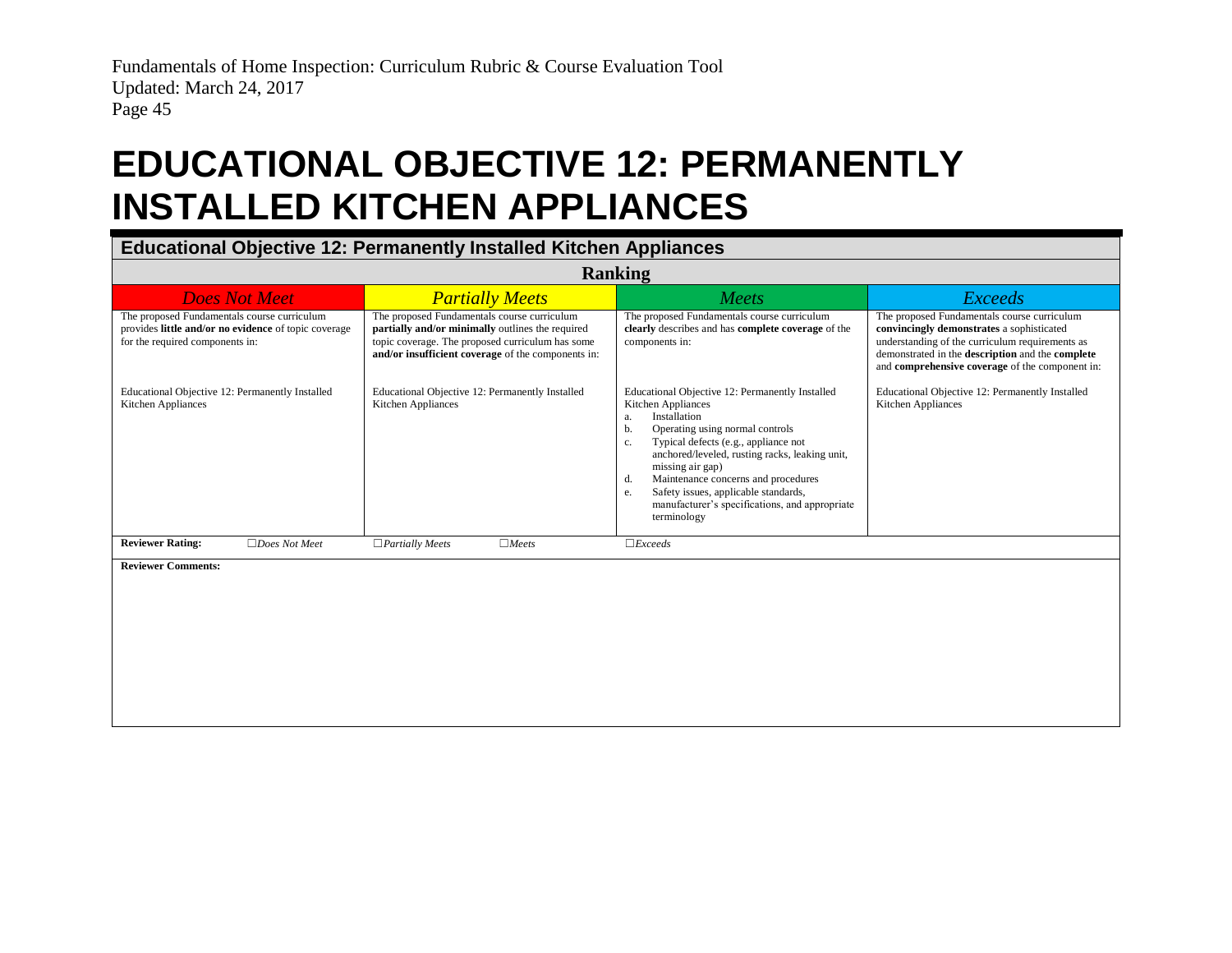### **EDUCATIONAL OBJECTIVE 13: POOL AND SPA SYSTEMS**

#### **Sub-Objective: a. Types of construction**

<span id="page-47-0"></span>

| <b>Ranking</b>                                                                                                                         |                                                                                                                                                                                                           |                                                                                                                                                                                                                                                                                      |                                                                                                                                                                                                                                                    |  |
|----------------------------------------------------------------------------------------------------------------------------------------|-----------------------------------------------------------------------------------------------------------------------------------------------------------------------------------------------------------|--------------------------------------------------------------------------------------------------------------------------------------------------------------------------------------------------------------------------------------------------------------------------------------|----------------------------------------------------------------------------------------------------------------------------------------------------------------------------------------------------------------------------------------------------|--|
| <b>Does Not Meet</b>                                                                                                                   | <b>Partially Meets</b>                                                                                                                                                                                    | Meets                                                                                                                                                                                                                                                                                | Exceeds                                                                                                                                                                                                                                            |  |
| The proposed Fundamentals course curriculum<br>provides little and/or no evidence of topic coverage<br>for the required components in: | The proposed Fundamentals course curriculum<br>partially and/or minimally outlines the required<br>topic coverage. The proposed curriculum has some<br>and/or insufficient coverage of the components in: | The proposed Fundamentals course curriculum<br>clearly describes and has complete coverage of the<br>components in:                                                                                                                                                                  | The proposed Fundamentals course curriculum<br>convincingly demonstrates a sophisticated<br>understanding of the curriculum requirements as<br>demonstrated in the description and the complete<br>and comprehensive coverage of the component in: |  |
| Types of construction<br>a.                                                                                                            | Types of construction<br>a.                                                                                                                                                                               | Types of construction<br>a.<br>Perimeter coping and water level finish<br>Shell interior finish (e.g., plaster, vinyl,<br>11.<br>pebble/synthetic)<br>iii.<br>Entrapment prevention (e.g., dual drains,<br>anti-vortex lid)<br>Permanently installed handrails and<br>iv.<br>ladders | Types of construction<br>a.                                                                                                                                                                                                                        |  |
| <b>Reviewer Rating:</b><br>$\Box$ Does Not Meet                                                                                        | $\Box$ Meets<br>$\Box$ Partially Meets                                                                                                                                                                    | $\Box$ <i>Exceeds</i>                                                                                                                                                                                                                                                                |                                                                                                                                                                                                                                                    |  |
| <b>Reviewer Comments:</b>                                                                                                              |                                                                                                                                                                                                           |                                                                                                                                                                                                                                                                                      |                                                                                                                                                                                                                                                    |  |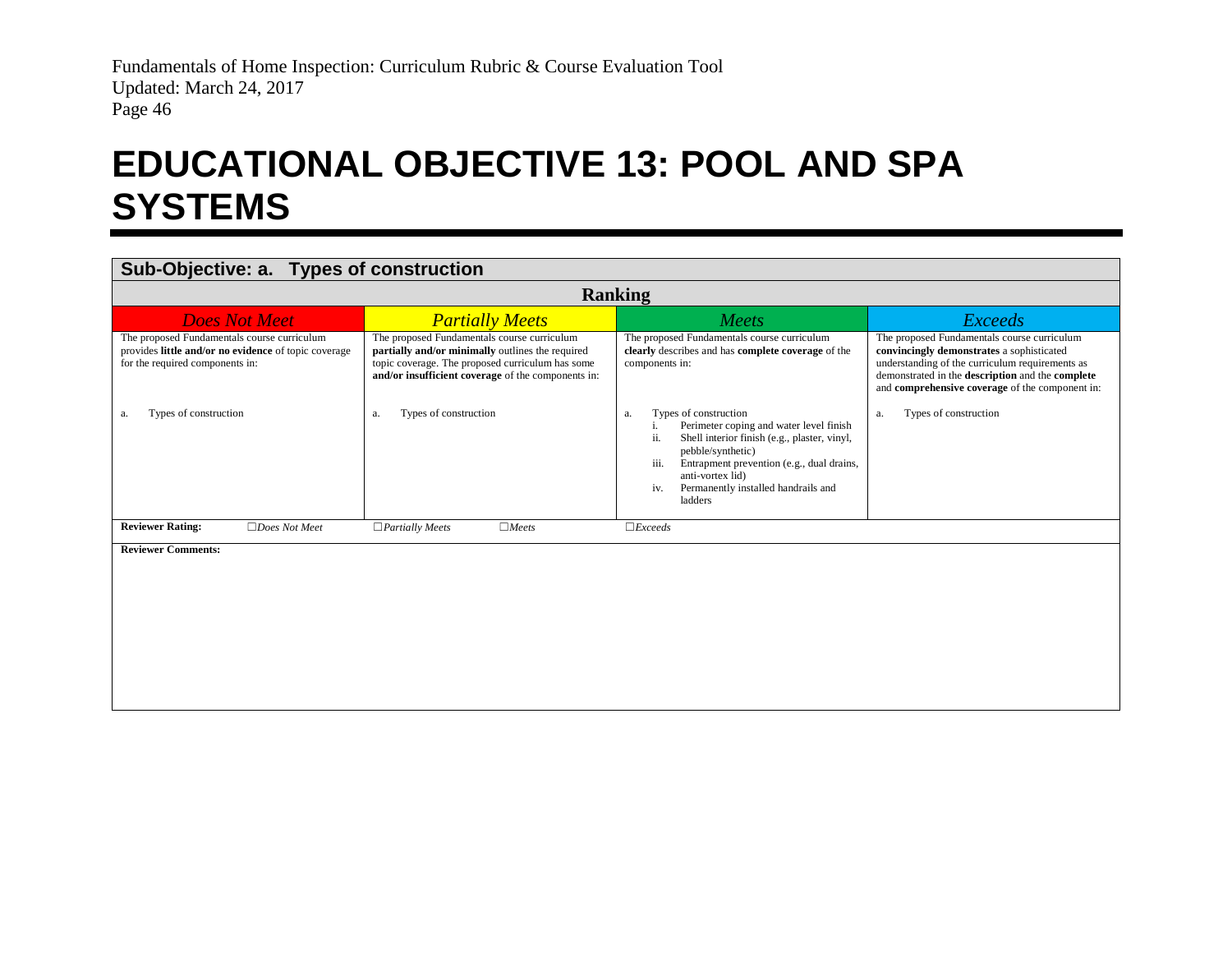| Sub-Objective: b. Mechanical systems                                                                                                   |                                                                                                                                                                                                           |                                                                                                                                                                                                                                           |                                                                                                                                                                                                                                                    |
|----------------------------------------------------------------------------------------------------------------------------------------|-----------------------------------------------------------------------------------------------------------------------------------------------------------------------------------------------------------|-------------------------------------------------------------------------------------------------------------------------------------------------------------------------------------------------------------------------------------------|----------------------------------------------------------------------------------------------------------------------------------------------------------------------------------------------------------------------------------------------------|
| <b>Ranking</b>                                                                                                                         |                                                                                                                                                                                                           |                                                                                                                                                                                                                                           |                                                                                                                                                                                                                                                    |
| <b>Does Not Meet</b>                                                                                                                   | <b>Partially Meets</b>                                                                                                                                                                                    | Meets                                                                                                                                                                                                                                     | <b>Exceeds</b>                                                                                                                                                                                                                                     |
| The proposed Fundamentals course curriculum<br>provides little and/or no evidence of topic coverage<br>for the required components in: | The proposed Fundamentals course curriculum<br>partially and/or minimally outlines the required<br>topic coverage. The proposed curriculum has some<br>and/or insufficient coverage of the components in: | The proposed Fundamentals course curriculum<br>clearly describes and has complete coverage of the<br>components in:                                                                                                                       | The proposed Fundamentals course curriculum<br>convincingly demonstrates a sophisticated<br>understanding of the curriculum requirements as<br>demonstrated in the description and the complete<br>and comprehensive coverage of the component in: |
| Mechanical systems<br>b.                                                                                                               | Mechanical systems<br>b.                                                                                                                                                                                  | Mechanical systems<br>b.<br>Pump, motors, blowers, skimmer, filter,<br>1.<br>drains, gauges<br>ii.<br>Piping and valves<br>iii.<br>Cleaning systems (e.g., in-floor heads,<br>pool sweeps)<br>iv.<br>Heating (e.g., gas, electric, solar) | Mechanical systems<br>b.                                                                                                                                                                                                                           |
| <b>Reviewer Rating:</b><br>$\Box$ Does Not Meet                                                                                        | $\Box$ Meets<br>$\Box$ Partially Meets                                                                                                                                                                    | $\Box$ <i>Exceeds</i>                                                                                                                                                                                                                     |                                                                                                                                                                                                                                                    |
| <b>Reviewer Comments:</b>                                                                                                              |                                                                                                                                                                                                           |                                                                                                                                                                                                                                           |                                                                                                                                                                                                                                                    |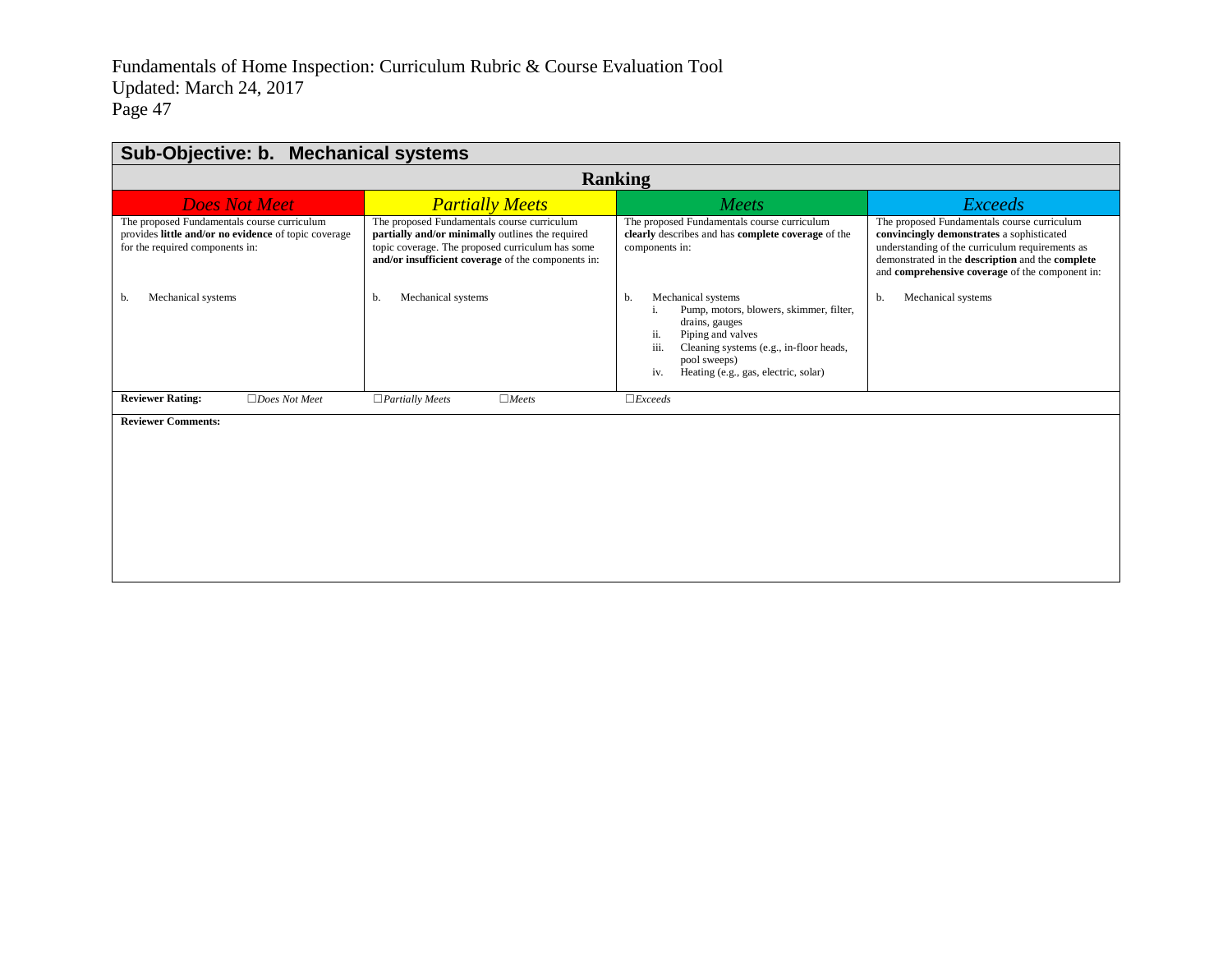| Sub-Objective: c. Electrical systems                                                                                                   |                                                                                                                                                                                                           |                                                                                                                                                                  |                                                                                                                                                                                                                                                    |
|----------------------------------------------------------------------------------------------------------------------------------------|-----------------------------------------------------------------------------------------------------------------------------------------------------------------------------------------------------------|------------------------------------------------------------------------------------------------------------------------------------------------------------------|----------------------------------------------------------------------------------------------------------------------------------------------------------------------------------------------------------------------------------------------------|
| <b>Ranking</b>                                                                                                                         |                                                                                                                                                                                                           |                                                                                                                                                                  |                                                                                                                                                                                                                                                    |
| <b>Does Not Meet</b>                                                                                                                   | <b>Partially Meets</b>                                                                                                                                                                                    | Meets                                                                                                                                                            | <b>Exceeds</b>                                                                                                                                                                                                                                     |
| The proposed Fundamentals course curriculum<br>provides little and/or no evidence of topic coverage<br>for the required components in: | The proposed Fundamentals course curriculum<br>partially and/or minimally outlines the required<br>topic coverage. The proposed curriculum has some<br>and/or insufficient coverage of the components in: | The proposed Fundamentals course curriculum<br>clearly describes and has complete coverage of the<br>components in:                                              | The proposed Fundamentals course curriculum<br>convincingly demonstrates a sophisticated<br>understanding of the curriculum requirements as<br>demonstrated in the description and the complete<br>and comprehensive coverage of the component in: |
| Mechanical systems<br>c.                                                                                                               | Mechanical systems<br>c.                                                                                                                                                                                  | Mechanical systems<br>c.<br>Lighting and GFCI protection<br>ii.<br>Timers and controls<br>External bonding (e.g., pump motors,<br>111.<br>blowers, heater shell) | Mechanical systems<br>c.                                                                                                                                                                                                                           |
| <b>Reviewer Rating:</b><br>$\Box$ Does Not Meet                                                                                        | $\Box$ Partially Meets<br>$\Box$ Meets                                                                                                                                                                    | $\Box$ <i>Exceeds</i>                                                                                                                                            |                                                                                                                                                                                                                                                    |
| <b>Reviewer Comments:</b>                                                                                                              |                                                                                                                                                                                                           |                                                                                                                                                                  |                                                                                                                                                                                                                                                    |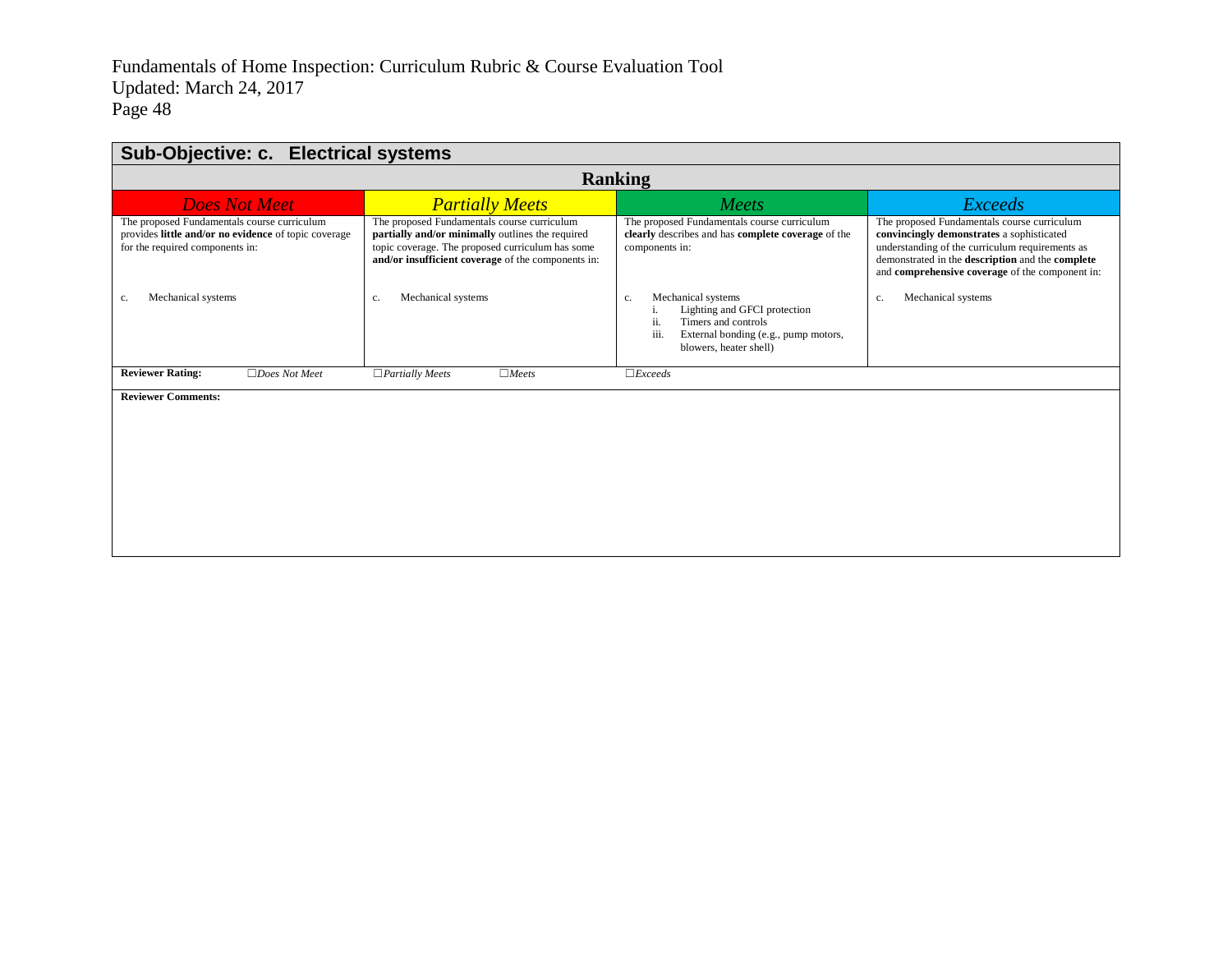| <b>Sub-Objectives:</b><br>d.<br>Typical defects (e.g., inoperative equipment, piping leaks, damage/deterioration of<br>components)                                                                                                                                                 |                                                                                                                                                                                                                                                                                    |                                                                                                                                                                                                                                                                                    |                                                                                                                                                                                                                                                                              |  |
|------------------------------------------------------------------------------------------------------------------------------------------------------------------------------------------------------------------------------------------------------------------------------------|------------------------------------------------------------------------------------------------------------------------------------------------------------------------------------------------------------------------------------------------------------------------------------|------------------------------------------------------------------------------------------------------------------------------------------------------------------------------------------------------------------------------------------------------------------------------------|------------------------------------------------------------------------------------------------------------------------------------------------------------------------------------------------------------------------------------------------------------------------------|--|
|                                                                                                                                                                                                                                                                                    | <b>Maintenance concerns and procedures</b><br>e.                                                                                                                                                                                                                                   |                                                                                                                                                                                                                                                                                    |                                                                                                                                                                                                                                                                              |  |
| f.                                                                                                                                                                                                                                                                                 | Safety issues (e.g., child-safe barriers or components), applicable standards, and                                                                                                                                                                                                 |                                                                                                                                                                                                                                                                                    |                                                                                                                                                                                                                                                                              |  |
|                                                                                                                                                                                                                                                                                    | appropriate terminology                                                                                                                                                                                                                                                            |                                                                                                                                                                                                                                                                                    |                                                                                                                                                                                                                                                                              |  |
|                                                                                                                                                                                                                                                                                    |                                                                                                                                                                                                                                                                                    | <b>Ranking</b>                                                                                                                                                                                                                                                                     |                                                                                                                                                                                                                                                                              |  |
| <b>Does Not Meet</b>                                                                                                                                                                                                                                                               | <b>Partially Meets</b>                                                                                                                                                                                                                                                             | Meets                                                                                                                                                                                                                                                                              | <b>Exceeds</b>                                                                                                                                                                                                                                                               |  |
| The proposed Fundamentals course curriculum<br>provides little and/or no evidence of topic coverage<br>for the required components in:                                                                                                                                             | The proposed Fundamentals course curriculum<br>partially and/or minimally outlines the required<br>topic coverage. The proposed curriculum has some<br>and/or insufficient coverage of the components in:                                                                          | The proposed Fundamentals course curriculum<br>clearly describes and has complete coverage of the<br>components in:                                                                                                                                                                | The proposed Fundamentals course curriculum<br>convincingly demonstrates a sophisticated<br>understanding of the curriculum requirements as<br>demonstrated in the description and the complete<br>and comprehensive coverage of the component in:                           |  |
| Typical defects (e.g., inoperative equipment,<br>d.<br>piping leaks, damage/deterioration of<br>components)<br>Maintenance concerns and procedures<br>e.<br>f.<br>Safety issues (e.g., child-safe barriers or<br>components), applicable standards, and<br>appropriate terminology | d.<br>Typical defects (e.g., inoperative equipment,<br>piping leaks, damage/deterioration of<br>components)<br>Maintenance concerns and procedures<br>e.<br>f.<br>Safety issues (e.g., child-safe barriers or<br>components), applicable standards, and<br>appropriate terminology | d.<br>Typical defects (e.g., inoperative equipment,<br>piping leaks, damage/deterioration of<br>components)<br>Maintenance concerns and procedures<br>e.<br>f.<br>Safety issues (e.g., child-safe barriers or<br>components), applicable standards, and<br>appropriate terminology | Typical defects (e.g., inoperative equipment,<br>d.<br>piping leaks, damage/deterioration of<br>components)<br>Maintenance concerns and procedures<br>e.<br>Safety issues (e.g., child-safe barriers or<br>components), applicable standards, and<br>appropriate terminology |  |
| <b>Reviewer Rating:</b><br>$\Box$ Does Not Meet                                                                                                                                                                                                                                    | $\Box$ Partially Meets<br>$\Box$ Meets                                                                                                                                                                                                                                             | $\Box$ <i>Exceeds</i>                                                                                                                                                                                                                                                              |                                                                                                                                                                                                                                                                              |  |
| <b>Reviewer Comments:</b>                                                                                                                                                                                                                                                          |                                                                                                                                                                                                                                                                                    |                                                                                                                                                                                                                                                                                    |                                                                                                                                                                                                                                                                              |  |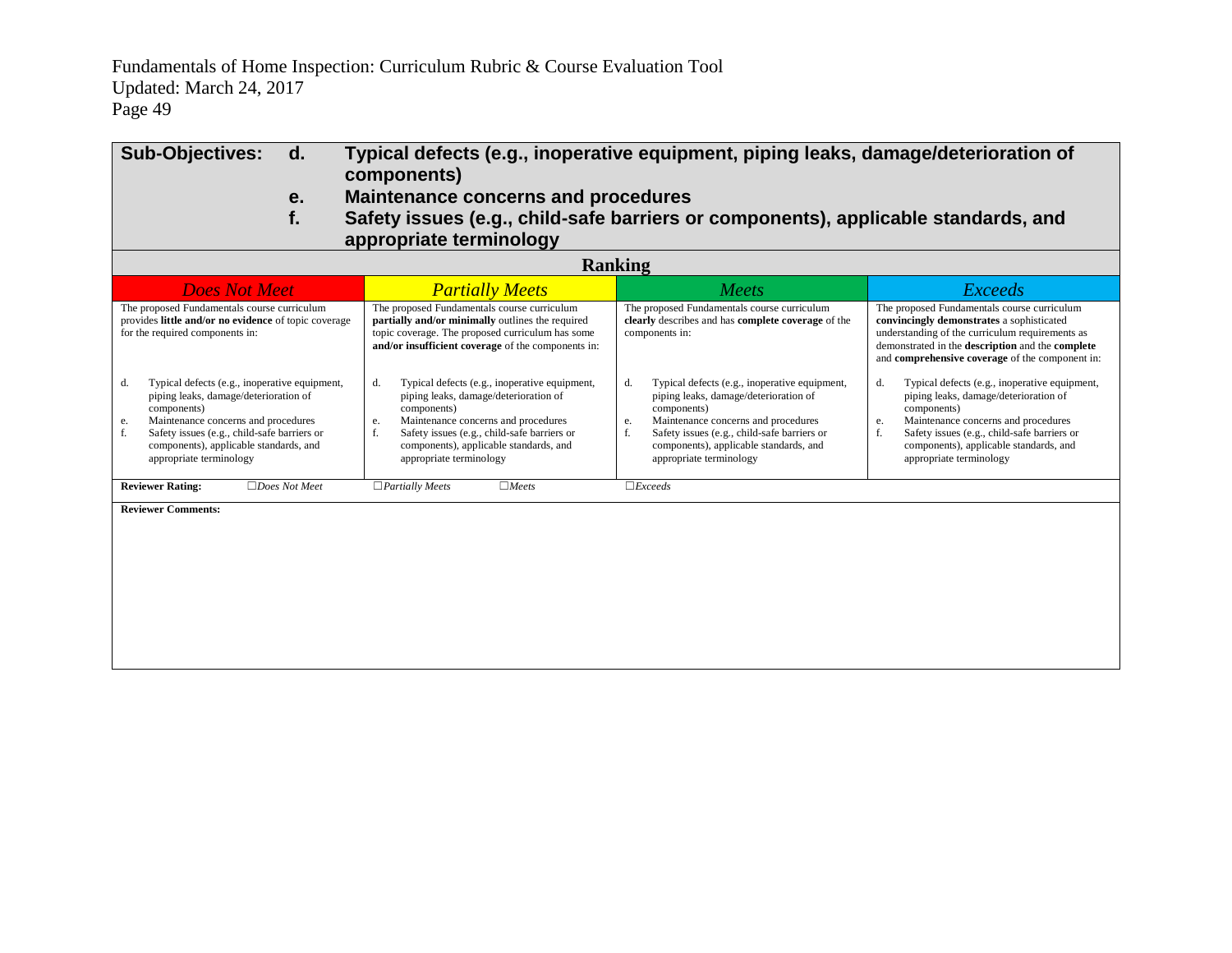### **EDUCATIONAL OBJECTIVE 14: LAWN IRRIGATION SYSTEMS**

<span id="page-51-0"></span>

| Sub-Objective: a. Common material types, applications, installation methods, and construction techniques                               |                                                                                                                                                                                                           |                                                                                                                                                                                                                                                                                                                                                                                                                                                                                                                                                                                                                                                                                                                                                                      |                                                                                                                                                                                                                                                    |
|----------------------------------------------------------------------------------------------------------------------------------------|-----------------------------------------------------------------------------------------------------------------------------------------------------------------------------------------------------------|----------------------------------------------------------------------------------------------------------------------------------------------------------------------------------------------------------------------------------------------------------------------------------------------------------------------------------------------------------------------------------------------------------------------------------------------------------------------------------------------------------------------------------------------------------------------------------------------------------------------------------------------------------------------------------------------------------------------------------------------------------------------|----------------------------------------------------------------------------------------------------------------------------------------------------------------------------------------------------------------------------------------------------|
| <b>Ranking</b>                                                                                                                         |                                                                                                                                                                                                           |                                                                                                                                                                                                                                                                                                                                                                                                                                                                                                                                                                                                                                                                                                                                                                      |                                                                                                                                                                                                                                                    |
| <b>Does Not Meet</b>                                                                                                                   | <b>Partially Meets</b>                                                                                                                                                                                    | Meets                                                                                                                                                                                                                                                                                                                                                                                                                                                                                                                                                                                                                                                                                                                                                                | <b>Exceeds</b>                                                                                                                                                                                                                                     |
| The proposed Fundamentals course curriculum<br>provides little and/or no evidence of topic coverage<br>for the required components in: | The proposed Fundamentals course curriculum<br>partially and/or minimally outlines the required<br>topic coverage. The proposed curriculum has some<br>and/or insufficient coverage of the components in: | The proposed Fundamentals course curriculum<br>clearly describes and has complete coverage of the<br>components in:                                                                                                                                                                                                                                                                                                                                                                                                                                                                                                                                                                                                                                                  | The proposed Fundamentals course curriculum<br>convincingly demonstrates a sophisticated<br>understanding of the curriculum requirements as<br>demonstrated in the description and the complete<br>and comprehensive coverage of the component in: |
| Common material types, applications,<br>a.<br>installation methods, and construction<br>techniques                                     | Common material types, applications,<br>a.<br>installation methods, and construction<br>techniques                                                                                                        | Common material types, applications,<br>a.<br>installation methods, and construction<br>techniques<br>Typical modifications, repairs, upgrades<br>i.<br>and retrofits, methods and materials<br>Timers and controls (e.g., timing device,<br>ii.<br>manual valves)<br>Typical defects (e.g., leaks, poor<br>iii.<br>adjustment, inoperative components,<br>cross-connection/back flow, proximity<br>and possible effects on building)<br>Common water pressure/flow problems<br>iv.<br>and how they affect the water<br>distribution system<br>Visible and accessible pipe deterioration<br>V.<br>issues (e.g., PVC, galvanized, brass)<br>Maintenance concerns and procedures<br>vi.<br>Safety issues, applicable standards, and<br>vii.<br>appropriate terminology | Common material types, applications,<br>a.<br>installation methods, and construction<br>techniques                                                                                                                                                 |
| <b>Reviewer Rating:</b><br>$\Box$ Does Not Meet                                                                                        | $\Box$ Partially Meets<br>$\Box$ Meets                                                                                                                                                                    | $\Box$ <i>Exceeds</i>                                                                                                                                                                                                                                                                                                                                                                                                                                                                                                                                                                                                                                                                                                                                                |                                                                                                                                                                                                                                                    |
| <b>Reviewer Comments:</b>                                                                                                              |                                                                                                                                                                                                           |                                                                                                                                                                                                                                                                                                                                                                                                                                                                                                                                                                                                                                                                                                                                                                      |                                                                                                                                                                                                                                                    |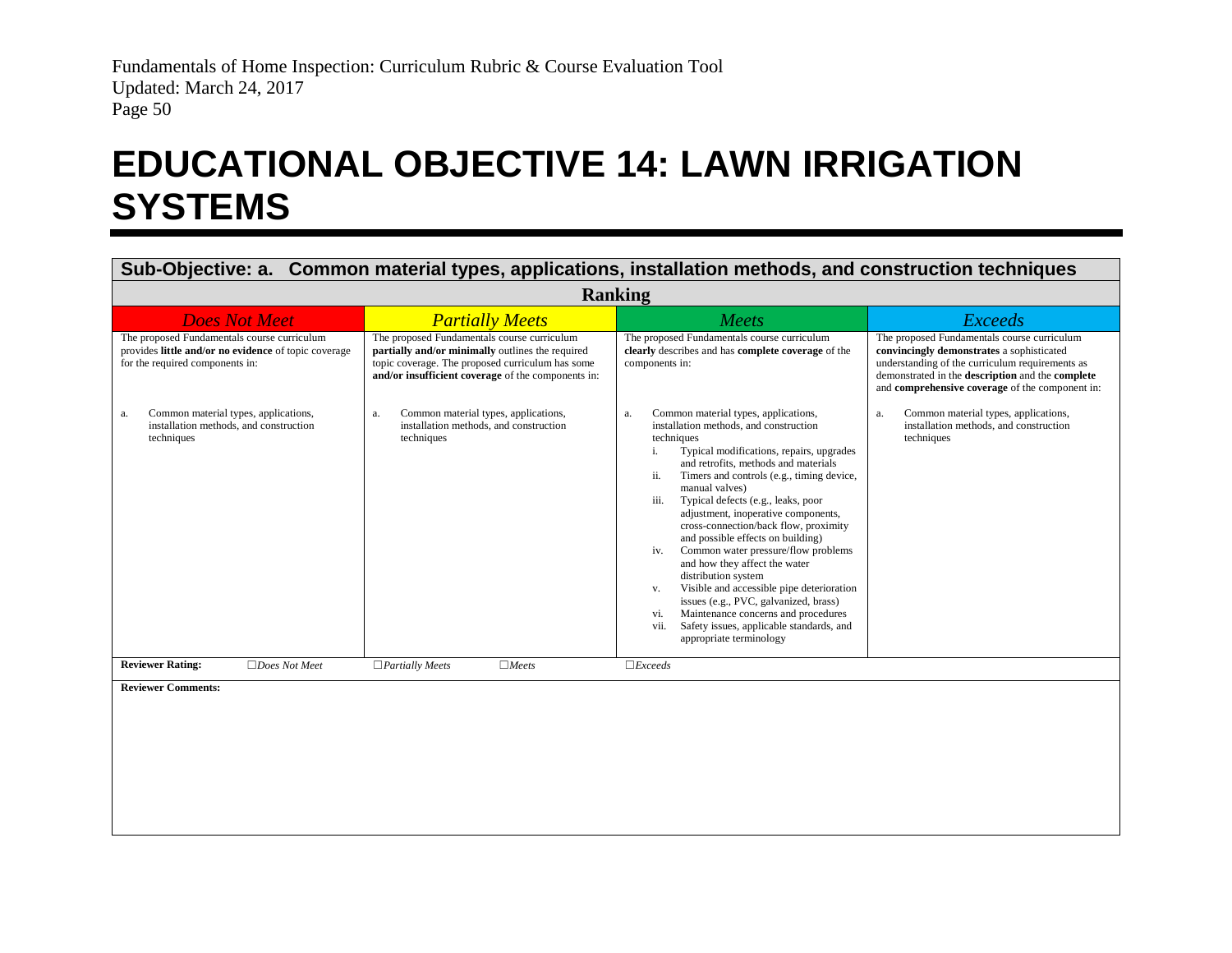### **EDUCATIONAL OBJECTIVE 15: ALTERNATIVE CONSTRUCTION METHODS**

#### **Educational Objective 15: Alternative Construction Methods**

<span id="page-52-0"></span>

| <b>Ranking</b>                                                                                                                         |                                                                                                                                                                                                           |                                                                                                                                                                                                                                                                                                                                                                                                                                                                                                                                                                                                                                                                                                                                                                                                                                                                           |                                                                                                                                                                                                                                                    |
|----------------------------------------------------------------------------------------------------------------------------------------|-----------------------------------------------------------------------------------------------------------------------------------------------------------------------------------------------------------|---------------------------------------------------------------------------------------------------------------------------------------------------------------------------------------------------------------------------------------------------------------------------------------------------------------------------------------------------------------------------------------------------------------------------------------------------------------------------------------------------------------------------------------------------------------------------------------------------------------------------------------------------------------------------------------------------------------------------------------------------------------------------------------------------------------------------------------------------------------------------|----------------------------------------------------------------------------------------------------------------------------------------------------------------------------------------------------------------------------------------------------|
| <b>Does Not Meet</b>                                                                                                                   | <b>Partially Meets</b>                                                                                                                                                                                    | Meets                                                                                                                                                                                                                                                                                                                                                                                                                                                                                                                                                                                                                                                                                                                                                                                                                                                                     | <b>Exceeds</b>                                                                                                                                                                                                                                     |
| The proposed Fundamentals course curriculum<br>provides little and/or no evidence of topic coverage<br>for the required components in: | The proposed Fundamentals course curriculum<br>partially and/or minimally outlines the required<br>topic coverage. The proposed curriculum has some<br>and/or insufficient coverage of the components in: | The proposed Fundamentals course curriculum<br>clearly describes and has complete coverage of the<br>components in:                                                                                                                                                                                                                                                                                                                                                                                                                                                                                                                                                                                                                                                                                                                                                       | The proposed Fundamentals course curriculum<br>convincingly demonstrates a sophisticated<br>understanding of the curriculum requirements as<br>demonstrated in the description and the complete<br>and comprehensive coverage of the component in: |
| Educational Objective 15: Alternative Construction<br>Methods                                                                          | Educational Objective 15: Alternative Construction<br>Methods                                                                                                                                             | Educational Objective 15: Alternative Construction<br>Methods<br>The differences between conventionally built<br>a.<br>homes and modular and manufactured homes<br>and understand inspection issues commonly<br>encountered with modular and manufactured<br>homes.<br>Insulated concrete form (ICF) systems are and<br>b.<br>how to recognize and inspect them.<br>Inspection issues unique to milled log versus<br>c.<br>hand-scribed log homes.<br>Structural insulated panel systems (SIPS) and<br>d.<br>their unique inspection issues.<br>Other types of uncommon construction<br>e.<br>techniques.<br>And explain deficiencies of these structures<br>f.<br>and components to the client using language<br>the client can understand.<br>How to properly describe these structures and<br>g.<br>components and report their deficiencies in the<br>written report. | Types of construction<br>g.                                                                                                                                                                                                                        |
| <b>Reviewer Rating:</b><br>$\Box$ Does Not Meet                                                                                        | $\Box$ Partially Meets<br>$\Box$ Meets                                                                                                                                                                    | $\Box$ <i>Exceeds</i>                                                                                                                                                                                                                                                                                                                                                                                                                                                                                                                                                                                                                                                                                                                                                                                                                                                     |                                                                                                                                                                                                                                                    |
| <b>Reviewer Comments:</b>                                                                                                              |                                                                                                                                                                                                           |                                                                                                                                                                                                                                                                                                                                                                                                                                                                                                                                                                                                                                                                                                                                                                                                                                                                           |                                                                                                                                                                                                                                                    |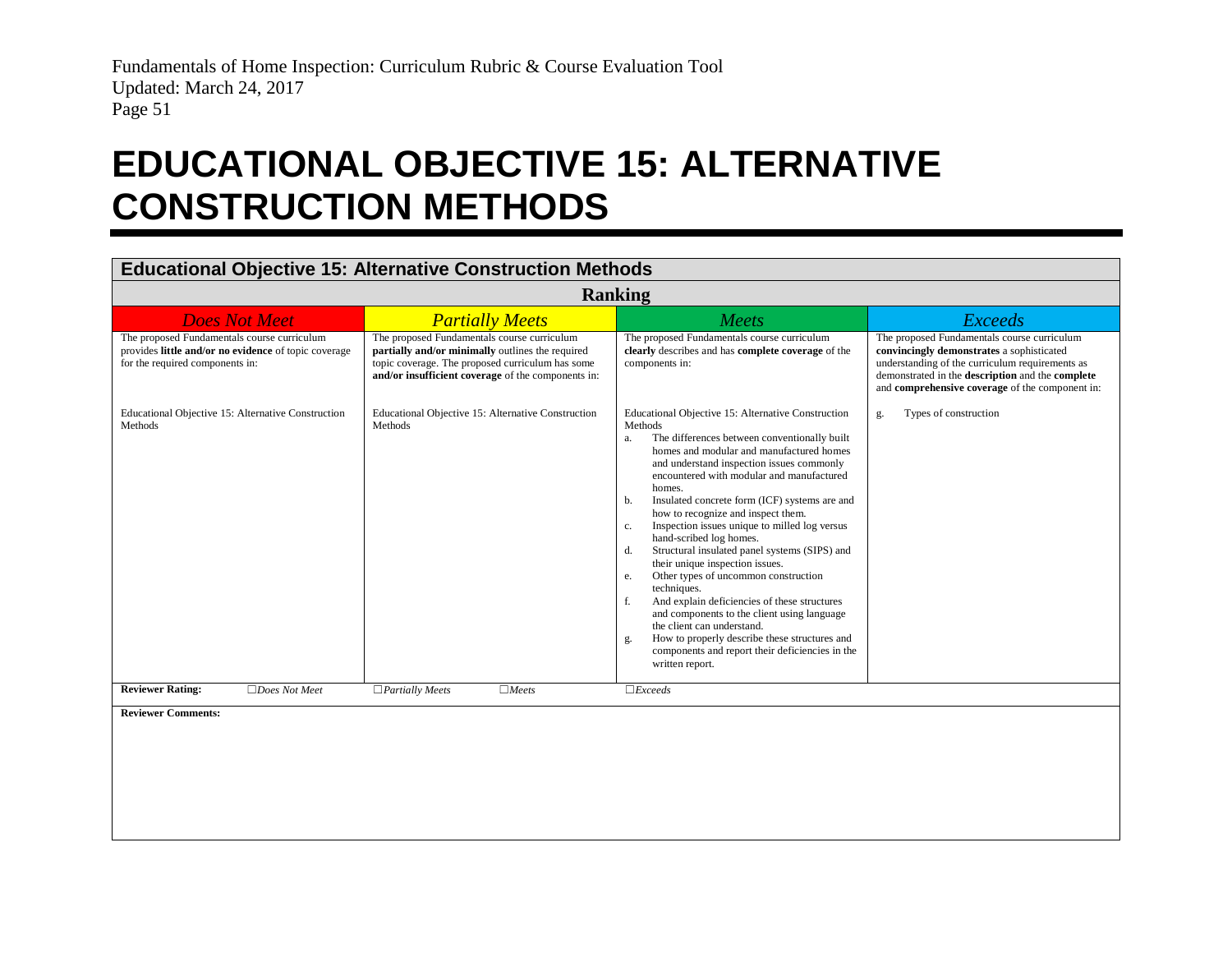### **EDUCATIONAL OBJECTIVE 16: ENVIRONMENTAL CONDITIONS AND HAZARDOUS MATERIALS**

#### **Educational Objective 16: Environmental Conditions and Hazardous Materials**

<span id="page-53-0"></span>

| <b>Ranking</b>                                                                                                                         |                                                                                                                                                                                                           |                                                                                                                                                                                                                                                                                                                                                                                                                                                                                                                                                                                                                                                                                                                                                                                                                                                                                                                                                                                                                                                                                                                  |                                                                                                                                                                                                                                                    |
|----------------------------------------------------------------------------------------------------------------------------------------|-----------------------------------------------------------------------------------------------------------------------------------------------------------------------------------------------------------|------------------------------------------------------------------------------------------------------------------------------------------------------------------------------------------------------------------------------------------------------------------------------------------------------------------------------------------------------------------------------------------------------------------------------------------------------------------------------------------------------------------------------------------------------------------------------------------------------------------------------------------------------------------------------------------------------------------------------------------------------------------------------------------------------------------------------------------------------------------------------------------------------------------------------------------------------------------------------------------------------------------------------------------------------------------------------------------------------------------|----------------------------------------------------------------------------------------------------------------------------------------------------------------------------------------------------------------------------------------------------|
| <b>Does Not Meet</b>                                                                                                                   | <b>Partially Meets</b>                                                                                                                                                                                    | Meets                                                                                                                                                                                                                                                                                                                                                                                                                                                                                                                                                                                                                                                                                                                                                                                                                                                                                                                                                                                                                                                                                                            | <b>Exceeds</b>                                                                                                                                                                                                                                     |
| The proposed Fundamentals course curriculum<br>provides little and/or no evidence of topic coverage<br>for the required components in: | The proposed Fundamentals course curriculum<br>partially and/or minimally outlines the required<br>topic coverage. The proposed curriculum has some<br>and/or insufficient coverage of the components in: | The proposed Fundamentals course curriculum<br>clearly describes and has complete coverage of the<br>components in:                                                                                                                                                                                                                                                                                                                                                                                                                                                                                                                                                                                                                                                                                                                                                                                                                                                                                                                                                                                              | The proposed Fundamentals course curriculum<br>convincingly demonstrates a sophisticated<br>understanding of the curriculum requirements as<br>demonstrated in the description and the complete<br>and comprehensive coverage of the component in: |
| Educational Objective 16: Environmental Conditions<br>and Hazardous Materials                                                          | Educational Objective 16: Environmental Conditions<br>and Hazardous Materials                                                                                                                             | Educational Objective 16: Environmental Conditions<br>and Hazardous Materials<br>What radon gas is, what the "hot" spots are in<br>a.<br>Washington State and how and when to report<br>the presence of radon gas.<br>Rules that apply to abandoned underground oil<br>b.<br>storage tanks (UST) under Washington State<br>Law.<br>What mold is and what factors contribute to<br>$c_{\cdot}$<br>the formation and spread of mold in residential<br>construction.<br>What asbestos is, the potential health<br>d.<br>implications of its presence in homes, what<br>materials commonly contain asbestos fiber and<br>what constitutes friable asbestos.<br>What lead is and what materials in a home<br>e.<br>commonly contain lead.<br>Hazards associated with exposure to other<br>f.<br>environmental conditions or hazardous<br>materials, including but not limited to urea<br>formaldehyde, electro-magnetic fields<br>microwaves, etc.<br>Intelligently answer the client's questions<br>g.<br>about these issues or refer the client to an<br>appropriate professional when the answers<br>aren't known. | Educational Objective 16: Environmental Conditions<br>and Hazardous Materials                                                                                                                                                                      |
| <b>Reviewer Rating:</b><br>$\Box$ Does Not Meet                                                                                        | $\Box$ Partially Meets<br>$\Box$ Meets                                                                                                                                                                    | $\Box$ <i>Exceeds</i>                                                                                                                                                                                                                                                                                                                                                                                                                                                                                                                                                                                                                                                                                                                                                                                                                                                                                                                                                                                                                                                                                            |                                                                                                                                                                                                                                                    |
| <b>Reviewer Comments:</b>                                                                                                              |                                                                                                                                                                                                           |                                                                                                                                                                                                                                                                                                                                                                                                                                                                                                                                                                                                                                                                                                                                                                                                                                                                                                                                                                                                                                                                                                                  |                                                                                                                                                                                                                                                    |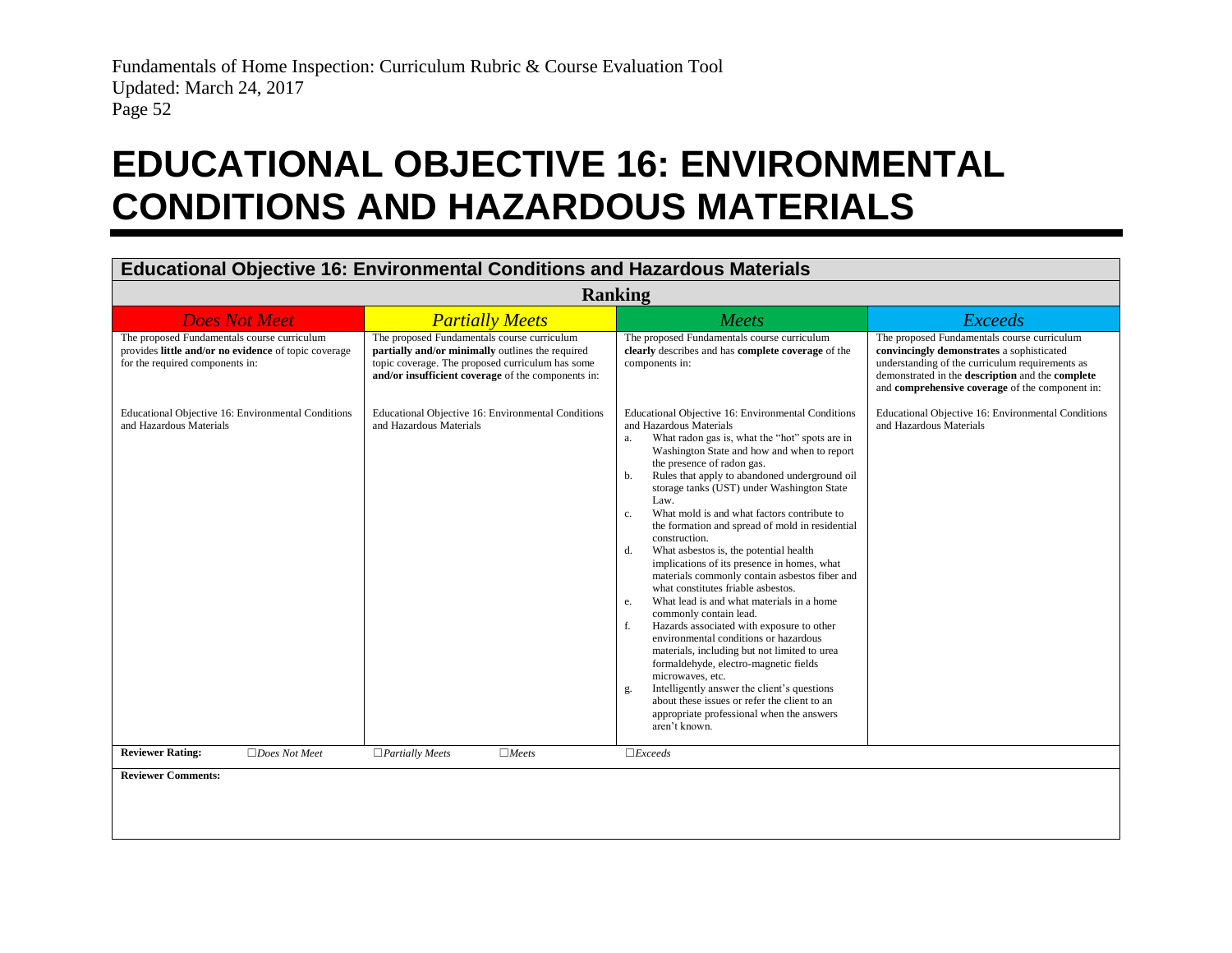# <span id="page-54-0"></span>**RUBRIC FOR TOPIC AREA II: ANALYSIS AND REPORTING**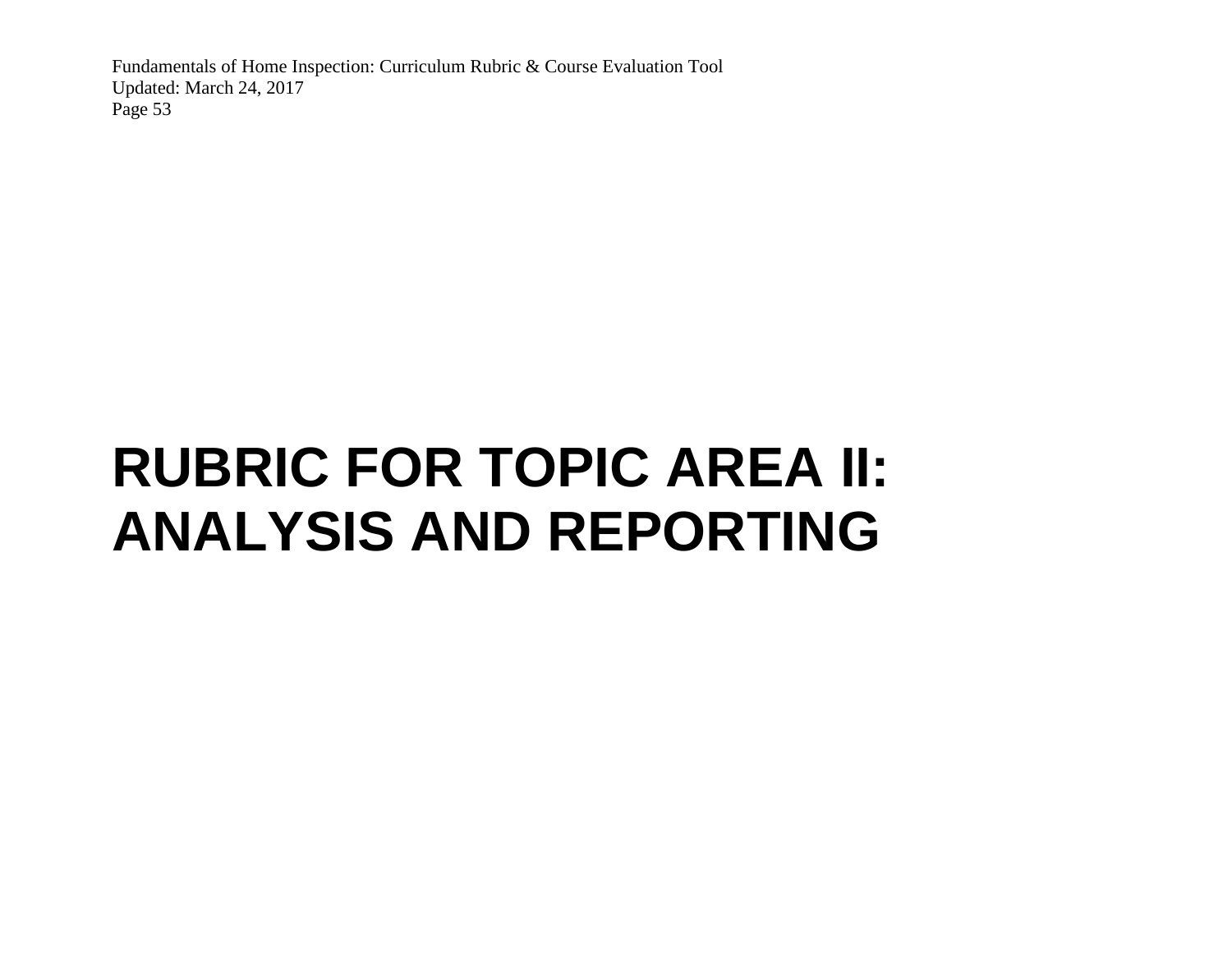### **EDUCATIONAL OBJECTIVE 1: BUILDING SYSTEMS AND COMPONENTS**

#### **Educational Objective 1: Building Systems and Components**

<span id="page-55-0"></span>

| <b>Ranking</b>                                                                                                                         |                                                                                                                                                                                                           |                                                                                                                                                                                                                                                                                                                                                                                                                                   |                                                                                                                                                                                                                                                    |  |
|----------------------------------------------------------------------------------------------------------------------------------------|-----------------------------------------------------------------------------------------------------------------------------------------------------------------------------------------------------------|-----------------------------------------------------------------------------------------------------------------------------------------------------------------------------------------------------------------------------------------------------------------------------------------------------------------------------------------------------------------------------------------------------------------------------------|----------------------------------------------------------------------------------------------------------------------------------------------------------------------------------------------------------------------------------------------------|--|
| <b>Does Not Meet</b>                                                                                                                   | <b>Partially Meets</b>                                                                                                                                                                                    | <b>Meets</b>                                                                                                                                                                                                                                                                                                                                                                                                                      | Exceeds                                                                                                                                                                                                                                            |  |
| The proposed Fundamentals course curriculum<br>provides little and/or no evidence of topic coverage<br>for the required components in: | The proposed Fundamentals course curriculum<br>partially and/or minimally outlines the required<br>topic coverage. The proposed curriculum has some<br>and/or insufficient coverage of the components in: | The proposed Fundamentals course curriculum<br>clearly describes and has complete coverage of the<br>components in:                                                                                                                                                                                                                                                                                                               | The proposed Fundamentals course curriculum<br>convincingly demonstrates a sophisticated<br>understanding of the curriculum requirements as<br>demonstrated in the description and the complete<br>and comprehensive coverage of the component in: |  |
| Educational Objective 1: Building Systems and<br>Components                                                                            | Educational Objective 1: Building Systems and<br>Components                                                                                                                                               | Educational Objective 1: Building Systems and<br>Components<br>Minimum information required in an<br>a.<br>inspection report (e.g., property data,<br>construction materials, installation techniques<br>and procedures, locations of main system<br>shutoffs)<br>Describing the type of systems $\&$ the location<br>b.<br>of system components<br>Correct technical terms to describe systems<br>and components of the building | Educational Objective 1: Building Systems and<br>Components                                                                                                                                                                                        |  |
| <b>Reviewer Rating:</b><br>$\Box$ Does Not Meet                                                                                        | $\Box$ Partially Meets<br>$\Box$ Meets                                                                                                                                                                    | $\Box$ <i>Exceeds</i>                                                                                                                                                                                                                                                                                                                                                                                                             |                                                                                                                                                                                                                                                    |  |
| <b>Reviewer Comments:</b>                                                                                                              |                                                                                                                                                                                                           |                                                                                                                                                                                                                                                                                                                                                                                                                                   |                                                                                                                                                                                                                                                    |  |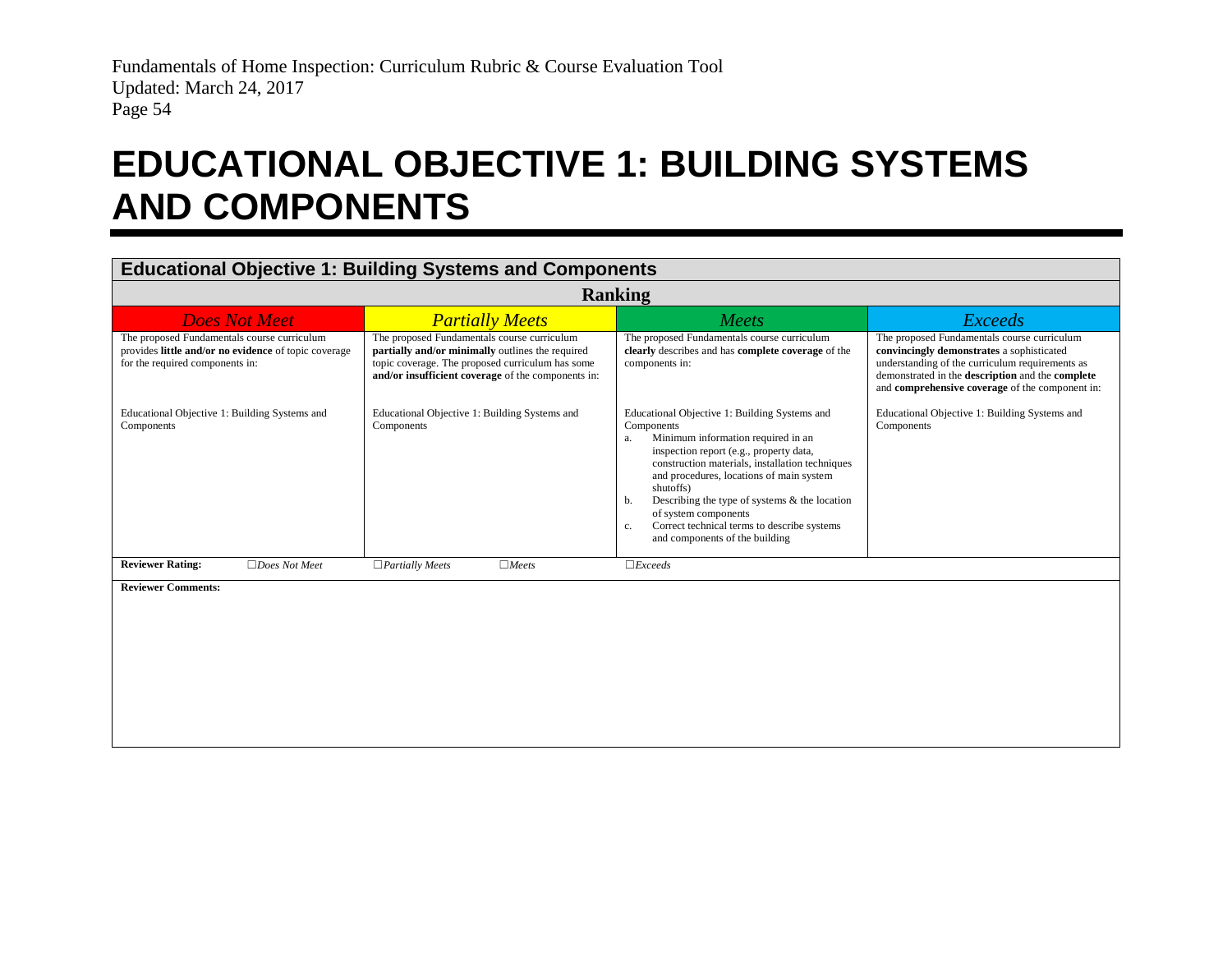### **EDUCATIONAL OBJECTIVE 2: INSPECTION METHODS AND LIMITATIONS**

#### <span id="page-56-0"></span>**Educational Objective 2: Inspection Methods and Limitations Ranking** *Does Not Meet Partially Meets Meets Exceeds* The proposed Fundamentals course curriculum provides **little and/or no evidence** of topic coverage for the required components in: The proposed Fundamentals course curriculum **partially and/or minimally** outlines the required topic coverage. The proposed curriculum has some **and/or insufficient coverage** of the components in: The proposed Fundamentals course curriculum **clearly** describes and has **complete coverage** of the components in: The proposed Fundamentals course curriculum **convincingly demonstrates** a sophisticated understanding of the curriculum requirements as demonstrated in the **description** and the **complete** and **comprehensive coverage** of the component in: Educational Objective 2: Inspection Methods and Limitations Educational Objective 2: Inspection Methods and Limitations Educational Objective 2: Inspection Methods and Limitations a. Minimum and critical information required in an inspection report (e.g., weather conditions, inspection safety limitations, components not accessible) b. Common methods used to inspect particular components (e.g., roofs, attics, sub-floor crawl spaces, mechanical components) Educational Objective 2: Inspection Methods and Limitations **Reviewer Rating:** ☐*Does Not Meet* ☐*Partially Meets* ☐*Meets* ☐*Exceeds* **Reviewer Comments:**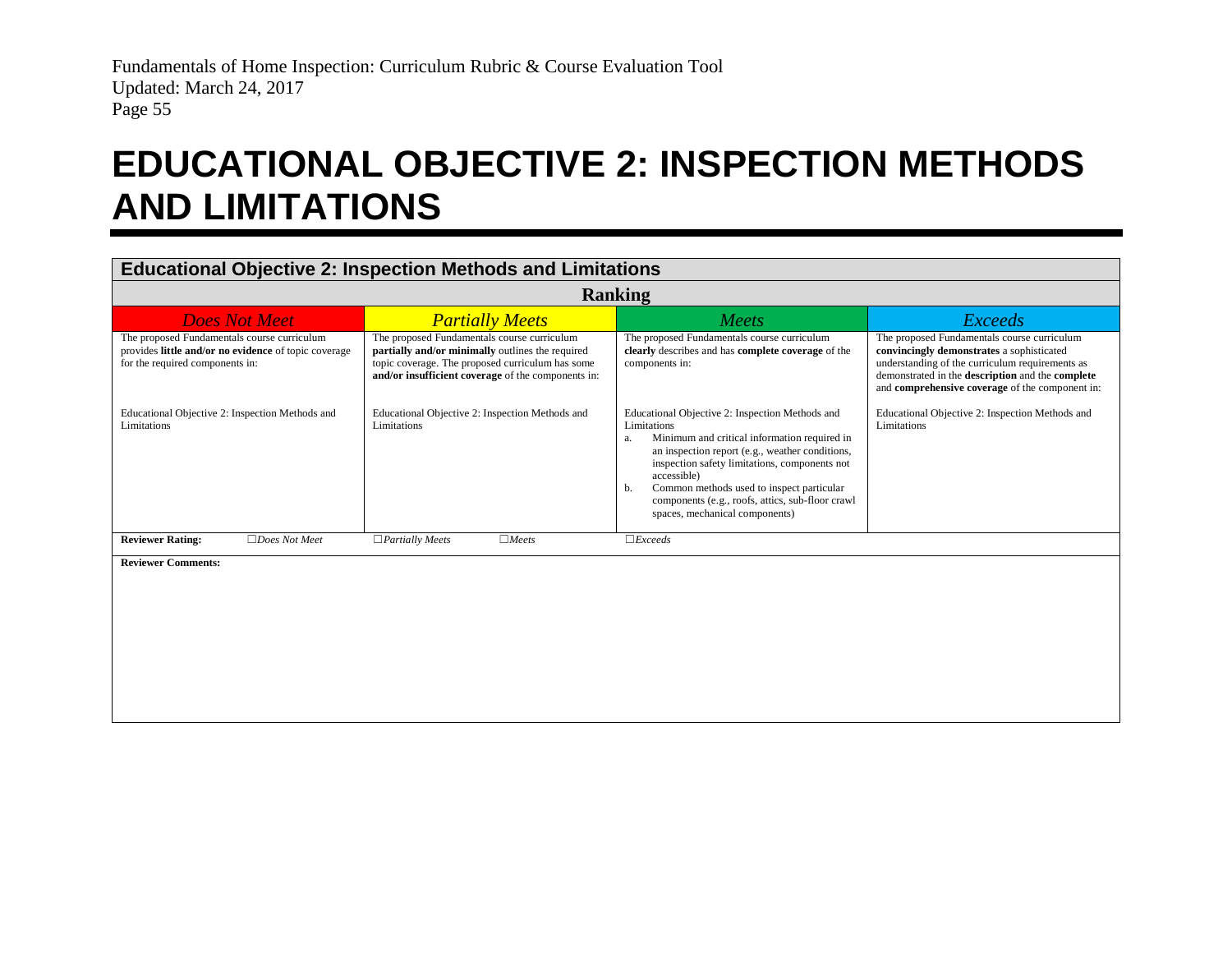### **EDUCATIONAL OBJECTIVE 3: DEFECTIVE AND NONFUNCTIONING SYSTEMS AND COMPONENTS**

#### **Educational Objective 3: Defective and Nonfunctioning Systems and Components**

<span id="page-57-0"></span>

| <b>Ranking</b>                                                                                                                         |                                                                                                                                                                                                           |                                                                                                                                                                                                                                                                                                                                                                                                                                                                                      |                                                                                                                                                                                                                                                    |
|----------------------------------------------------------------------------------------------------------------------------------------|-----------------------------------------------------------------------------------------------------------------------------------------------------------------------------------------------------------|--------------------------------------------------------------------------------------------------------------------------------------------------------------------------------------------------------------------------------------------------------------------------------------------------------------------------------------------------------------------------------------------------------------------------------------------------------------------------------------|----------------------------------------------------------------------------------------------------------------------------------------------------------------------------------------------------------------------------------------------------|
| <b>Does Not Meet</b>                                                                                                                   | <b>Partially Meets</b>                                                                                                                                                                                    | <b>Meets</b>                                                                                                                                                                                                                                                                                                                                                                                                                                                                         | Exceeds                                                                                                                                                                                                                                            |
| The proposed Fundamentals course curriculum<br>provides little and/or no evidence of topic coverage<br>for the required components in: | The proposed Fundamentals course curriculum<br>partially and/or minimally outlines the required<br>topic coverage. The proposed curriculum has some<br>and/or insufficient coverage of the components in: | The proposed Fundamentals course curriculum<br>clearly describes and has complete coverage of the<br>components in:                                                                                                                                                                                                                                                                                                                                                                  | The proposed Fundamentals course curriculum<br>convincingly demonstrates a sophisticated<br>understanding of the curriculum requirements as<br>demonstrated in the description and the complete<br>and comprehensive coverage of the component in: |
| Educational Objective 3: Defective and<br>Nonfunctioning Systems and Components                                                        | Educational Objective 3: Defective and<br>Nonfunctioning Systems and Components                                                                                                                           | Educational Objective 3: Defective and<br>Nonfunctioning Systems and Components<br>Common expected service life of building $\&$<br>a.<br>mechanical components<br>Common indicators of potential failure (e.g.,<br>b.<br>rust & corrosion, unusual noise, excessive<br>vibration, and/or lack of routine maintenance<br>Common safety hazards<br>c.<br>Common test instruments and their proper use<br>d.<br>for qualitative analysis (e.g., moisture meters,<br>CO meters, probes) | Educational Objective 3: Defective and<br>Nonfunctioning Systems and Components                                                                                                                                                                    |
| <b>Reviewer Rating:</b><br>$\Box$ Does Not Meet                                                                                        | $\Box$ Partially Meets<br>$\Box$ Meets                                                                                                                                                                    | $\Box$ <i>Exceeds</i>                                                                                                                                                                                                                                                                                                                                                                                                                                                                |                                                                                                                                                                                                                                                    |
| <b>Reviewer Comments:</b>                                                                                                              |                                                                                                                                                                                                           |                                                                                                                                                                                                                                                                                                                                                                                                                                                                                      |                                                                                                                                                                                                                                                    |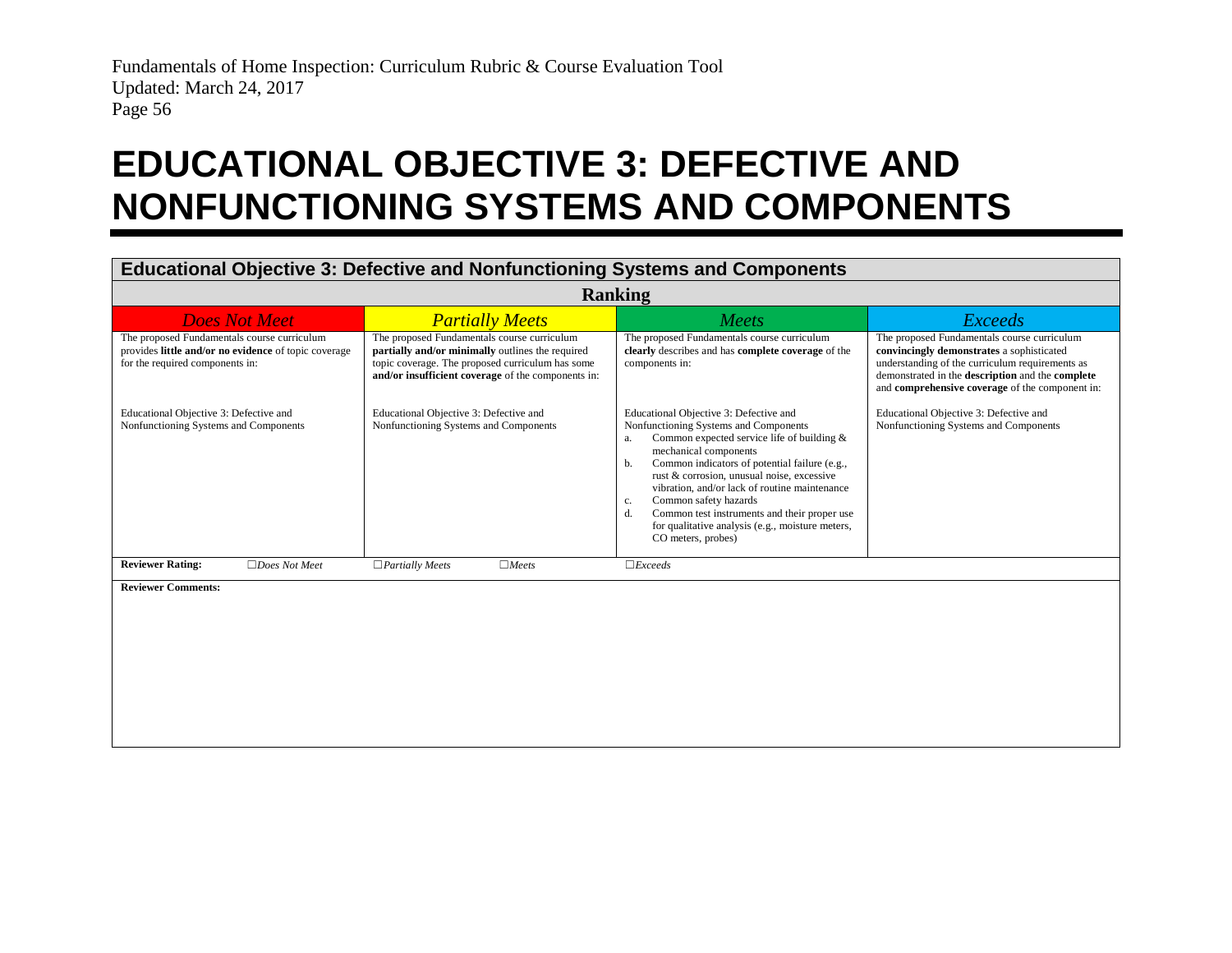### **EDUCATIONAL OBJECTIVE 4: RECOMMENDATIONS FOR CORRECTION**

#### **Educational Objective 4: Recommendations for Correction**

<span id="page-58-0"></span>

| <b>Ranking</b>                                                                                                                         |                                                                                                                                                                                                           |                                                                                                                                                                                                                                                                                                                                                                                                                            |                                                                                                                                                                                                                                                    |
|----------------------------------------------------------------------------------------------------------------------------------------|-----------------------------------------------------------------------------------------------------------------------------------------------------------------------------------------------------------|----------------------------------------------------------------------------------------------------------------------------------------------------------------------------------------------------------------------------------------------------------------------------------------------------------------------------------------------------------------------------------------------------------------------------|----------------------------------------------------------------------------------------------------------------------------------------------------------------------------------------------------------------------------------------------------|
| <b>Does Not Meet</b>                                                                                                                   | <b>Partially Meets</b>                                                                                                                                                                                    | <b>Meets</b>                                                                                                                                                                                                                                                                                                                                                                                                               | <b>Exceeds</b>                                                                                                                                                                                                                                     |
| The proposed Fundamentals course curriculum<br>provides little and/or no evidence of topic coverage<br>for the required components in: | The proposed Fundamentals course curriculum<br>partially and/or minimally outlines the required<br>topic coverage. The proposed curriculum has some<br>and/or insufficient coverage of the components in: | The proposed Fundamentals course curriculum<br>clearly describes and has complete coverage of the<br>components in:                                                                                                                                                                                                                                                                                                        | The proposed Fundamentals course curriculum<br>convincingly demonstrates a sophisticated<br>understanding of the curriculum requirements as<br>demonstrated in the description and the complete<br>and comprehensive coverage of the component in: |
| Educational Objective 4: Recommendations for<br>Correction                                                                             | Educational Objective 4: Recommendations for<br>Correction                                                                                                                                                | Educational Objective 4: Recommendations for<br>Correction<br>Correct professional or tradesperson required<br>a.<br>to effect repairs or perform further evaluations<br>Common remedies for correction<br>b.<br>Relationships between components in the<br>c.<br>building<br>When to immediately inform building<br>d.<br>occupants of a life threatening safety hazard<br>(e.g., gas leak, carbon monoxide accumulation) | Educational Objective 4: Recommendations for<br>Correction                                                                                                                                                                                         |
| <b>Reviewer Rating:</b><br>$\Box$ Does Not Meet<br>.                                                                                   | $\Box$ Partially Meets<br>$\Box$ Meets                                                                                                                                                                    | $\Box$ <i>Exceeds</i>                                                                                                                                                                                                                                                                                                                                                                                                      |                                                                                                                                                                                                                                                    |

**Reviewer Comments:**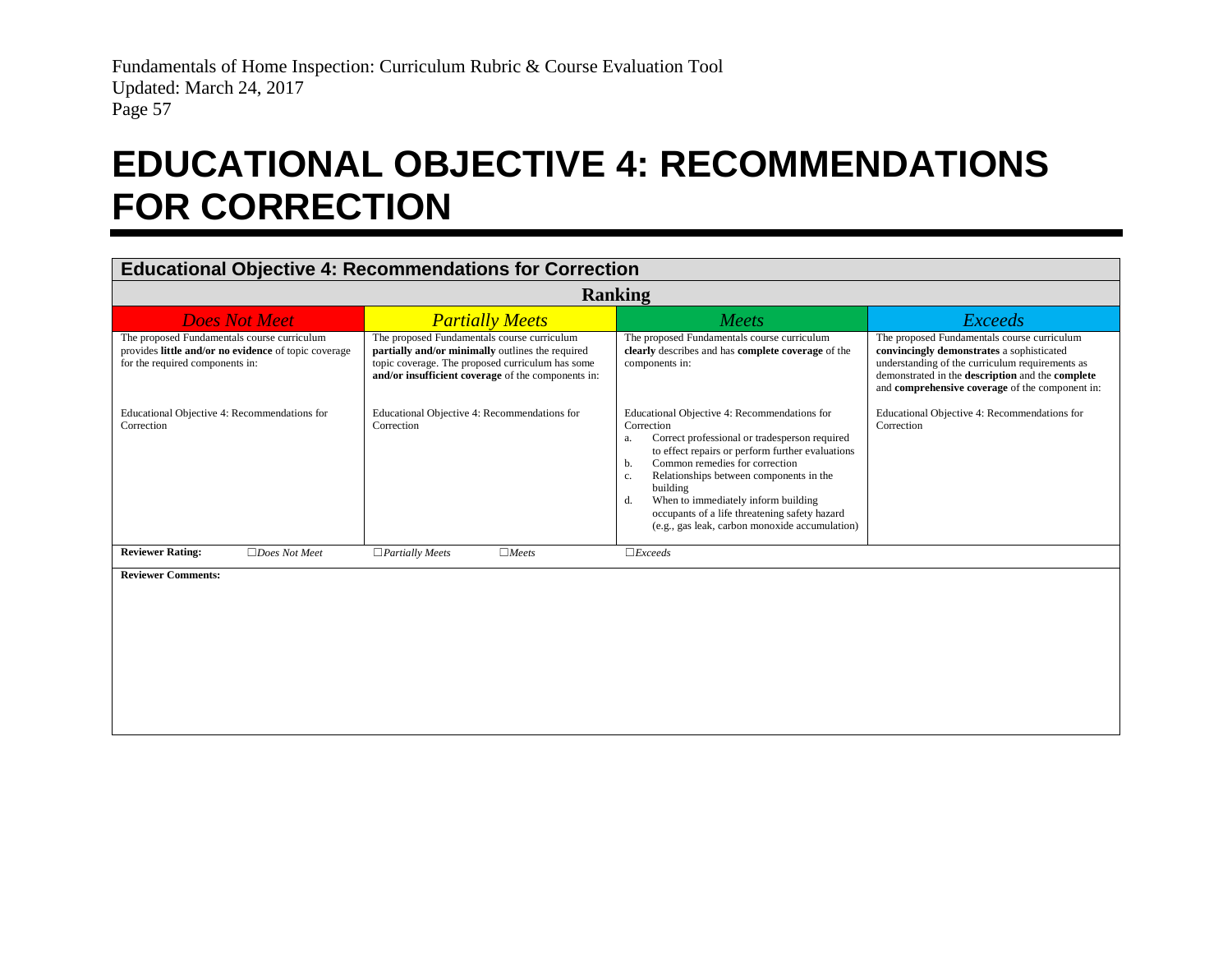# <span id="page-59-0"></span>**RUBRIC FOR TOPIC AREA III: BUSINESS OPERATIONS**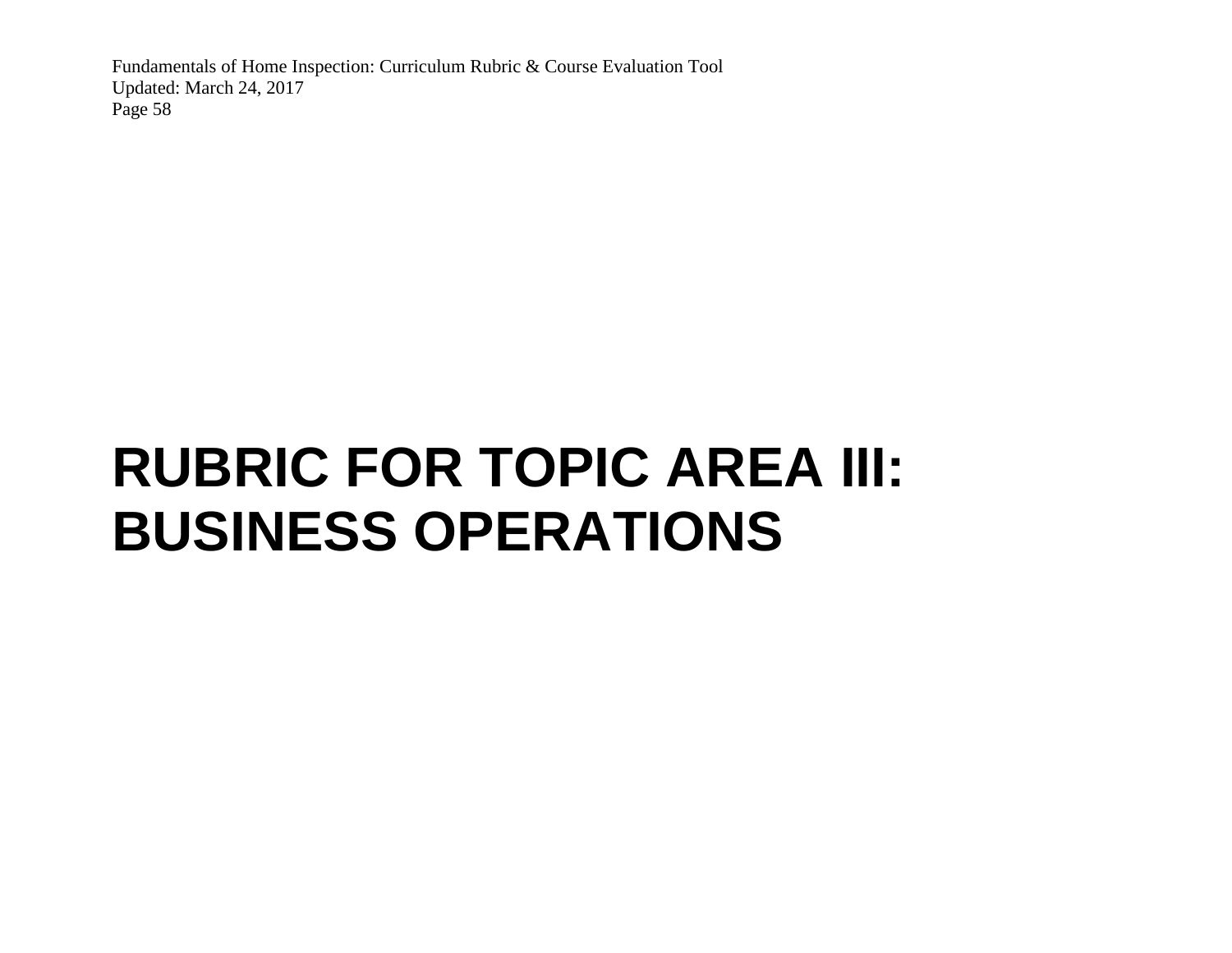### **EDUCATIONAL OBJECTIVE 1: ELEMENTS OF THE WRITTEN INSPECTION CONTRACT**

#### <span id="page-60-0"></span>**Educational Objective 1: Elements of the Written Inspection Contract Ranking** *Does Not Meet Partially Meets Meets Exceeds* The proposed Fundamentals course curriculum provides **little and/or no evidence** of topic coverage for the required components in: The proposed Fundamentals course curriculum **partially and/or minimally** outlines the required topic coverage. The proposed curriculum has some **and/or insufficient coverage** of the components in: The proposed Fundamentals course curriculum **clearly** describes and has **complete coverage** of the components in: The proposed Fundamentals course curriculum **convincingly demonstrates** a sophisticated understanding of the curriculum requirements as demonstrated in the **description** and the **complete** and **comprehensive coverage** of the component in: Educational Objective 1: Elements of the Written Inspection Contract Educational Objective 1: Elements of the Written Inspection Contract Educational Objective 1: Elements of the Written Inspection Contract a. Purpose of a contract b. Elements of a contract (e.g., names of parties, scope of inspection, terms of service, exclusions and limitations, address, date and times of inspection, limits of liability, dispute resolution, and understanding State specific elements) c. How home inspections relate to the real estate transaction. d. Timing of delivery and signing contract Educational Objective 1: Elements of the Written Inspection Contract **Reviewer Rating:** ☐*Does Not Meet* ☐*Partially Meets* ☐*Meets* ☐*Exceeds* **Reviewer Comments:**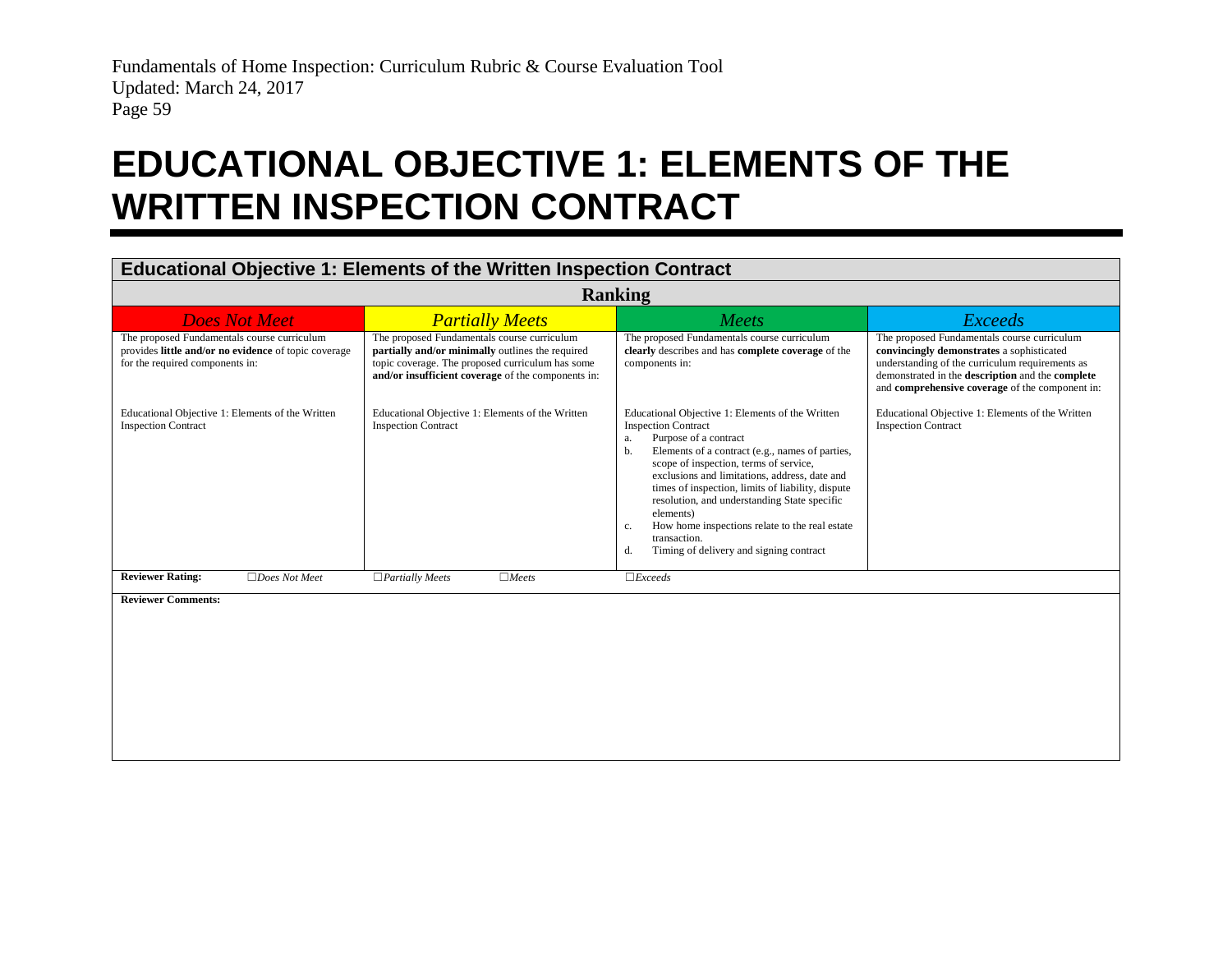### **EDUCATIONAL OBJECTIVE 2: RESPONSIBILITIES TO THE CLIENT**

#### **Sub-Objective: a. Legal concepts**

<span id="page-61-0"></span>

| <b>Ranking</b>                                                                                                                         |                                                                                                                                                                                                           |                                                                                                                                                                                                                                                                                                                                                                                                                                                                                                                                                                                                                                                                                                                                                                                                                                                                                                                                      |                                                                                                                                                                                                                                                    |
|----------------------------------------------------------------------------------------------------------------------------------------|-----------------------------------------------------------------------------------------------------------------------------------------------------------------------------------------------------------|--------------------------------------------------------------------------------------------------------------------------------------------------------------------------------------------------------------------------------------------------------------------------------------------------------------------------------------------------------------------------------------------------------------------------------------------------------------------------------------------------------------------------------------------------------------------------------------------------------------------------------------------------------------------------------------------------------------------------------------------------------------------------------------------------------------------------------------------------------------------------------------------------------------------------------------|----------------------------------------------------------------------------------------------------------------------------------------------------------------------------------------------------------------------------------------------------|
| <b>Does Not Meet</b>                                                                                                                   | <b>Partially Meets</b>                                                                                                                                                                                    | Meets                                                                                                                                                                                                                                                                                                                                                                                                                                                                                                                                                                                                                                                                                                                                                                                                                                                                                                                                | <b>Exceeds</b>                                                                                                                                                                                                                                     |
| The proposed Fundamentals course curriculum<br>provides little and/or no evidence of topic coverage<br>for the required components in: | The proposed Fundamentals course curriculum<br>partially and/or minimally outlines the required<br>topic coverage. The proposed curriculum has some<br>and/or insufficient coverage of the components in: | The proposed Fundamentals course curriculum<br>clearly describes and has complete coverage of the<br>components in:                                                                                                                                                                                                                                                                                                                                                                                                                                                                                                                                                                                                                                                                                                                                                                                                                  | The proposed Fundamentals course curriculum<br>convincingly demonstrates a sophisticated<br>understanding of the curriculum requirements as<br>demonstrated in the description and the complete<br>and comprehensive coverage of the component in: |
| Legal concepts<br>a.                                                                                                                   | Legal concepts<br>a.                                                                                                                                                                                      | Legal concepts<br>a.<br>Fundamental legal concepts (e.g.<br>i.<br>fiduciary responsibility, contractual<br>responsibility, liability, negligence, due<br>diligence, and consumer fraud<br>Licensing requirements (Chapter 18.280<br>ii.<br>RCW; Chapter 308-408, 408A, and<br>408B WAC)<br>The Washington State Standards of<br>iii.<br>Practice (SOP) for home inspections<br>(Chapter 308-408C WAC)<br>Washington State Code of Ethics (COE)<br>iv.<br>for home inspectors (Section 308-408C-<br>020 WAC)<br>Limitations of a visual inspection versus<br>V.<br>a technically exhaustive inspection.<br>Boundaries of personal expertise and<br>vi.<br>professional scope of practice (e.g.,<br>don't exceed your area of expertise)<br>Identify conflicts of interest to the client<br>vii.<br>(e.g., inspector interest in the property,<br>third-party stakeholders with financial<br>interest in the outcome of the inspection | Legal concepts<br>a.                                                                                                                                                                                                                               |
| <b>Reviewer Rating:</b><br>$\Box$ Does Not Meet                                                                                        | $\Box$ Partially Meets<br>$\Box$ Meets                                                                                                                                                                    | $\Box$ <i>Exceeds</i>                                                                                                                                                                                                                                                                                                                                                                                                                                                                                                                                                                                                                                                                                                                                                                                                                                                                                                                |                                                                                                                                                                                                                                                    |
| <b>Reviewer Comments:</b>                                                                                                              |                                                                                                                                                                                                           |                                                                                                                                                                                                                                                                                                                                                                                                                                                                                                                                                                                                                                                                                                                                                                                                                                                                                                                                      |                                                                                                                                                                                                                                                    |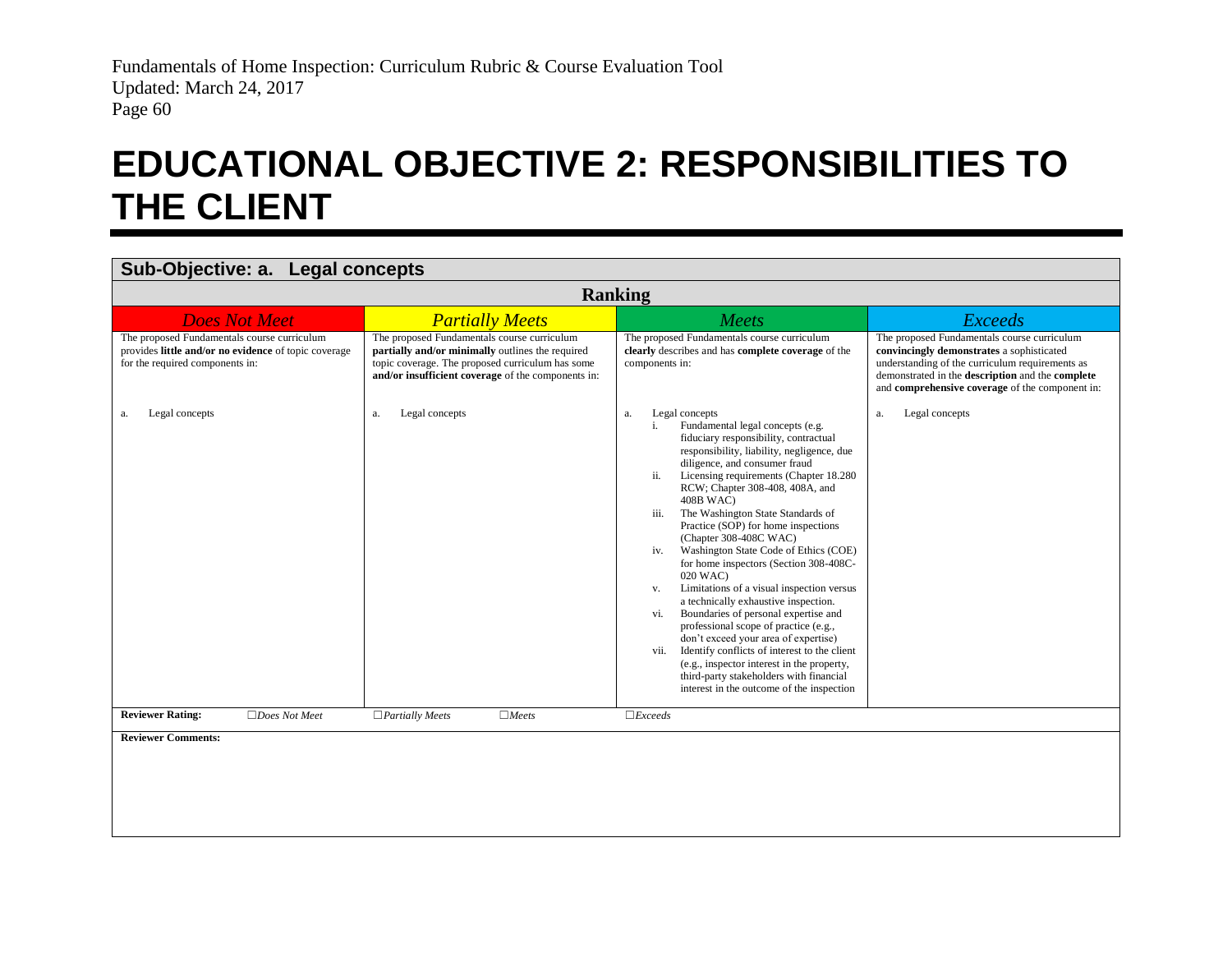| Sub-Objective: b. Building Codes                                                                                                       |                                                                                                                                                                                                           |                                                                                                                                                                                                                                                                                                                                                                                                                                                                                                                                                                                                                                                                                                                                                                                                                 |                                                                                                                                                                                                                                                    |
|----------------------------------------------------------------------------------------------------------------------------------------|-----------------------------------------------------------------------------------------------------------------------------------------------------------------------------------------------------------|-----------------------------------------------------------------------------------------------------------------------------------------------------------------------------------------------------------------------------------------------------------------------------------------------------------------------------------------------------------------------------------------------------------------------------------------------------------------------------------------------------------------------------------------------------------------------------------------------------------------------------------------------------------------------------------------------------------------------------------------------------------------------------------------------------------------|----------------------------------------------------------------------------------------------------------------------------------------------------------------------------------------------------------------------------------------------------|
| <b>Ranking</b>                                                                                                                         |                                                                                                                                                                                                           |                                                                                                                                                                                                                                                                                                                                                                                                                                                                                                                                                                                                                                                                                                                                                                                                                 |                                                                                                                                                                                                                                                    |
| <b>Does Not Meet</b>                                                                                                                   | <b>Partially Meets</b>                                                                                                                                                                                    | Meets                                                                                                                                                                                                                                                                                                                                                                                                                                                                                                                                                                                                                                                                                                                                                                                                           | <b>Exceeds</b>                                                                                                                                                                                                                                     |
| The proposed Fundamentals course curriculum<br>provides little and/or no evidence of topic coverage<br>for the required components in: | The proposed Fundamentals course curriculum<br>partially and/or minimally outlines the required<br>topic coverage. The proposed curriculum has some<br>and/or insufficient coverage of the components in: | The proposed Fundamentals course curriculum<br>clearly describes and has complete coverage of the<br>components in:                                                                                                                                                                                                                                                                                                                                                                                                                                                                                                                                                                                                                                                                                             | The proposed Fundamentals course curriculum<br>convincingly demonstrates a sophisticated<br>understanding of the curriculum requirements as<br>demonstrated in the description and the complete<br>and comprehensive coverage of the component in: |
| <b>Building Codes</b><br>b.                                                                                                            | <b>Building Codes</b><br>a.                                                                                                                                                                               | <b>Building Codes</b><br>a.<br>The difference between a municipal<br>i.<br>building inspector and a home inspector<br>and understand the core competencies<br>unique to each as well as their common<br>core competencies.<br>ii.<br>Where and how to determine which<br>codes are being used in one's areas of<br>operation.<br>How to look up code requirements in<br>iii.<br>code publications.<br>Which code violations are most<br>iv.<br>commonly encountered by home<br>inspectors.<br>And explain possible code violations<br>V.<br>found to the client using language the<br>client can understand.<br>How and when to refer the client to the<br>vi.<br>Authority Having Jurisdiction (AHJ) to<br>resolve potential code issues.<br>How to deal with customer complaints<br>vii.<br>most effectively. | <b>Building Codes</b><br>a.                                                                                                                                                                                                                        |
| <b>Reviewer Rating:</b><br>$\Box$ Does Not Meet                                                                                        | $\Box$ Meets<br>$\Box$ Partially Meets                                                                                                                                                                    | $\Box$ <i>Exceeds</i>                                                                                                                                                                                                                                                                                                                                                                                                                                                                                                                                                                                                                                                                                                                                                                                           |                                                                                                                                                                                                                                                    |
| <b>Reviewer Comments:</b>                                                                                                              |                                                                                                                                                                                                           |                                                                                                                                                                                                                                                                                                                                                                                                                                                                                                                                                                                                                                                                                                                                                                                                                 |                                                                                                                                                                                                                                                    |